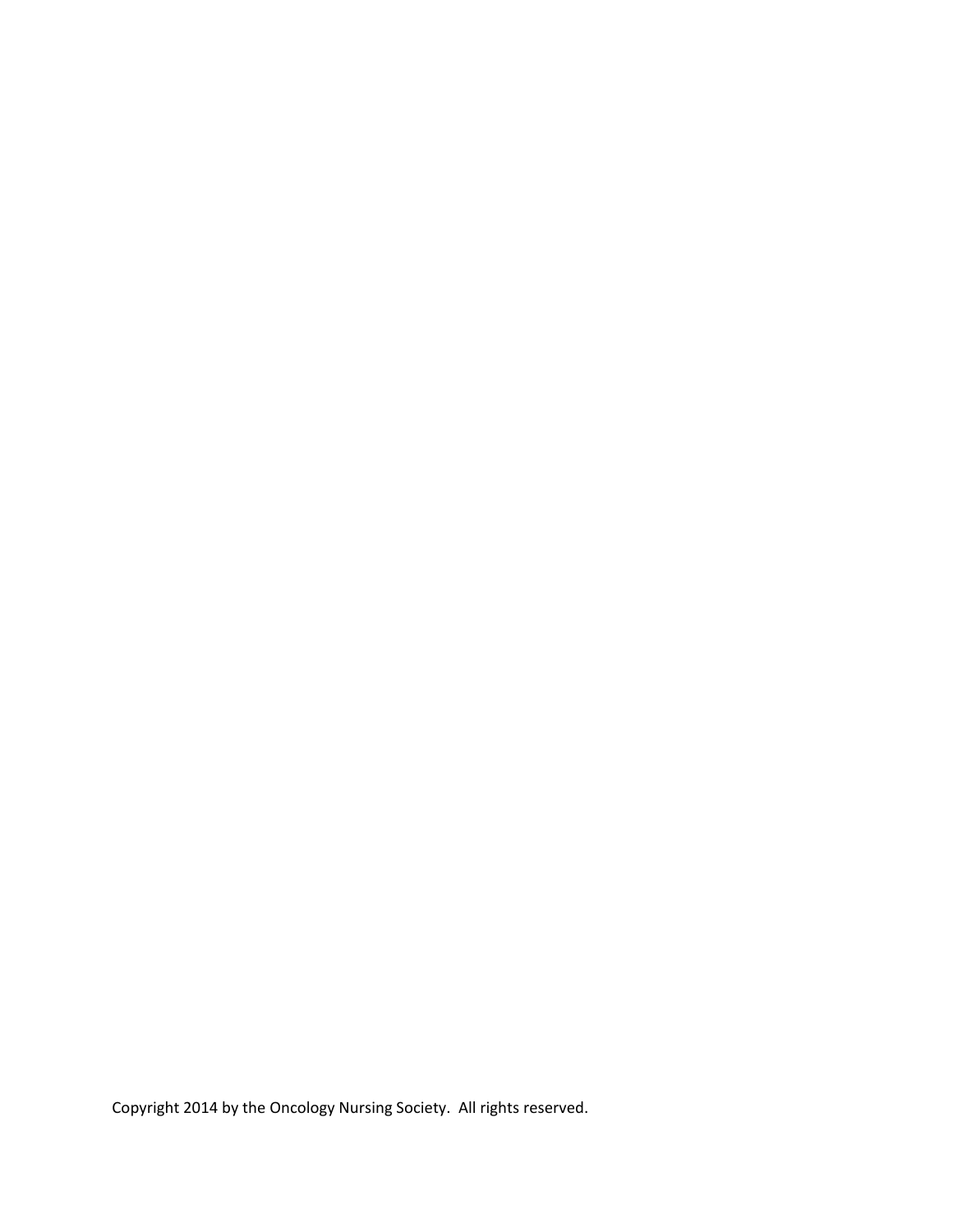### **Introduction**

The 13.7 million cancer survivors in the United States (American Cancer Society, 2013) today are living longer and experiencing many issues in their "new normalcy" of living post treatment. They are living longer because of the many advances in diagnosis and with treatment and their numbers are projected to grow to ~18 million by the year 2022 (American Cancer Society, 2013). Cancer survivorship numbers are also increasing internationally with 2012 estimates of the global number of cancer survivors within five years of diagnosis being 32.6 million (International Agency on Cancer Research, 2013). No matter the location, cancer survivors face many challenges, including at home and in the work place. Not all survivors are able to advocate for themselves; family members, caregivers, nurses, or others become their advocates. Patients with cancer and their families often try to learn all they can about their illness and its treatments. Once they enter the survivorship period, they may not know what questions to ask and who to ask.

The focus of cancer care today continues to be on cure, rather than the recognition that for many patients, cancer is a chronic disease. Current treatment options and improvements in medical care mean that patients are living longer and must contend with ongoing effects of cancer and its treatments. The paradigm must shift from *illness* to *optimum wellness*. A management model designed for improving outcomes for those living with chronic conditions can be used for cancer survivorship plan of care, as well (Improving Chronic Illness Care, 2004). The six elements of this model are (Improving Chronic Illness Care, 2004):

- 1. "Mobilize community resources to meet needs of patients.
- 2. Create a culture, an organization, and mechanisms that promote safe, high-quality care.
- 3. Empower and prepare patients to manage their health and health care.
- 4. Ensure the delivery of effective, efficient clinical care and self-manage support.
- 5. Promote clinical care that is consistent with scientific evidence and patient preferences.
- 6. Organize patient and population data to facilitate efficient and effective care."

### **Background**

In July 2004, the Institute of Medicine (IOM) Committee on Cancer Survivorship came together to discuss how to improve and best serve cancer survivors in the United States, thereby improving survivors' health care and quality of life. They also reviewed the consequences of cancer and its treatment and concluded that they are substantial. In 2006, the IOM report on cancer survivors *From Cancer Patient to Cancer Survivor: Lost in Transition* was published. The IOM report includes further need for research and development of clinical practice guidelines for follow up, surveillance and management of treatment-related sequelae.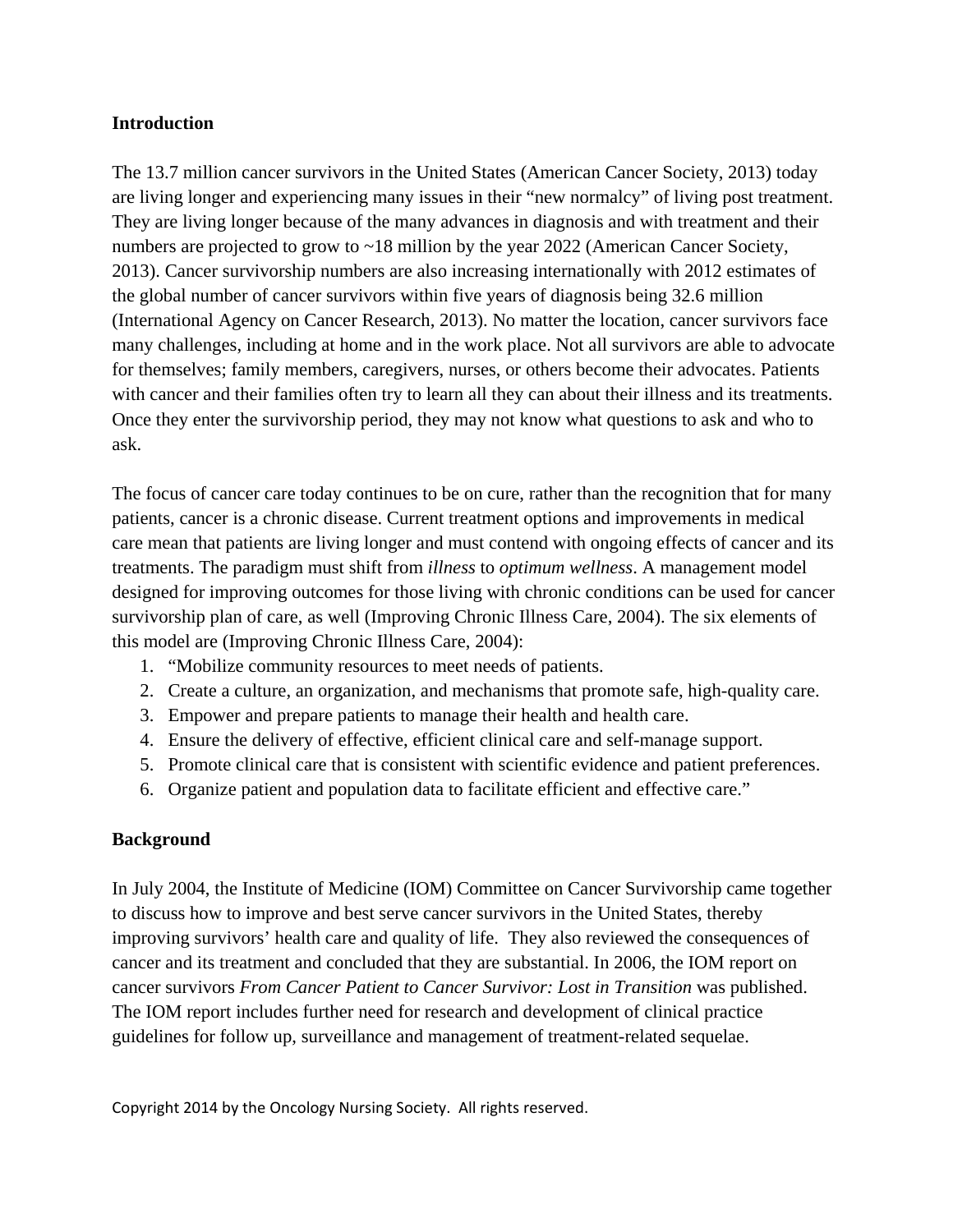Evidence suggests that people who are diagnosed at advanced ages or with late-stage disease (e.g., lung cancer, pancreatic cancer) are not well-represented within the cancer survivorship support community. Screening tests influence the composition of the survivorship population and those living long-term with preclinical and treatable early-stage disease (Institute of Medicine, 2006).

The IOM report noted the four essential components of survivorship care are (Institute of Medicine, 2006):

- 1. Prevention and detection of new cancers and recurrent cancer
- 2. Surveillance for cancer spread, recurrence, or second cancers
- 3. Intervention for consequences of cancer and its treatment
- 4. Coordination among specialists and primary care providers (PCPs) to ensure that all of the survivors health needs are met (e.g., health promotion, immunizations, screening for cancer and noncancerous conditions, care of concurrent conditions)

# **Survivorship Care Needs**

It is imperative that survivorship care is patient centered. Patients as survivors need to be heard, listened to, encouraged, taught, and instructed with up-to-date information with the goal of optimal wellness. Survivors need assistance and resources in accessing community support services. The IOM report states that "Optimal survivorship care is characterized by an organized plan for follow up that is shared with patients so they can take responsibility for their care" (Institute of Medicine 2006, p. 194).

Survivorship care can be provided by either a specialist or a PCP. Every patient needs a survivorship care plan following cancer treatment. This care plan should be developed and given to the patient by the time primary treatment ends. Today, many of the larger medical centers throughout the United States are using survivorship care plans. Some of these include Stanford Hospital and Clinics (Stanford, California), City of Hope National Medical Center (Duarte, California), The University of Texas MD Anderson Cancer Center (Houston, Texas), Memorial Sloan-Kettering Cancer Center (New York, New York), Dana-Farber Cancer Institute (Boston, Massachusetts), and Yale Cancer Center (New Haven, Connecticut).

With the National Comprehensive Cancer Network (NCCN) guidelines, more institutions are developing survivorship care plans and are offering survivorship clinics as part of their healthcare services for cancer survivors.

Copyright 2014 by the Oncology Nursing Society. All rights reserved. Survivorship care planning is also an integral part of several quality measures. In support of the importance of survivorship care planning, the American College of Surgeon's Commission on Cancer added Standard 3.3 to their accreditation standards, requiring cancer centers seeking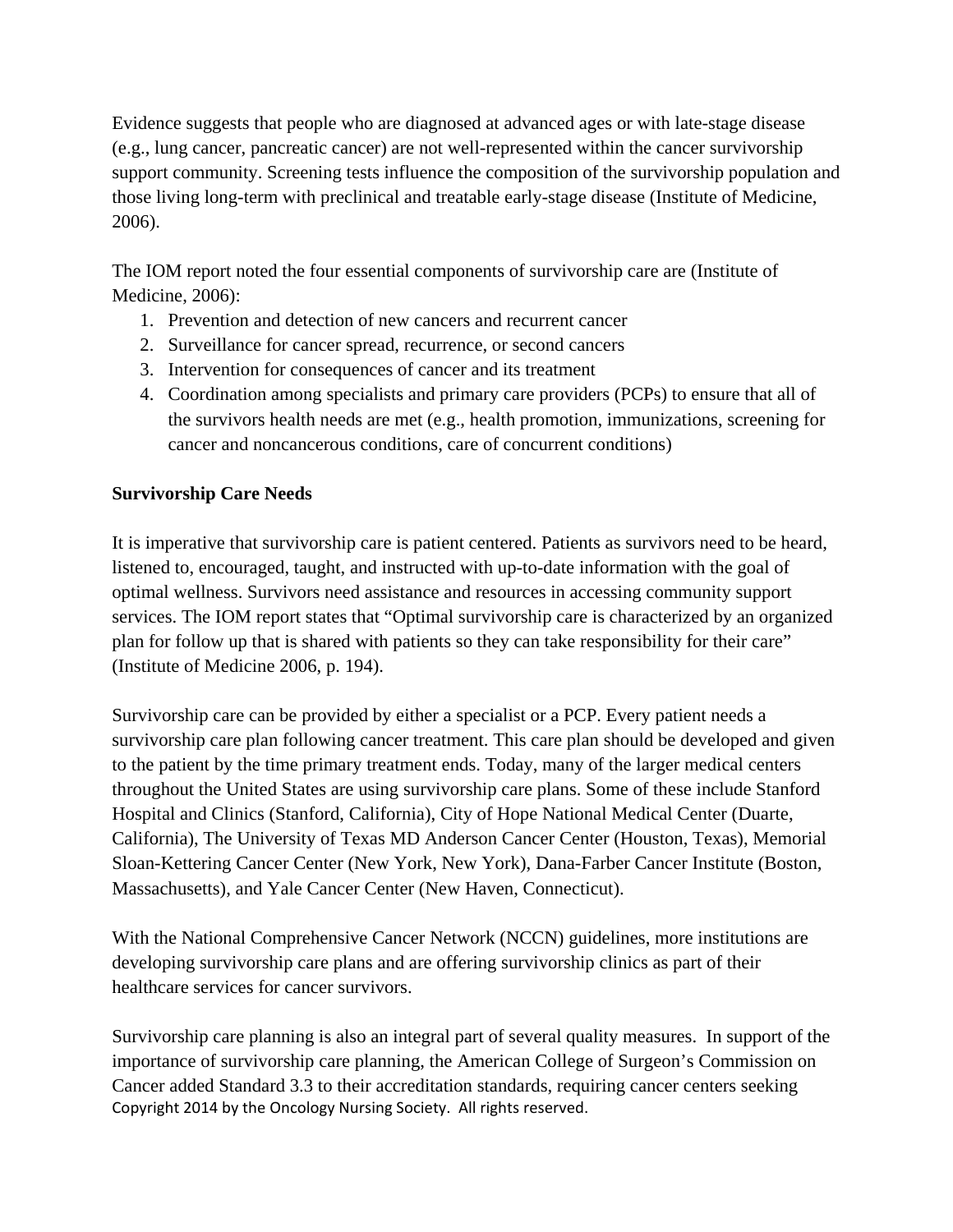accreditation to "develop and implement a process to disseminate a comprehensive care summary and follow-up plan to patients with cancer who are completing cancer treatment" (American College of Surgeons, 2013). The American Society of Clinical Oncology (ASCO) also includes survivorship quality indicators as part of their Quality Oncology Practice Initiative (QOPI) quality assessment and improvement program (American Society of Clinical Oncology, 2013c).

Resources such as National Cancer Institute (NCI) literature, CDs and downloadable resources, National Coalition For Cancer Survivorship (NCCS) Cancer Survival Toolbox, and the Lance Armstrong Foundation LIVESTRONG produce popular resources that have been widely distributed and published throughout the United States in major cancer centers, local regional hospitals, clinics, and oncology offices. These materials provide the necessary education, communication tools, and resources to assist cancer survivors in navigating the next phase in their journey.

# **Barriers to Effective Survivorship Care**

Cancer survivors may face barriers that can affect their ongoing health and quality of life. Today's cancer survivors, as well as anyone else with a chronic disease, seek care in a fragmented delivery system. They face many challenges in obtaining medical care that is appropriate, efficient, and effectively meets their needs. The challenges faced are not just physical, but emotional, spiritual, and financial. One Canadian study found that more than onethird of cancer survivors surveyed after completion of treatment were not sure which physician was in charge of their cancer follow-up care (Miedema et al., 2003).

During a three-day nursing conference convened in 2005 to discuss the State of the Science concerning long-term impact of cancer treatments, much discussion was held on barriers that exist for cancer survivors (Houldin, Curtiss, and Haylock, 2006). These include:

- A fragmented delivery system: Patients with chronic conditions face obstacles in obtaining medical care that meets their needs.
- The lack of awareness of late effects of cancer and its treatments. Patients may not know what questions to ask or what to report to their PCPs as possible late effects. Some of the examples of this lack of awareness barrier include:
	- o Female adult survivors of Hodgkin lymphoma treated at a young age with mantle irradiation are at high risk for subsequent cancer, but only 47% reported having had a mammogram in the past two years. As many as 40% of women were unaware of their increased risk.
	- o Breast cancer survivors report knowing little about lymphedema before developing it, and physicians report not routinely giving counsel or any written information about lymphedema prevention.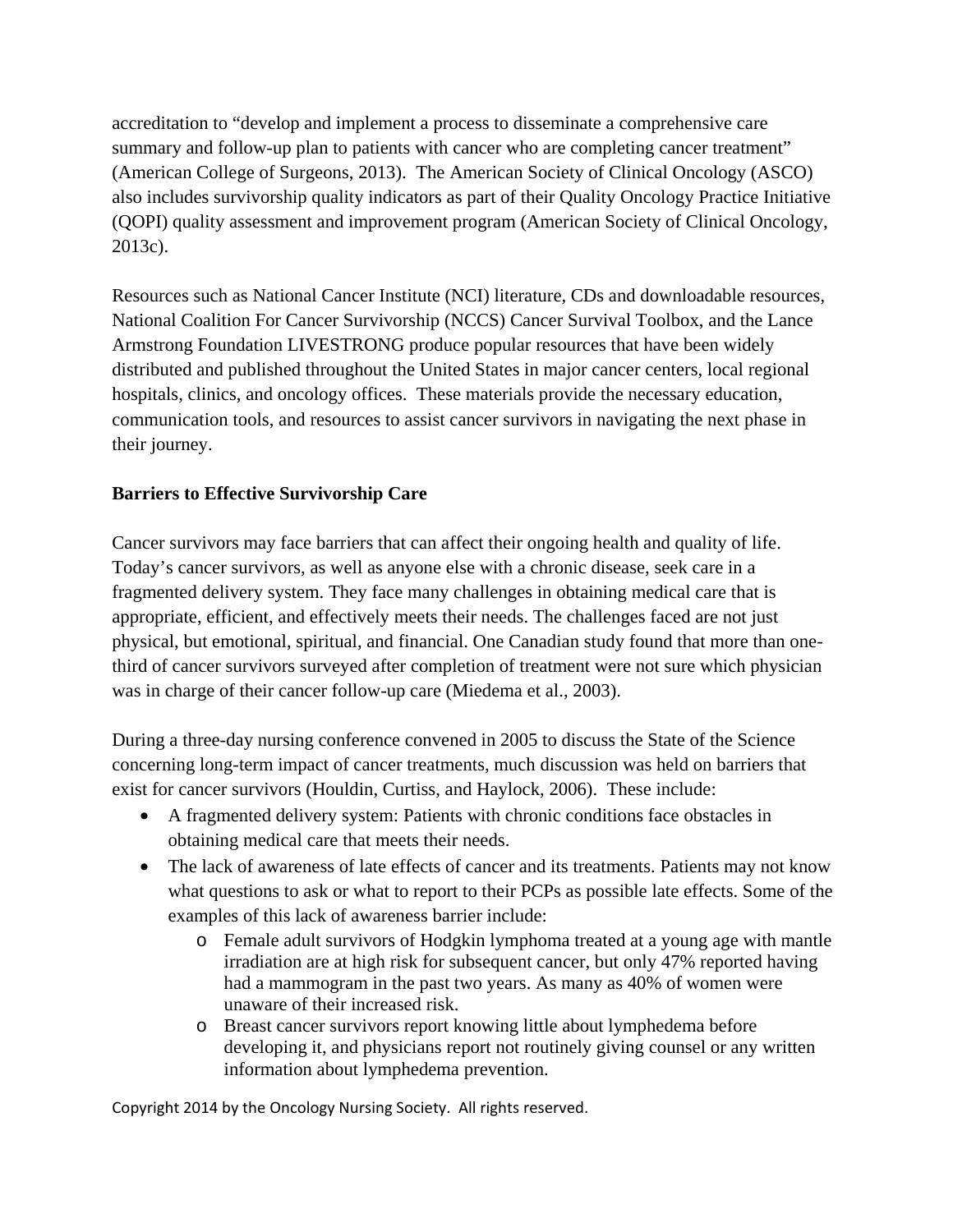- o Breast cancer survivors often do not recall discussing the reproductive health impact of their treatment, and many report their concerns are not adequately addressed.
- o Twenty-two percent of colorectal cancer survivors could identify risk indicators for recurrence, but most (64%) agreed that they would like to be told what to look for.
- Paucity of information about adult cancer survivors. More is known about the awareness of late effects among survivors of childhood cancer. The Childhood Cancer Survivorship Study looked at long-term effects of cancer treatments received as children. In this study, 635 adult survivors of childhood cancers were asked if treatments received in childhood could cause serious health problems in later life. Thirty-five percent answered affirmatively, 45% answered negatively, and 19% did not know (Kaden-Lottick et al., 2002). Only 15% stated that they received a written statement of their diagnosis and treatments to keep as a reference for the future.
- Barriers to communication between patient's expectations and physician's or healthcare provider's perceptions of cancer follow up. When follow up is done, not all components of survivorship care may be addressed. An added barrier exists if English is not the patient's primary language.

Barriers to optimal care for cancer survivors also exist and include (Houldin, Curtiss, and Haylock, 2006):

- Knowledge deficits on part of the health care professional.
- Knowledge deficits on the part of cancer survivors.
- Lack of awareness about survivorship issues on the part of the general public.
- Lack of nursing research to inform practice, education, and policy.
- Failure of society to value outcomes other than cure.
- Lack of clarity about roles and responsibilities for management of care.
- Lack of funding for survivor care.
- Lack of funding for survivorship research.

It has been only in the past six or seven years that cancer survivors have been increasingly informed and educated about symptom management, long-term effects, and what to report to their providers. More data about management of short- and long-term effects of treatment, quality-of-life and other survivorship issues are being collected by major cancer centers, the NCI and by the Centers for Disease Control and Prevention (CDC). Evidence-based guidelines are much needed, as is a national database for tracking the health of cancer survivors, identifying their needs, and providing education for providers, the public, and policy makers. Research is needed in this area in clinical practice outcomes, education, and policy.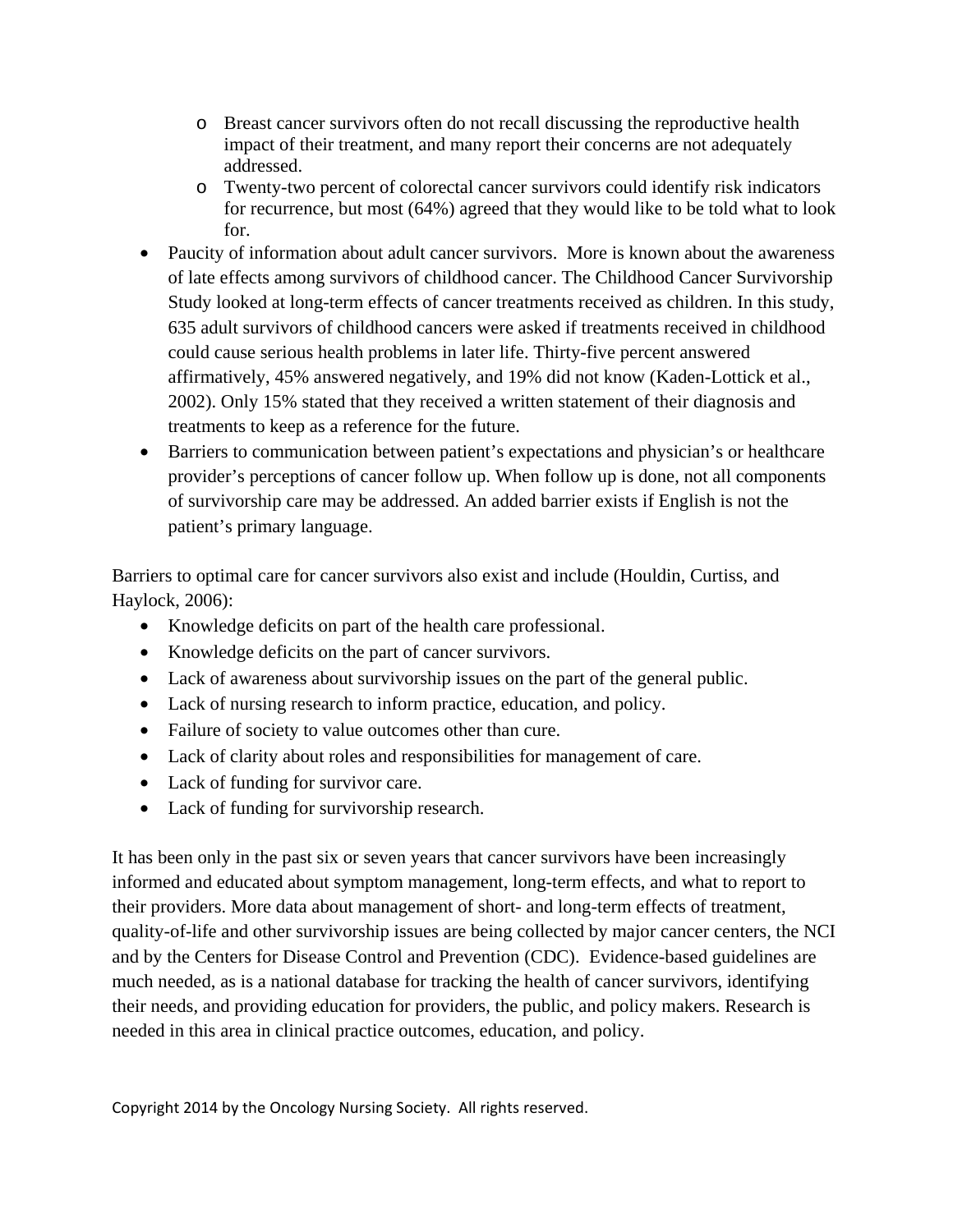Other gaps in survivorship research include effects in older adults, minorities, and other underrepresented populations, and the effects of culture and language on survivorship issues.

# **Survivorship Cost**

The cost of both cancer care and survivorship care is a major factor in how they are delivered. Cancer is expensive. The National Institutes of Health (NIH) estimates the overall cost of cancer in 2010 was \$263.8 billion dollars. According to the U.S. Census Bureau, 46 million Americans were uninsured in 2008; lack of health insurance prevents many from receiving optimal cancer care. Medicaid and Medicare continue to face cuts, further limiting access to care. Budget cuts affect everyone: the private and public sectors, clinicians, and consumers. The major research centers such as NCI, NIH, and the CDC have had their funding decreased as well. Survivorship research must compete with projects focused on curative treatments.

There is substantial work to be done. A national database will improve cancer care and outcomes for generations to come. Survivorship issues are in the hot seat and are finally being recognized! We as clinicians need to roll up our sleeves and educate ourselves as well as our patients, advocate for them, and involve ourselves in the political arena to influence policy making and funding.

# **Back to the Basics: What Is Cancer?**

Cancer is a group of diseases characterized by uncontrolled growth and spread of abnormal cells. If the spread is not "contained" or stopped, it can result in host death. Normal cells go through a process of cell death due to DNA damage, which is called apoptosis. However cancer cells often do not have this built in mechanism. Cancers are then able to continue to grow and metastasize (spread).

Cancer may be caused by environmental or biologic factors. Environmental factors include tobacco or alcohol use, certain infectious organisms [e.g., hepatitis B or C, human papillomavirus (HPV), HIV, and *helicobacter pylori*, exposure to certain chemicals or ionizing radiation]. There is good evidence that obesity is a risk factor for the development of cancers of the colon, breast (postmenopausal), endometrium, kidney, and esophagus. Some studies have also reported links between obesity and cancers of the gallbladder, ovaries, and pancreas (National Cancer Institute, 2004). Biologic factors include inherited mutations, hormonal factors, immune conditions, and mutations that occur during cell division. These factors may act in concert to promote carcinogenesis, but not all those with risk factors will go on to develop cancer. People who have a strong family history of cancer are at higher risk for developing cancer than the general population, even if they may not have a known genetic mutation. About 5% of all cancers are strongly hereditary (National Cancer Institute, 2010).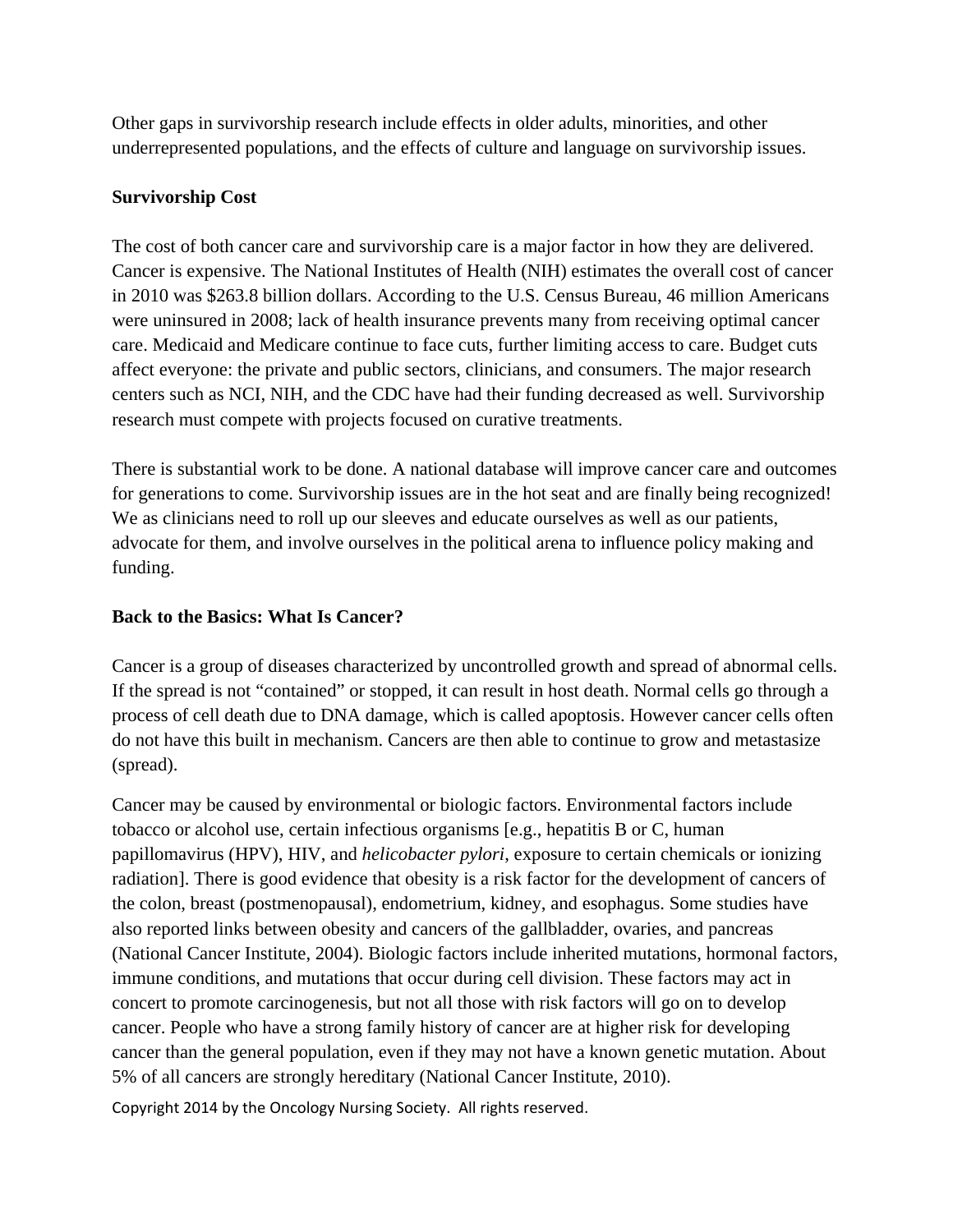The number of people in the United States with a history of a cancer diagnosis continues to rise. As stated previously, 2012 estimates shows 13.7 million Americans to be living with a history of cancer. Cancer is the second most common cause of death in the United States, exceeded only by heart disease. About 1,660,290 new cancer cases are expected to be diagnosed in 2013. The 5 year relative survival rate for all cancers diagnosed between 2002-2008 is 68%, which is up from 49% in 1975-1977. The improvement reflects both progress in diagnosing certain cancers at an earlier stage and improvements in treatment (American Cancer Society, 2013).

Currently, one in four deaths in the United States is due to cancer; however, death rates due to lung, breast, colorectal, and prostate cancers are decreasing. Lung cancer in men and breast cancer in women each account for more than one-third of the sex-specific decreases in cancer death rates. The decrease in lung cancer death rates is due to the reduction in tobacco use over the past 50 years. The decrease in deaths due to female breast cancers, colorectal, and prostate cancers is largely due to improvements in screening, early detection, and treatment (American Cancer Society, 2013).

Regular screening examinations are vital for early detection and prompt treatment of cancer. Health promotion interventions aimed at smoking cessation and abstinence from alcohol and other substances of abuse can reduce the risk of developing lung, liver, and other cancers. Immunizations for hepatitis B protect against hepatocellular cancers whereas immunization for HPV protects against cervical, anal, and some head and neck cancers. Infection with *Helicobacter pylori* have been implicated in the development of gastric mucosa-associated lymphoid tissue lymphoma, eradication of the infection may be the only treatment needed. Many skin cancers may be prevented by use of sunscreen and avoiding tanning bed use.

Lifetime risk refers to the probability that an individual over the course of a lifetime will develop or die from cancer. In the United States, men have a slightly less than a 1 in 2 lifetime risk of developing cancer (44%); for women, the risk is a little more than 1 in 3 (38%). Relative risk is a measure of strength of the relationship between risk factors and a particular cancer (American Cancer Society, 2013).

### **Survivorship**

The definition of cancer survivor has changed over time. Historically, few types of cancer were considered curable; most of these "cures" were in childhood leukemia and Hodgkin lymphoma. In the first edition of the textbook *Cancer Nursing: Principles and Practice*, patients were considered cancer survivors if they had remained free of disease for five or more years after diagnosis (Groenwald, 1987). Advances in early detection and treatment mean that more cancers are curable. Others, while not curable, can be controlled and have become chronic illnesses.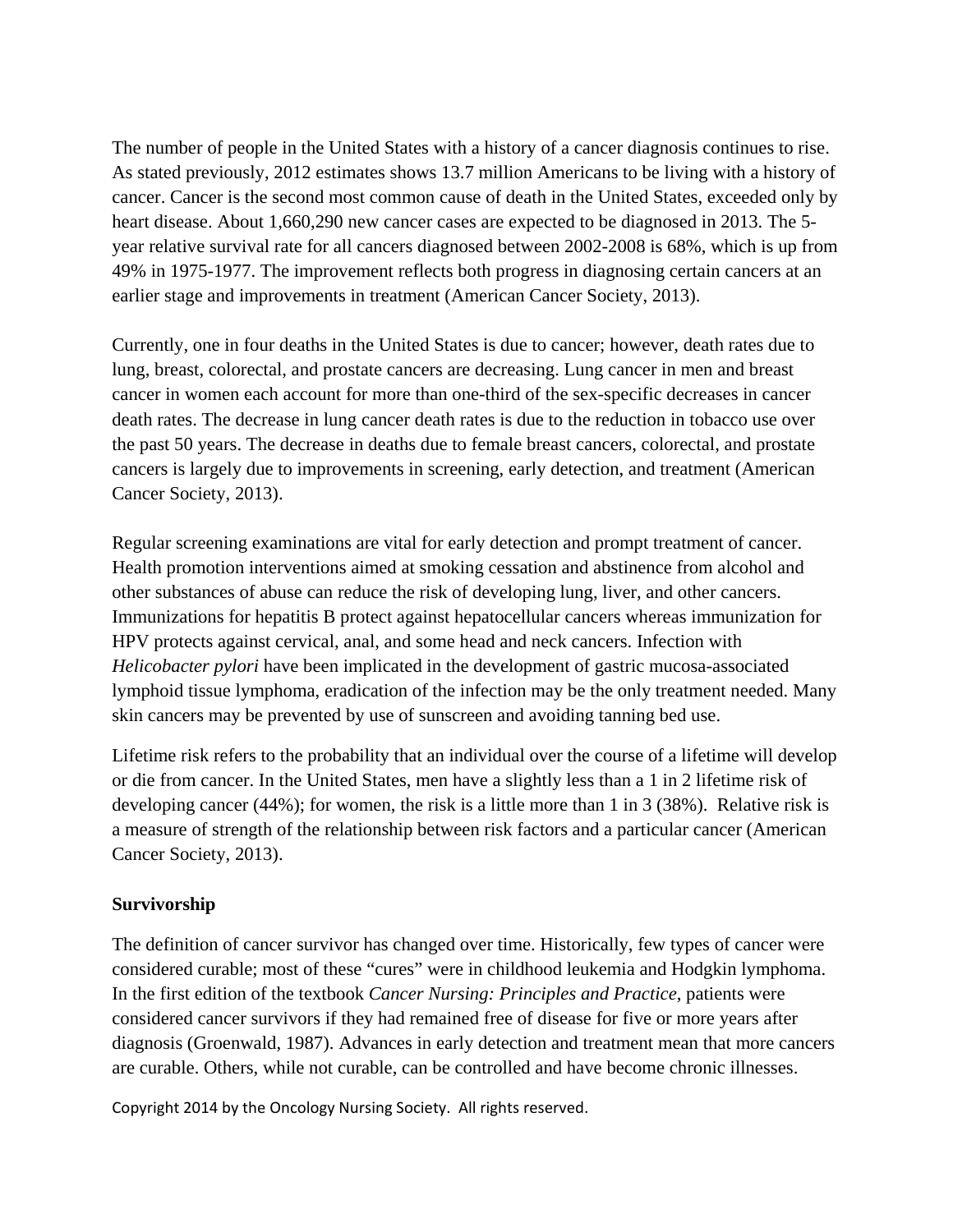Cancer survivorship is now defined as the period from the time of diagnosis until the end of life (National Cancer Institute, 2013). The National Coalition for Cancer Survivorship definition is very similar and is as follows: "From the moment of diagnosis and for the balance of life, an individual diagnosed with cancer is a survivor" (2013).

More patients are long-term survivors of cancer. The most recent data available from the American Cancer Society indicates that 64.8% of cancer survivors have lived five or more years after their cancer diagnosis (American Cancer Society, 2013). The most common diagnoses among cancer survivors are breast, prostate, and colorectal cancers. Long-term survivors face many challenges as they transition from active treatment to living the rest of their lives. Being a cancer survivor means finding a "new normal" that is often vastly different from life before cancer.

# **Cancer Myths**

It is important to acknowledge the cancer myths that patients and their families encounter because these myths can hinder the transition from patient to survivor. Many people believe they have done something to cause their cancers. The links between smoking and lung cancer and HPV and cervical cancer are well researched, but other causative factors are not as well defined. It is important to remember that not all patients with risk factors for the development of these cancers actually develop them. Here is a list of common cancer myths (American Society of Clinical Oncology, 2013a):

- Cancer is contagious.
- Deodorants and antiperspirants cause breast cancer.
- Artificial sweeteners cause cancer.
- The number of people diagnosed with and dying from cancer is increasing.
- Cancer is a death sentence; people always die of their cancer.
- Children of a patient with cancer will develop cancer, too.
- Hair dyes cause cancer.
- People who develop cancer have weak immune systems.
- Positive thinking will cure cancer.
- The medical establishment is hiding the cure for cancer.
- Older adults cannot get cancer treatment.
- Sugar makes cancer grow faster, so patients with cancer must avoid sugar.
- People being treated for cancer must be hospitalized to receive treatment.
- Only smokers get lung cancer.
- Dark skinned people never develop skin cancer.
- Children and young people do not develop cancer.

# **The Early Survivorship Period**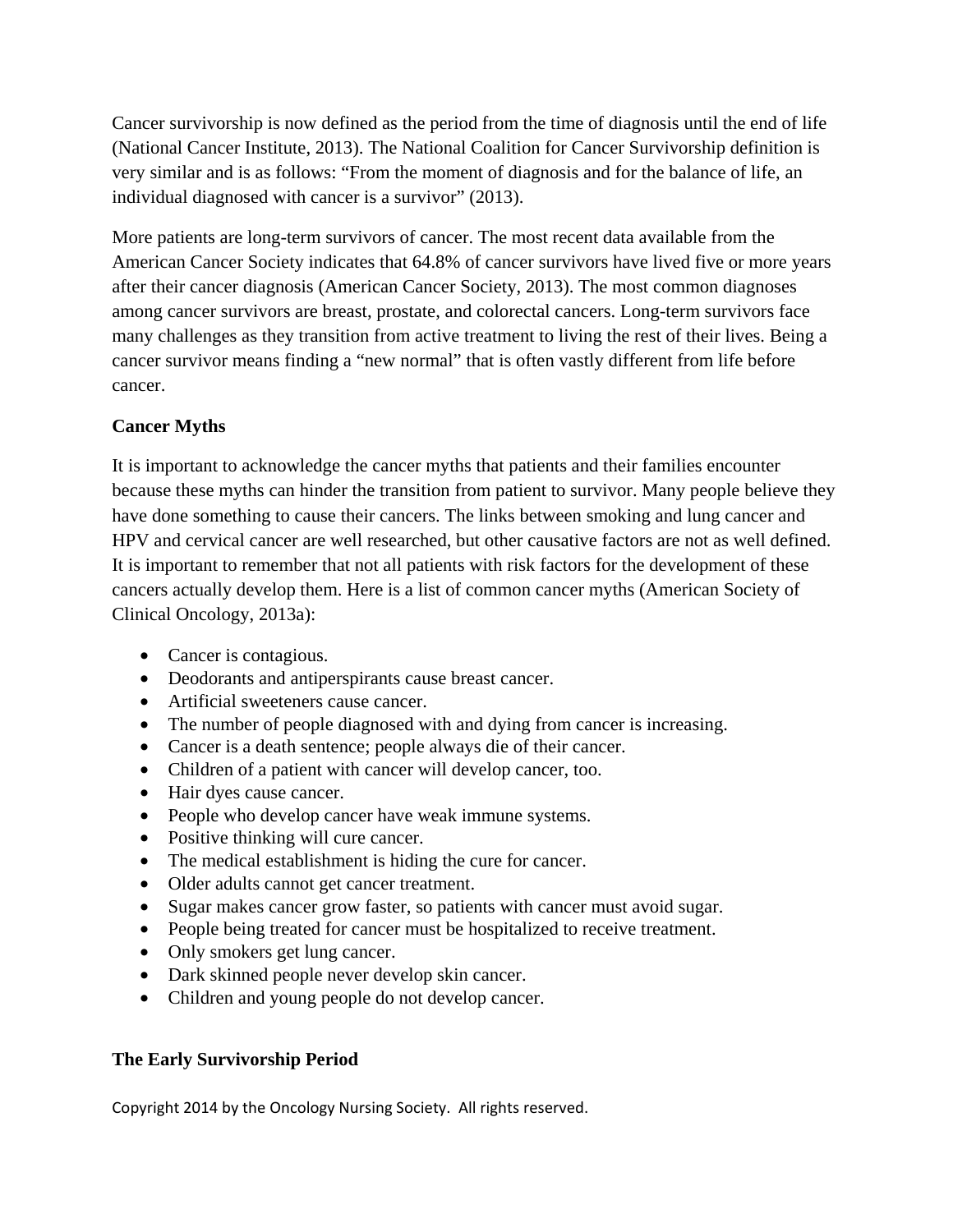The early survivorship period encompasses the period from diagnosis through the end of active treatment. During this period, patients often focus on two main concerns: (a) cancer recurrence and (b) ongoing effects of treatment. The risk of cancer recurrence for solid tumors, such as breast cancer is highest in the first two to three years after treatment and remains higher than that of the general population for several more years. Indolent lymphomas and chronic leukemia, although not curable, respond to treatment and are stable diseases for varying periods of time before requiring retreatment. Patients may also develop second and higher order primary cancers. These may be due to treatments or other factors, which led to the development of the initial malignancy. Screening for recurrence and secondary malignancies will be discussed in a later section.

# **After Effects of Treatment**

Cancer survivors and their families are often surprised by the magnitude and duration of treatment side effects. Many patients describe themselves as healthy prior to their cancer diagnosis, which may seem to have come "out of the blue". Their prior illness experience is often with time-limited illnesses that resolve fairly quickly and without sequelae. The cancer experience is vastly different from this: it is life-threatening and includes unfamiliar treatment modalities (such as chemotherapy and radiation therapy) that have significant short-term and long-term effects.

Acute effects are those that happen during treatment or shortly thereafter. Many cancer survivors are familiar with chemotherapy side effects, but may not realize that other treatment modalities may have significant acute side effects. Some treatment side effects become chronic, lasting long after the completion of treatment. Some effects do not become apparent until long after treatment ends; these are referred to as late effects. Table 1 outlines some of the common acute, chronic, and late effects of various treatment modalities.

| <b>Body System</b> | <b>Chemothera</b><br>py Effects                                                | <b>Endocrine</b><br><b>Therapy</b> | <b>Biotherapy</b><br><b>Effects</b>             | <b>Radiation</b><br><b>Effects</b> | <b>Surgical</b><br>effects |
|--------------------|--------------------------------------------------------------------------------|------------------------------------|-------------------------------------------------|------------------------------------|----------------------------|
| Hematopoietic      | Neutropenia,<br>anemia,<br>thrombocyto<br>penia, bone<br>marrow<br>suppression | Anemia                             | Neutropenia,<br>anemia,<br>thrombocytope<br>nia | Same                               | <b>Blood</b> loss          |
| Endocrine          | Hot flashes,                                                                   | Hot                                |                                                 | Hypopituitarism                    | Sexual                     |
|                    | premature                                                                      | flashes,                           |                                                 | ۰                                  | dysfunctio                 |

**TABLE 1. Acute, Chronic, and Late Effects of Cancer Treatments**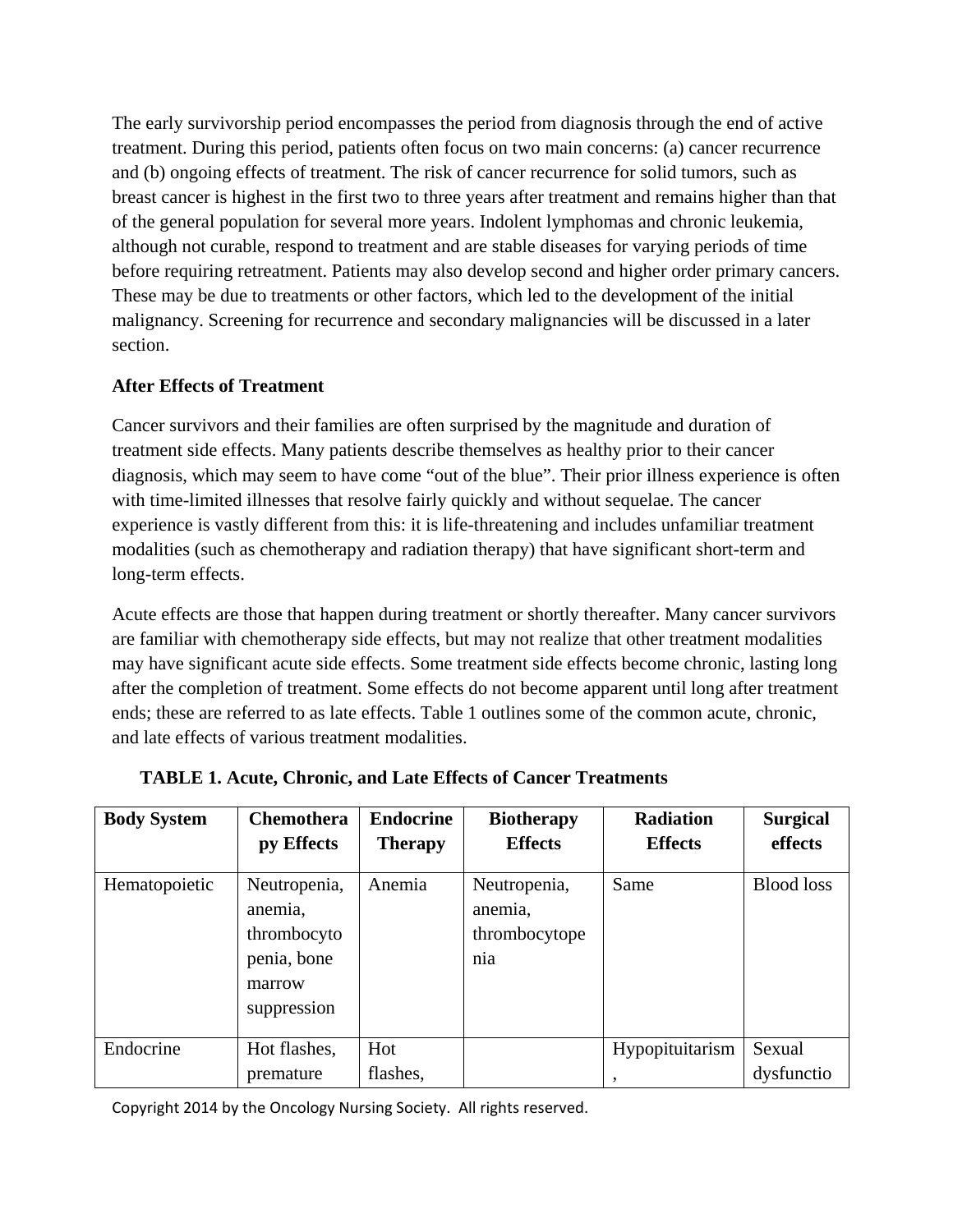|                 | menopause,<br>osteoporosis,<br>infertility                                                                      | irregular<br>menses,<br>testicular<br>atrophy,<br>adrenal<br>insufficien<br>cy |                                                                                             | hypothyroidism<br>hot flashes,<br>premature<br>menopause,<br>osteoporosis,<br>infertility                  | n or loss of<br>function,<br>surgical<br>menopause                           |
|-----------------|-----------------------------------------------------------------------------------------------------------------|--------------------------------------------------------------------------------|---------------------------------------------------------------------------------------------|------------------------------------------------------------------------------------------------------------|------------------------------------------------------------------------------|
| GI              | Nausea,<br>vomiting,<br>taste<br>changes,<br>mucositis,<br>constipation,<br>diarrhea                            | Nausea,<br>vomiting,<br>diarrhea,<br>liver injury<br>or liver<br>failure       | Nausea,<br>vomiting,<br>diarrhea, GI<br>bleeding,<br>elevated<br>transaminases,<br>anorexia | Nausea,<br>vomiting, dry<br>mouth, taste<br>changes,<br>swallowing<br>problems,<br>enteritis,<br>proctitis | Short<br>bowel<br>syndrome,<br>ostomy,<br>dumping<br>syndrome,<br>adhesions, |
| Skin/Integument | Dry skin, nail<br>changes,<br>pigment<br>changes,<br>hand-foot<br>syndrome,<br>alopecia,<br>radiation<br>recall | Injection<br>site pain                                                         | Rash, hives,<br>pruritus, dry<br>skin,                                                      | Burns, pigment<br>changes,<br>thickening of<br>tissues, alopecia<br>in radiation<br>field,<br>lymphedema   | Scars,<br>Infections,<br>lymphede<br>ma                                      |
| Cardiovascular  | MI, CHF,<br>cardiomyopat<br>hy, coronary<br>artery disease                                                      | MI, CVA,<br>DVT, PE,<br>edema,<br>elevated<br>cholesterol                      | CHF,<br>cardiomyopathy<br>thromboemboli<br>sm,<br>hypotension,<br>hypertension,             | Atherosclerosis,<br>conduction<br>abnormalities                                                            |                                                                              |
| Respiratory     | Pulmonary<br>fibrosis,<br>interstitial<br>lung disease,<br>hypersensitiv<br>ity                                 | Shortness<br>of breath                                                         | Dyspnea,<br>bronchospasm,<br>hoarseness,                                                    | Radiation<br>pneumonitis,<br>pulmonary<br>fibrosis                                                         | Loss of<br>lung<br>volume<br>after lung<br>resection                         |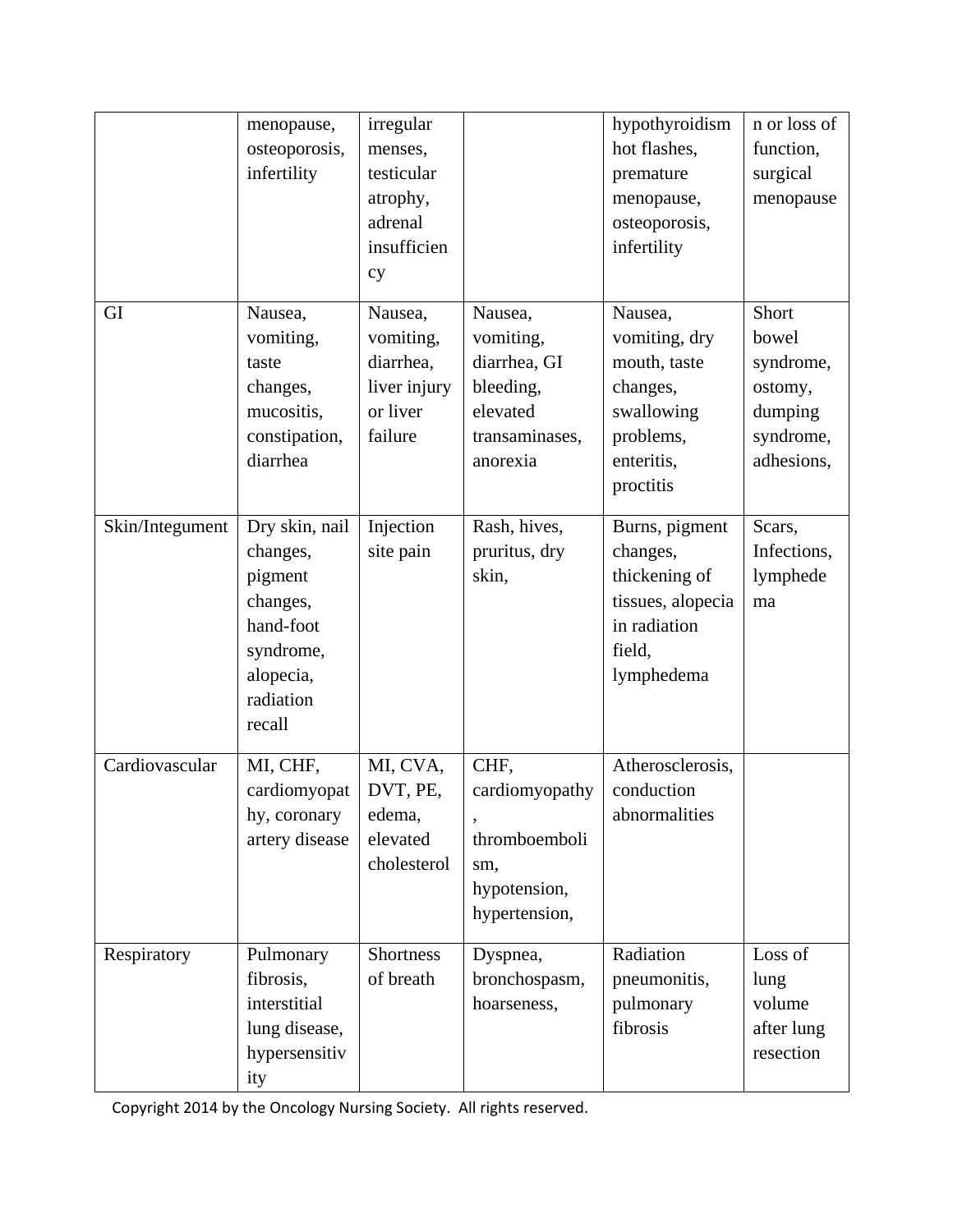|                 | pneumonitis,<br>pulmonary<br>edema                                                                       |                                                                                                                                               |                                                          |                                                                                                   |                                                                                    |
|-----------------|----------------------------------------------------------------------------------------------------------|-----------------------------------------------------------------------------------------------------------------------------------------------|----------------------------------------------------------|---------------------------------------------------------------------------------------------------|------------------------------------------------------------------------------------|
| GU              | Cystitis,<br>renal failure,<br>impotence,<br>infertility,<br>irregular<br>menses,<br>decreased<br>libido | Irregular<br>menses,<br>vaginal<br>bleeding,<br>loss of<br>libido,<br>impotence,<br>hot flashes,<br>breast pain<br><b>or</b><br>tenderness    | Proteinuria,<br>renal failure,<br>renal<br>insufficiency | Cystitis,<br>enteritis,<br>proctitis,<br>vaginal<br>stenosis,<br>fistulas, fibrosis<br>of ureters | Altered<br>sexual<br>functioning                                                   |
| Musculoskeletal | Weakness,<br>fatigue,                                                                                    | osteopenia,<br>osteoporosi<br>S,<br>osteonecro<br>sis of the<br>jaw, bone<br>or joint<br>pain,<br>arthritis,<br>increased<br>fracture<br>risk | Fatigue,<br>asthenia, bone<br>or muscle pain,            | Decreased<br>function due to<br>induration/scarr<br>ing                                           | Amputatio<br>ns,<br>scarring,<br>altered<br>body<br>image,<br>phantom<br>limb pain |
| Nervous system  | Peripheral<br>neuropathy,<br>chemo brain,                                                                | Depression<br>, mood<br>swings,<br>insomnia                                                                                                   | Peripheral<br>neuropathy                                 | Cognitive<br>problems with<br>brain irradiation                                                   | Acute<br>postop<br>pain, post-<br>mastectom<br>y pain,<br>neuropathi<br>c pain     |
| Special senses  | Hearing loss,<br>conjunctivitis<br>, tear duct                                                           | Cataracts                                                                                                                                     |                                                          | Vision loss if<br>eye in radiation<br>field                                                       |                                                                                    |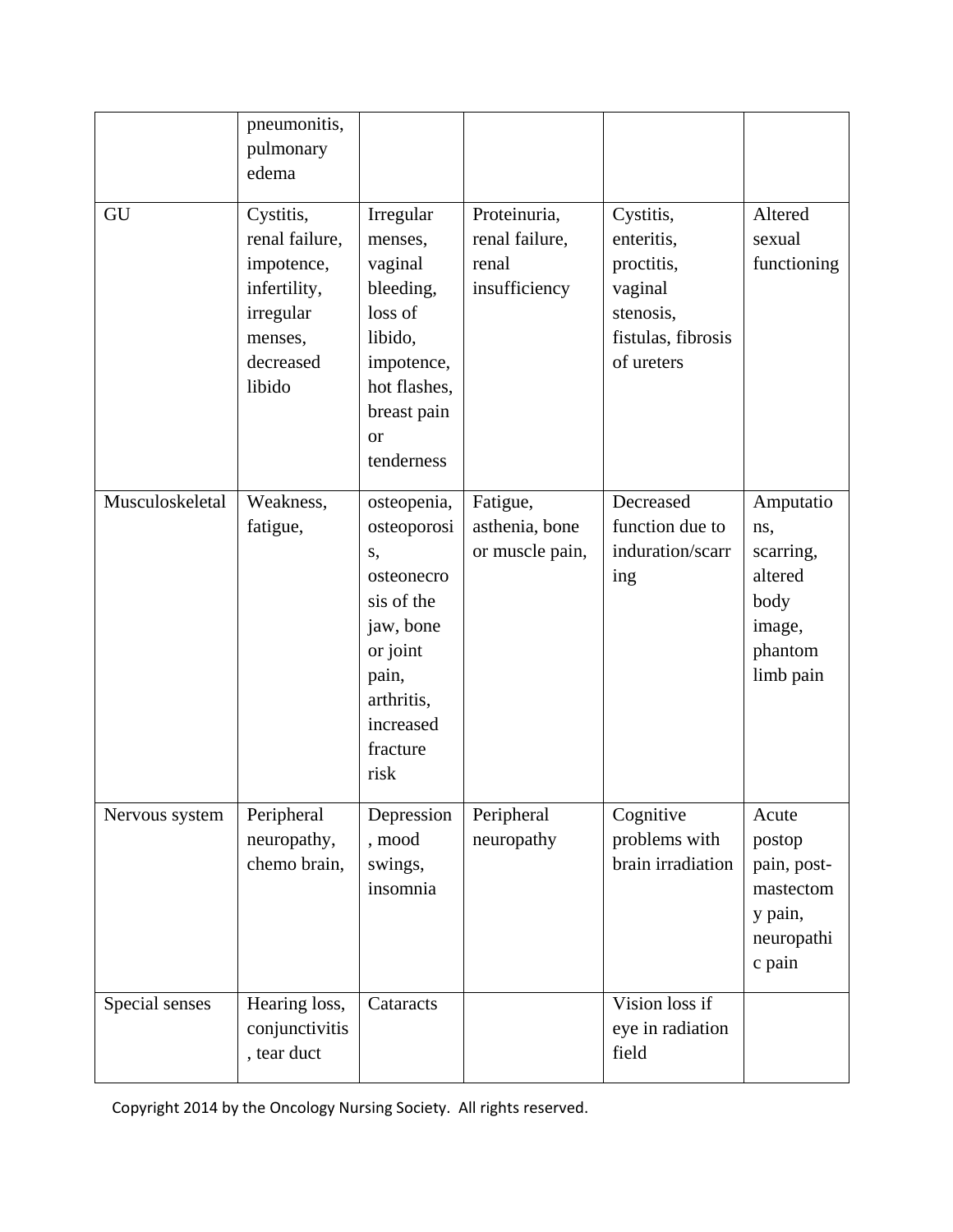|                                                                                          | stenosis     |  |                              |                |  |
|------------------------------------------------------------------------------------------|--------------|--|------------------------------|----------------|--|
| Other late                                                                               | Second or    |  | Leukemia,                    | Second cancers |  |
| effects                                                                                  | higher order |  | myelodysplastic<br>syndromes |                |  |
|                                                                                          | cancers      |  |                              |                |  |
|                                                                                          |              |  |                              |                |  |
| <i>Note.</i> Based on information from the American Society of Clinical Oncology, 2013b. |              |  |                              |                |  |

# **The Post-Treatment Phase of Cancer Survivorship**

This period starts when treatment has ended and the patient has recovered from acute treatment effects; it lasts for the remainder of the patient's life. The risk for recurrence for many cancers is highest in the first two or three years after treatment, and lessens with the passage of time. The oncology practice performs screening for recurrence for the first few years after treatment ends. The interval between appointments is short during the first year and gradually lengthens over time. Patients may see their oncologist yearly once they reach the fourth or fifth year after treatment. It is important to remember that patients remain at risk for recurrence for a number of years after treatment, depending on the particular cancer involved.

# **Surveillance and Screening**

Surveillance for cancer recurrence includes an interval patient history and physical and symptom review at each visit. It may include laboratory tests or imaging studies; such as computed tomography (CT) or positron emission tomography/CT scans. The surveillance procedure varies, depending on the type of cancer, its stage, and institutional policies. The American Society of Clinical Oncology (ASCO) and NCCN have published guidelines for surveillance; these are available online.

Copyright 2014 by the Oncology Nursing Society. All rights reserved. Patients and their families often ask for laboratory tests and imaging studies to reassure themselves that the cancer has not returned. Testing at intervals has a role for surveillance for some types of cancer, but not for all. For example, routine monitoring of CA-125 in ovarian cancer survivors is now considered optional because women with relapsed ovarian cancer who receive chemotherapy based on a rising CA-125 level only do not live any longer than those women whose treatment was delayed until they developed symptomatic disease (Salani et al., 2011). It is important to educate patients and families regarding the risks and benefits of these tests. Imaging tests may give false positive results, necessitating further testing and increasing anxiety. Imaging studies also expose patients to radiation; unnecessary studies increase both cumulative radiation exposure and risk to the patient without clear benefit (Desch et al., 2005; Khatcheressian, 2006). Table 2 lists recommended laboratory and imaging for common cancers.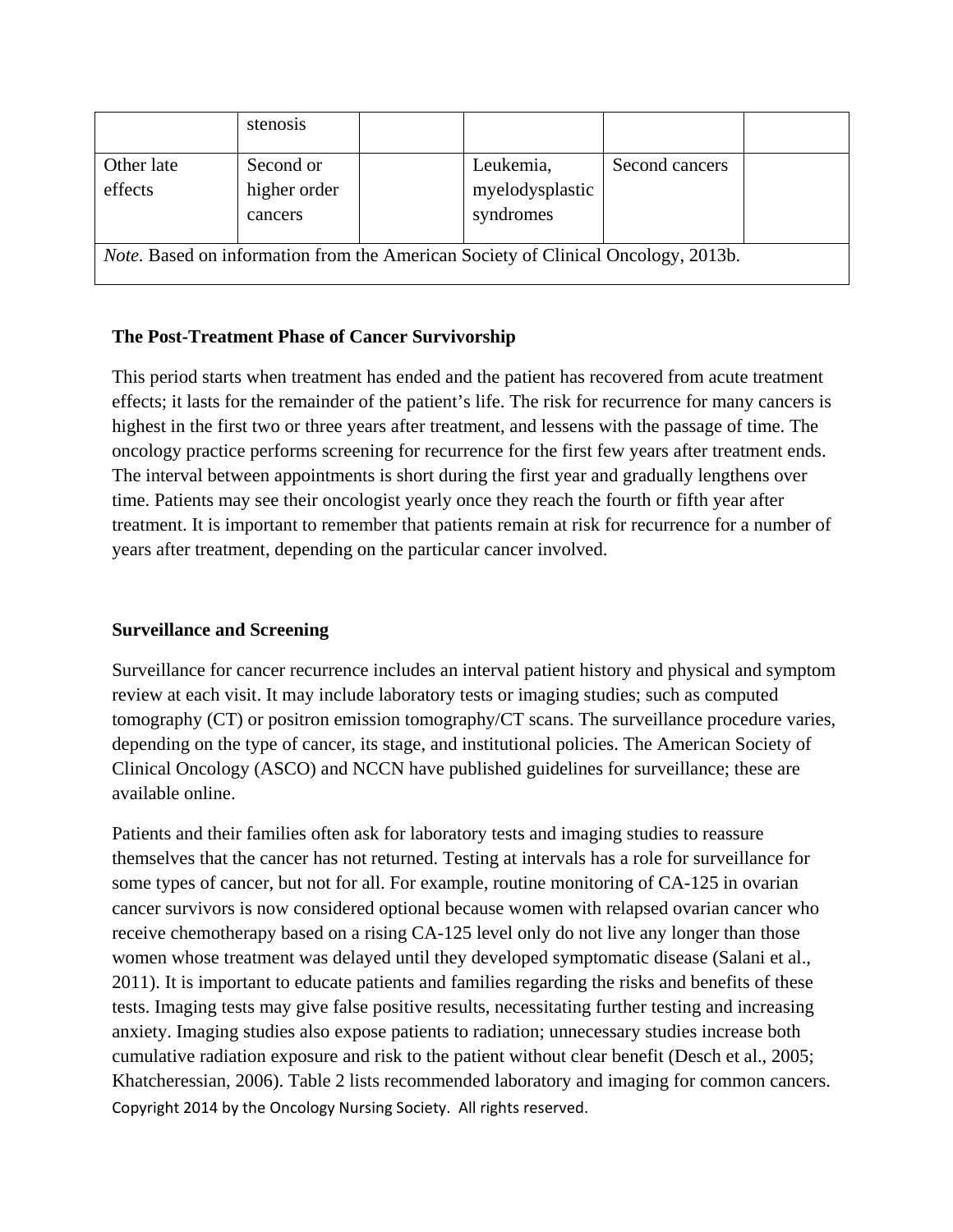# **TABLE 2. Recommended Laboratory and Imaging Tests for Surveillance for Selected Cancers**

| <b>Type of Cancer</b>                                  | <b>Tests</b>                          | <b>Frequency</b>                                                                                                                                                               |
|--------------------------------------------------------|---------------------------------------|--------------------------------------------------------------------------------------------------------------------------------------------------------------------------------|
| <b>Breast</b>                                          | H & P<br>Mammogram                    | Every 4-6 months for 5 years,<br>then annually<br>Yearly                                                                                                                       |
| Lymphomas<br>(varies among specific<br>lymphoma types) | H& P with CBCD, LDH<br>CT, PET/CT     | Every 3–6 months for 5 years,<br>then annually                                                                                                                                 |
|                                                        |                                       | No more than every 6 months<br>for 2 years, then no more than<br>annually for total of 5 years,<br>then as clinically indicated                                                |
| Colorectal                                             | H&P with CEA                          | Every 3–6 months for 2 years,<br>then every 6 months for total of<br>5 years                                                                                                   |
|                                                        | Colonoscopy                           | 1 year after completion of<br>treatment (in 3–6 months if no<br>preoperative colonoscopy done<br>due to obstructing lesion) with<br>additional procedures based on<br>findings |
|                                                        | CT chest/abdomen/pelvis               | Yearly for 5 years if high risk<br>for recurrence                                                                                                                              |
|                                                        | PET/CT                                | Not routinely recommended                                                                                                                                                      |
| Lung, Non-small cell                                   | H & P with CT chest $+/-$<br>contrast | Every 6-12 months for 2 years,<br>then annually                                                                                                                                |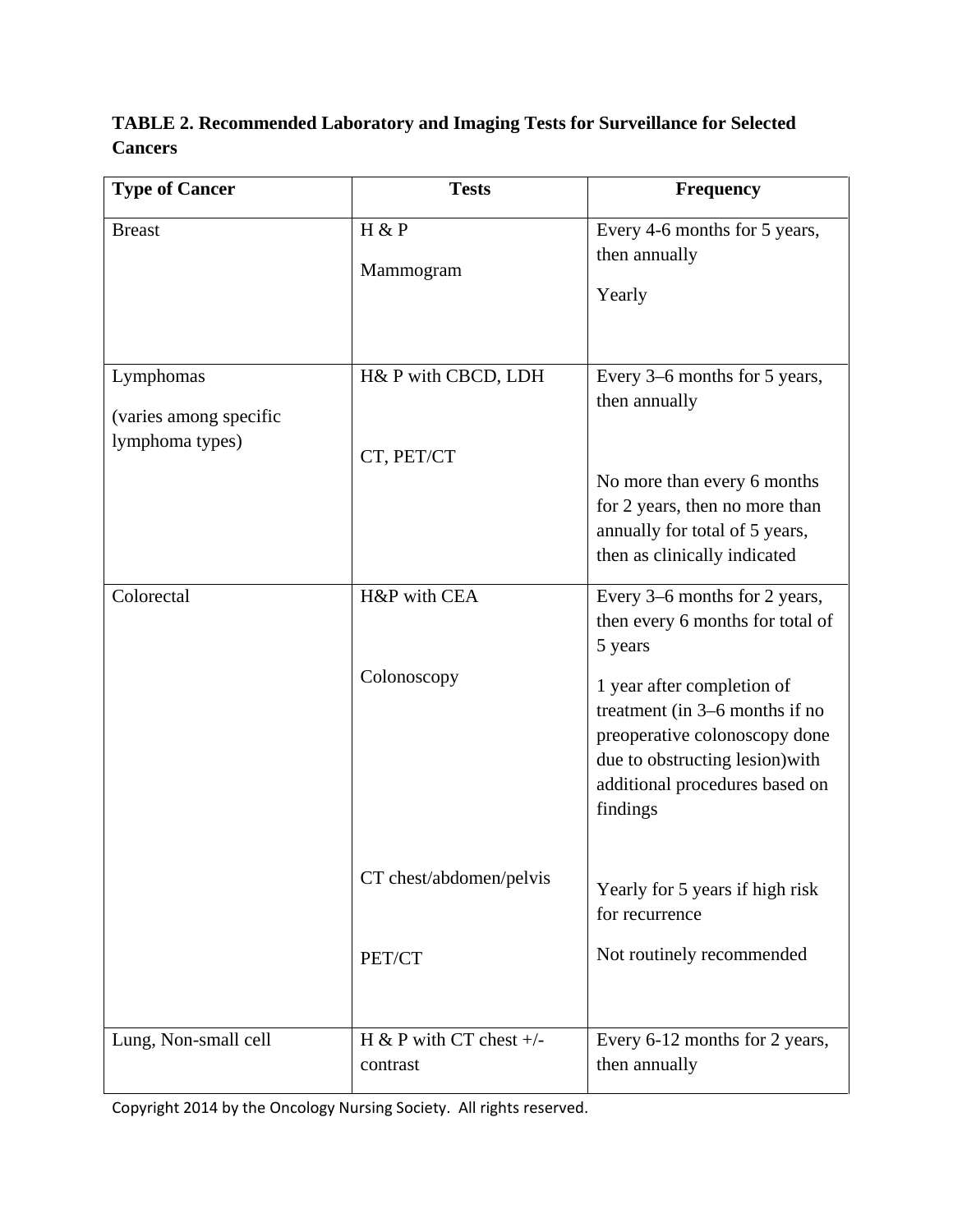|                                                 | PET / MRI    | Not routinely recommended                                                                        |
|-------------------------------------------------|--------------|--------------------------------------------------------------------------------------------------|
| Prostate, after initial definitive<br>treatment | H&P with PSA | Every 6–12 months for 5 years,<br>then annually                                                  |
|                                                 | <b>DRE</b>   | Every year but may be omitted<br>if PSA undetectable                                             |
| Node-positive or metastatic                     | H&P with PSA | Every 3–6 months                                                                                 |
| Ovarian                                         | H&P          | Every 2-4 months x 2 years,<br>then 3-6 months for 3 year, then<br>annually for total of 5 years |
|                                                 | $CA-125$     |                                                                                                  |
|                                                 |              | Optional (Salani et al., 2011)                                                                   |
|                                                 |              | Every visit if initially elevated<br>(NCCN)                                                      |
|                                                 |              |                                                                                                  |
|                                                 |              |                                                                                                  |

CA—cancer antigen; CBCD—complete blood count with differential; CEA—carcinoembryonic antigen; CT—computed tomography; DRE – digital rectal exam; H&P – history and physical examination; LDH—lactate dehydrogenase; MRI – magnetic resonance imagery; PET—positron emission tomography; PSA—prostate-specific antigen

*Note.* Based on information from Salani et al., 2011; National Comprehensive Cancer Network, 2013a; National Comprehensive Cancer Network, 2013b; National Comprehensive Cancer Network, 2013e; National Comprehensive Cancer Network, 2013f; National Comprehensive Cancer Network, 2013g; National Comprehensive Cancer Network, 2013h; National Comprehensive Cancer Network, 2013i.

# **Other Components of Survivorship Care**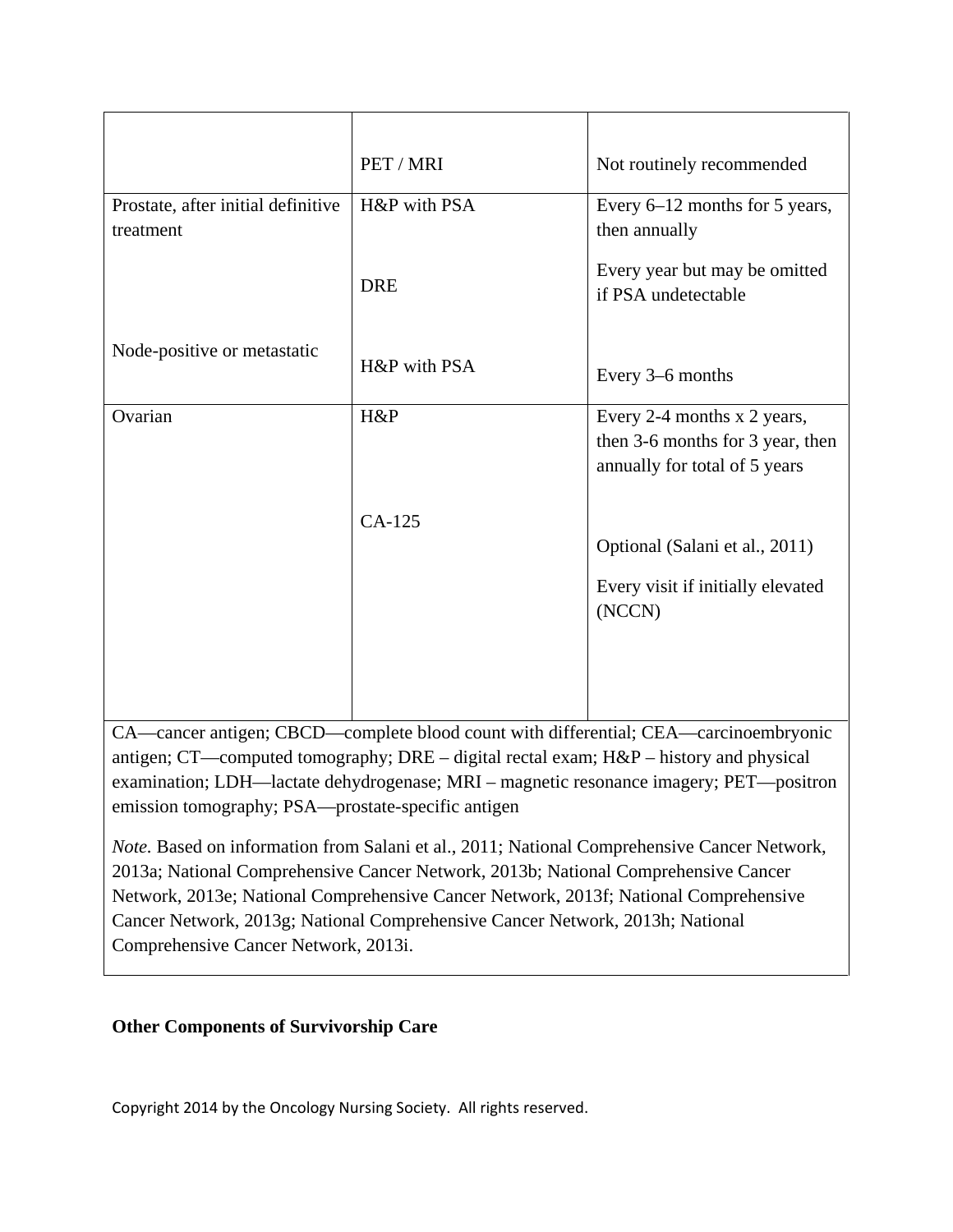Survivorship care includes much more than surveillance for recurrence; it also includes surveillance for and management of lasting physical and psychosocial effects of cancer treatments, screening for new cancers in both the patient and family, and health and wellness promotion. This type of care requires an alliance among PCPs and a variety of others healthcare teams, including oncology, nursing, physical and occupational therapy, social work, and mental health. PCPs are often involved in management of many of the long-term side effects of cancer treatment, but may not be entirely comfortable with this (Bober et al., 2009). It may be difficult to tease out which complaints are treatment-related and which are not. The reader is referred to a summary of late effects of cancer treatments from the Institute of Medicine 2005 report *From Cancer Patient to Cancer Survivor: Lost in Transition*. Psychosocial effects of treatment will be discussed in another section.

# **Screening for and Management of Lasting Physical Effects of Cancer Treatments**

It is not always easy to see the connection between cancer treatments and problems experienced long after treatment ends. PCPs are well versed in screening for chronic diseases and will find that screening for late effects in cancer survivors includes much of what they already do, but starts at younger ages.

# **Hematopoietic Stem Cell Transplantation Effects**

Bone marrow suppression is a well-known acute effect of many chemotherapeutic agents. Cancer survivors may require treatment for relapses and may receive several different chemotherapy regimens over the course of several years. Repeated courses of chemotherapy may cause damage to the bone marrow, resulting in various cytopenias. Patients may develop secondary myelodysplastic syndromes as a result of prior chemotherapy or radiation therapy. Some of these may be resistant to treatment and may progress to acute leukemia.

# **Lymphedema**

Lymphedema is often associated with mastectomy and axillary lymph node dissection; patients may not realize that it can occur in other areas of the body as well. Risk factors for the development of lymphedema include surgery and radiation to lymph node bearing areas or tumor involvement of lymphatic tissues. Treatment of lymphedema includes compression garments or wraps, mobilization of lymph fluid through massage, and treatment of pain associated with the condition. Patients may experience a neuropathic component to the pain; gabapentin, pregabalin, or tricyclic antidepressants may be helpful.

# **Cardiovascular System**

Patients who have had breast or chest wall radiation are at risk for early development of atherosclerosis and cardiac conduction abnormalities. Certain chemotherapeutic agents, such as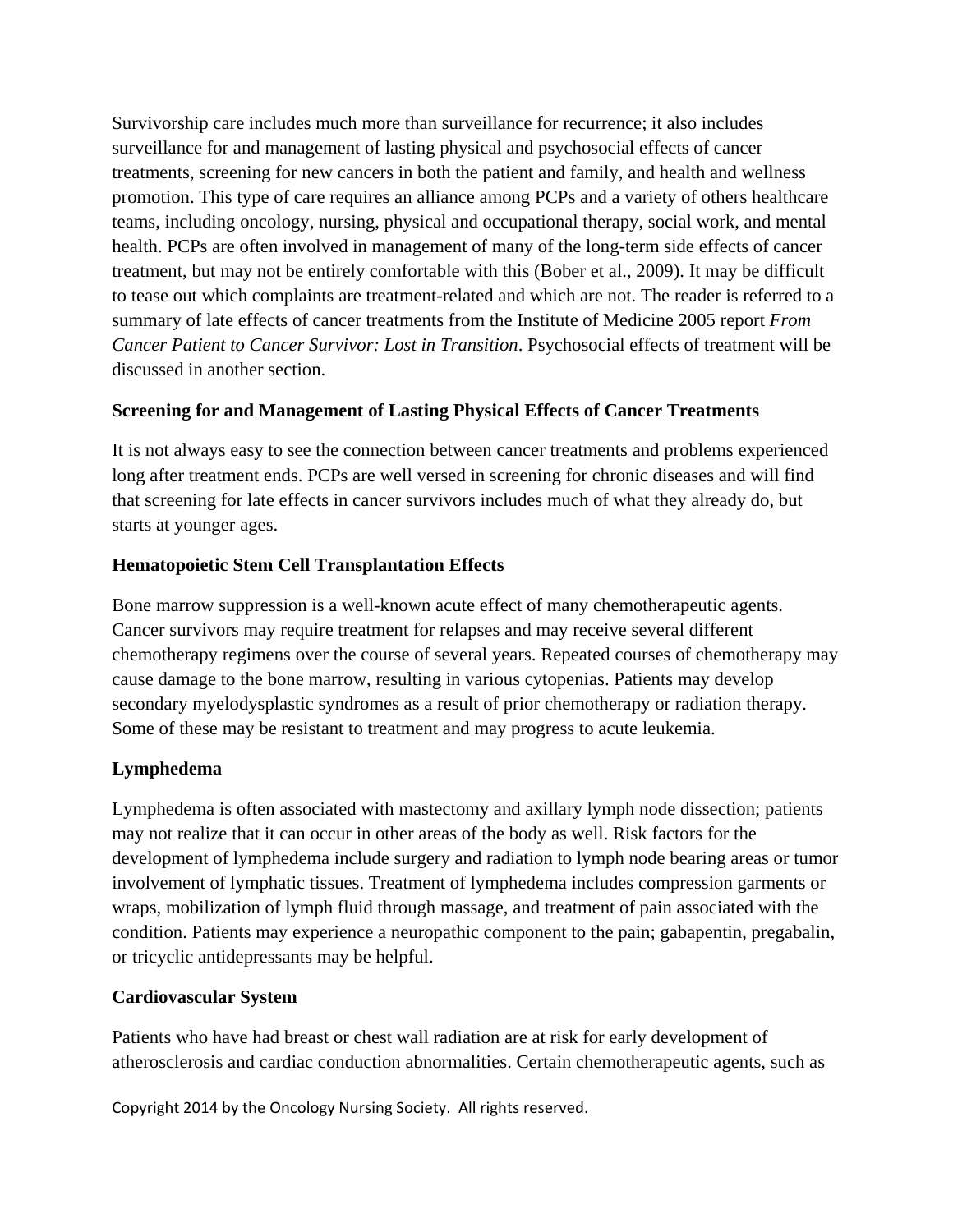doxorubicin and cyclophosphamide, and biologic agents, such as trastuzumab may lead to the development of heart failure. Decreases in left ventricular ejection fraction due to trastuzumab often reverse once the drug is stopped; however, impairment due to doxorubicin is usually permanent. Survivors of testicular cancer may develop hypercholesterolemia and hypertension at younger ages and should be screened for these once treatment has finished.

# **Respiratory System**

Many chemotherapy and biotherapy agents affect the respiratory system. Some acute toxicities are reversible with prompt discontinuation of the offending agent, but some of the damage due to chemotherapy and biotherapy is irreversible and progressive. The most common late toxicities are interstitial fibrosis and pneumonitis; these may occur up to 10 years after treatment. Smoking, renal dysfunction, multidrug regimens, and concurrent radiation therapy all increase the risk of pulmonary injury. Signs and symptoms of pulmonary toxicities include dyspnea, tachypnea, fatigue, poor exercise tolerance, dry cough, crackles or rhonchi, and restlessness. Pulmonary function testing (including the diffusing capacity of the lung for carbon monoxide) is useful for detecting changes before symptoms develop. Treatment of these toxicities is focused on symptom management. There are conflicting reports of high-flow oxygen therapy worsening pulmonary toxicity due to bleomycin; those patients treated with this drug should discuss this with all providers, especially if procedures requiring inhalation anesthesia are contemplated.

# **Oral and Gastrointestinal Effects**

Radiation therapy for head and neck cancers causes fibrosis of tissues, xerostomia, swallowing difficulties, and permanent taste changes. Decreased saliva leads to accelerated gingival disease and tooth loss; radiation therapy also leads to osteonecrosis which may be a factor in tooth loss. Use of sialagogues and artificial saliva can be helpful. The use of bisphosphonates is implicated in the development of osteonecrosis of the jaw; clinicians must be alert to complaints of jaw and tooth pain in these patients. Routine dental care, preferably by a dentist experienced in the treatment of radiation effects, is necessary. Taste changes, dysphagia, and limited mouth opening can all lead to weight loss; referral to a dietician can be helpful.

Patients who have undergone abdominal, pelvic, lower thoracic, or lumbar spine irradiation are at risk for developing radiation enteritis and are at risk for dehydration, malabsorption, and metabolic disturbances. Symptoms often occur shortly after eating and are unpredictable; which may lead to the patient becoming homebound. Dietary modifications, such as increased fiber intake and avoidance of problem foods; and use of antidiarrheal agents are helpful in controlling symptoms.

Copyright 2014 by the Oncology Nursing Society. All rights reserved. Surgical resection of bowel may lead to a malabsorptive diarrhea with a decrease in the absorption of electrolytes and bile salts. Short bowel syndrome occurs when 200 cm or more of bowel is resected (Coleman, 2010). Patients who have had partial gastrectomies may experience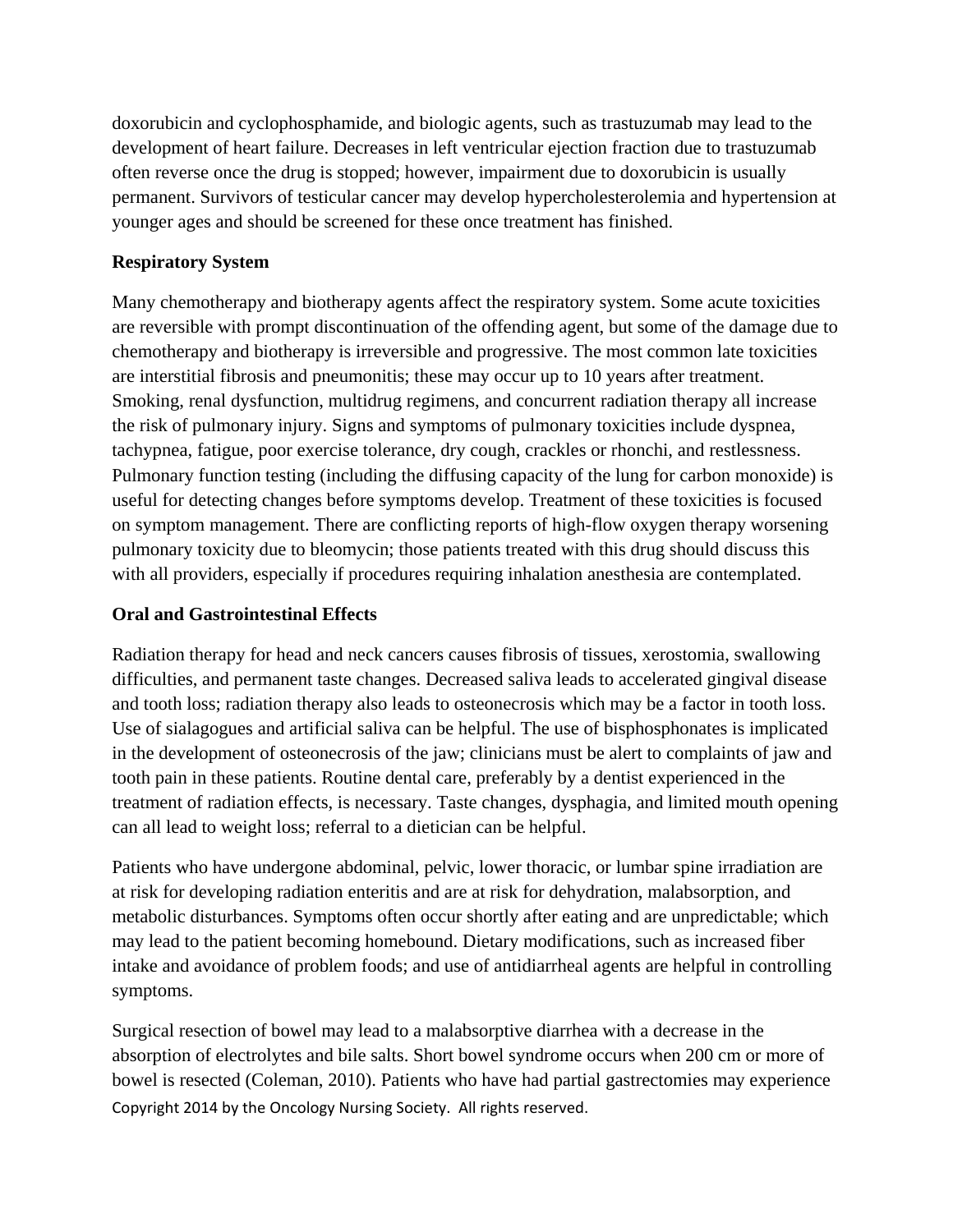dumping syndrome. Symptoms of dumping syndrome include facial flushing, lightheadedness, fatigue, and postprandial diarrhea following consumption of sugars and processed starches (Lee, Kelly, & Wassef, 2007). Dietary modifications and supplementation of fat-soluble vitamins are often necessary.

Treatment-related causes of constipation include adhesions due to surgical procedures, narrowed intestinal lumen due to surgery or radiation, and autonomic neuropathy due to chemotherapy. Taxanes, vinca alkaloids, platinum analogs, epothilones, proteasome inhibitors, and thalidomide are all associated with the development of peripheral neuropathy. Patients who have preexisting neuropathy due to diabetes or chronic alcohol use are at higher risk for chemotherapy induced peripheral neuropathy.

# **Musculoskeletal Effects**

Many cancer survivors are at risk for osteoporosis related to hormonal manipulation of their cancers. It is well known that postmenopausal women are at risk for developing osteoporosis due to the loss of estrogen and its protective effects on bone density; women who have had oophorectomies are at risk for the development of osteoporosis at earlier ages than had they gone through natural menopause. Aromatase inhibitors often decrease bone density. This effect is most pronounced in the first two years of use, so bone density measurements should be done prior to starting these drugs and after six months to one year of use. Tamoxifen and other selective estrogen receptor modulators preserve bone density; tamoxifen may be the endocrine therapy of choice for postmenopausal women with preexisting osteopenia or osteoporosis. Men treated for prostate cancer with androgen deprivation therapy or orchiectomy and men treated for testicular cancers are also at risk for the development of osteoporosis and should be screened.

Steroids, such as prednisone and dexamethasone, are used in some chemotherapy regimens and may lead to the development of osteoporosis, avascular necrosis, and other long-term effects. All patients at risk for osteoporosis should be encouraged to get adequate amounts of calcium and Vitamin D, either through diet or supplementation. Those with osteopenia or osteoporosis usually require treatment with bisphosphonates or other bone-strengthening medications. Osteonecrosis of the jaw is a possible complication of bisphosphonate treatment. Patients on bisphosphonates should have thorough periodic dental examinations and inform providers immediately if experiencing jaw or tooth pain.

# **Endocrine and Neuroendocrine Effects**

Copyright 2014 by the Oncology Nursing Society. All rights reserved. Patients and healthcare providers are aware that chemotherapy, surgery, radiation therapy, and hormonal therapies may result in infertility, but may not be familiar with the range of effects on the endocrine system as a whole. It is well known that postmenopausal women are at increased risk for hyperlipidemia, and coronary artery disease due to the loss of the protective effects of estrogen. Women who experience premature menopause as a result of cancer treatment may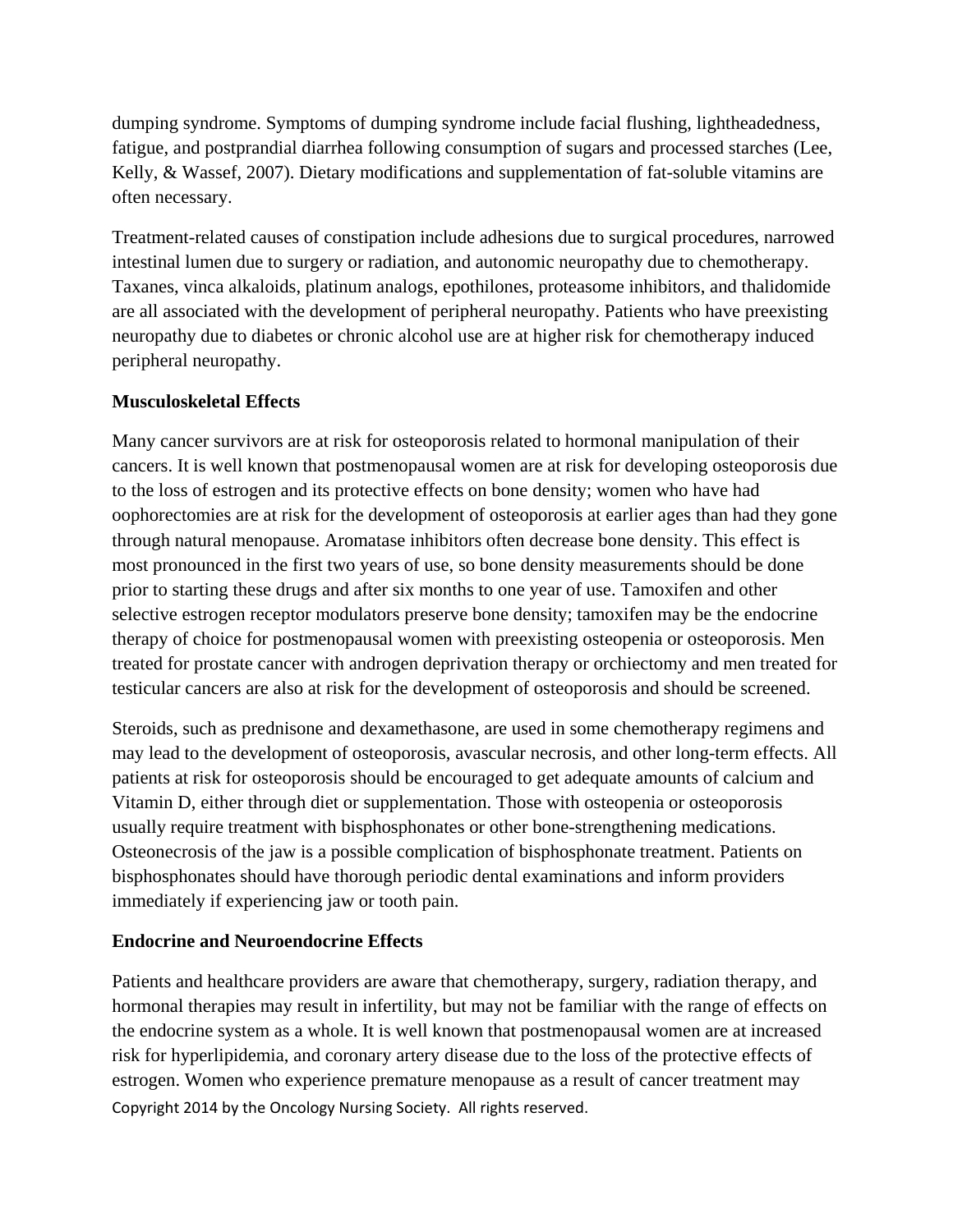experience these problems at earlier ages than their peers and should begin screening earlier than the general population. Testosterone deficiency in men resulting from orchiectomy and androgen deprivation therapy also predisposes them to the development or worsening of hyperlipidemia and should be screened and treated. Testicular cancer is often diagnosed in men in their 20s or early 30s; screening for cardiovascular disease and hyperlipidemia should start approximately five years after treatment is completed (Efstathiou and Logothetis, 2006)

Cranial irradiation and surgical resection of tumors often damages the pituitary gland, leading to hypopituitarism. Some chemotherapeutic agents, glucocorticoids, megestrol acetate, and interferon may also cause pituitary dysfunction. Growth hormone deficiency is often the earliest manifestation of pituitary dysfunction and causes reduced bone mineral density, decreased lean mass, increased adiposity, abnormal lipid profiles, and insulin resistance. Hyperprolactinemia is also implicated in the development of osteoporosis, as well as menstrual irregularities, erectile dysfunction, and insulin resistance. Damage to the hypothalamus-pituitary-thyroid axis from cranial irradiation also results in central hypothyroidism and gonadotropin deficiency. Adrenocorticotropic hormone deficiency is one of the least common, but most serious of the pituitary hormone disorders resulting from cranial irradiation or prolonged glucocorticoid therapy. Patients at risk for treatment-associated hypopituitarism should be screened periodically after completion of treatment and treated for any deficiencies.

Primary hypothyroidism may result from cranial and neck irradiation, or from various drugs used in cancer treatment. Drugs implicated in hypothyroidism include cytokines (e.g., interferon-alfa), tyrosine kinase inhibitors (e.g., sunitinib), retinoids, exemestane, and some combined antineoplastic regimens (e.g., cisplatin, etoposide, and bleomycin for testicular cancer). Thyroid stimulating hormone (TSH) (with  $FT_4$  for abnormal TSH levels) should be checked every 6–12 months in survivors at risk for developing primary hypothyroidism.

### **Peripheral Neuropathy and Other Chronic Pain Syndromes**

Chronic pain syndromes may be the result of surgery and radiation therapy; often a neuropathic component exists. Breast cancer survivors treated with breast-conserving surgery and radiation therapy may experience breast pain lasting long after treatment ends. Peripheral neuropathy (PN) may be caused by chemotherapy (taxanes, vinca alkaloids, platinum analogs, epothilones, proteasome inhibitors, thalidomide and lenalidomide) or direct injury to nerves from surgery, radiation therapy or adhesions. It is worse in those with preexisting neuropathies (e.g., diabetic, alcoholic, nerve injuries). Taxane-induced PN usually improves over time and may completely resolve about a year after completion of treatment. There may be incomplete resolution of PN in patients with diabetes mellitus or preexisting neuropathies. Treatments for PN include opioids (often at higher doses than for non-neuropathic pain), gabapentin or pregabalin, Lidoderm, tricyclic antidepressants, and duloxetine. Many providers are familiar with the sensory component of PN. However, some patients may present with PN that is predominantly an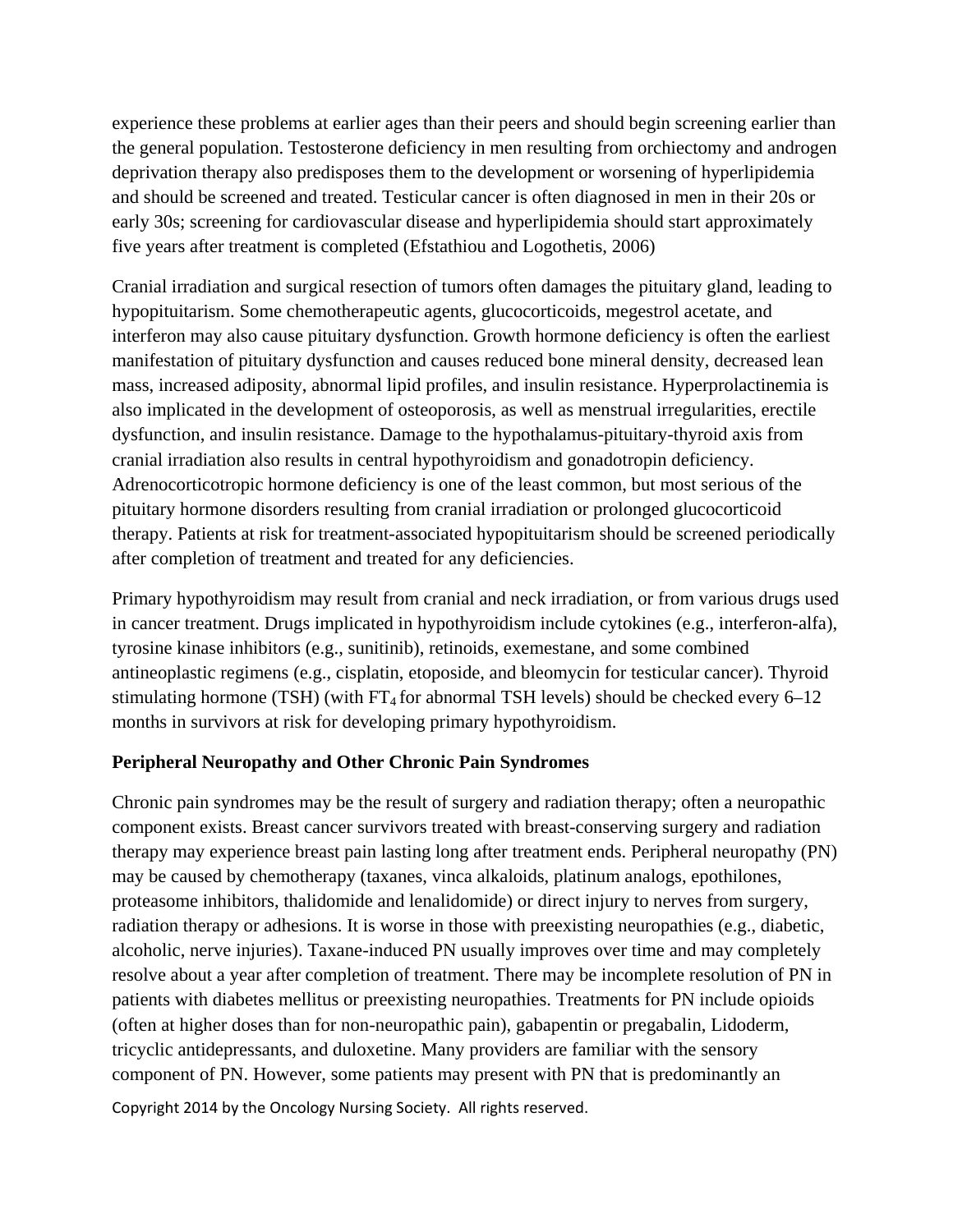autonomic neuropathy, as noted above. Treatment of autonomic neuropathy may include motility agents.

# **Healthcare Maintenance and Screening for Second Cancers**

Health and wellness promotion is important for all survivors. Healthy diet, weight management, and exercise enhance well-being and reduce the risks of developing diabetes, cardiovascular disease, other chronic diseases, and second cancers. Smoking and alcohol use are implicated in the development of some cancers; smoking cessation and counseling regarding alcohol use can help reduce the risk. Many survivors have ongoing pulmonary effects of treatment and should have yearly influenza immunizations, as well as periodic immunization against pneumococcus. Those who have had stem cell transplants require immunization, usually beginning three to six months after transplantation.

# **Screening for Second Cancers**

Second and higher order primary cancers often occur several years, even decades, after treatment for the primary cancer. There is little question that younger cancer survivors should undergo screening for second cancers, but there is not necessarily a consensus regarding screening for second primaries when the cancer survivor is an older adult. The concern is that older patients may not tolerate treatment as well as younger individuals. Age should not be the only criteria on which to make screening decisions; performance status can be more important than age in determining if a particular individual is a candidate for treatment if a second primary is found. Not all survivors embrace screening for second cancers. It is important for patient and provider to thoroughly discuss all concerns and to periodically revisit the issues. Patients who have recently completed difficult treatment regimens may initially decide that they will never undergo such treatment again, but may feel differently when faced with a new cancer.

The timing of screening for secondary cancers depends on a number of factors. It is often difficult to tease out which of these are caused by cancer treatments versus genetic, environmental, and other factors that may have led to the development of the initial malignancy. Family history may suggest the presence hereditary predisposition to certain cancers, as can age at diagnosis. Patients whose cancers occur at younger ages than usual or whose families contain cancer clusters should be referred for genetic counseling and testing. Genetic testing may reveal mutations (e.g., *BRCA* mutations, Lynch syndrome), which may alter treatment decisions. Women with certain *BRCA* mutations may be advised to consider prophylactic mastectomy or oophorectomy to reduce the risk of developing new primaries. The presence of a mutation is often important in guiding screening and risk reduction for siblings or children of cancer survivors. Guidelines for screening and risk reduction are available from NCCN, ASCO, and other organizations.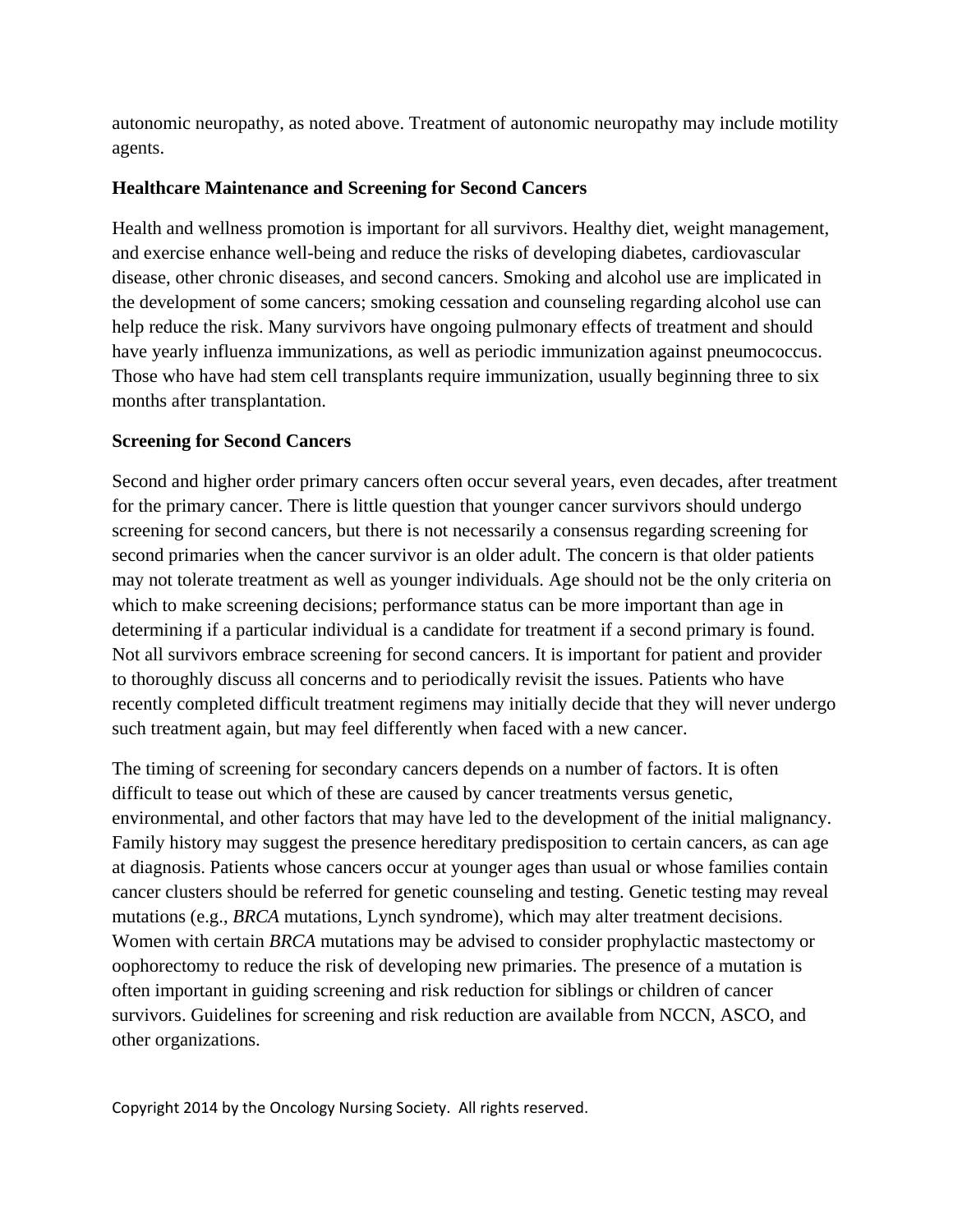The risk of cancer recurrence is higher in the first few years after treatment, whereas second primaries may not manifest themselves for many years. Screening for recurrence is considered part of surveillance, whereas screening for new primaries is considered secondary screening. They both occur along a continuum as part of cancer survivorship. The same modalities are used to screen for both recurrence and secondary cancers.

**TABLE 3. Sites and Types of Second Primary Cancers** 

| <b>Primary cancer</b>                                                                                                                                                                                                                | <b>Second Primary Sites</b>                                                                                                                                    |  |  |
|--------------------------------------------------------------------------------------------------------------------------------------------------------------------------------------------------------------------------------------|----------------------------------------------------------------------------------------------------------------------------------------------------------------|--|--|
| Head and neck (squamous cell)                                                                                                                                                                                                        | Aerodigestive tract (same site as primary; lung,<br>esophagus, GI tract, liver, pancreas, bladder).                                                            |  |  |
| <b>Breast</b>                                                                                                                                                                                                                        | Breast; other cancers (ovarian, colon, bladder if Lynch<br>syndrome or other familial cancer syndromes; ovarian<br>or breast if <i>BRCA1</i> or <i>BRCA2</i> ) |  |  |
| Hodgkin lymphoma                                                                                                                                                                                                                     | Lung, breast, bone, stomach, colon, thyroid,<br>melanoma, acute leukemias, non-Hodgkin lymphomas                                                               |  |  |
| Testicular germ cell tumors                                                                                                                                                                                                          | Lung, colon, pancreas, stomach                                                                                                                                 |  |  |
| <i>Note.</i> Based on information from National Comprehensive Cancer Network, 2013a; National<br>Comprehensive Cancer Network, 2013d; National Comprehensive Cancer Network, 2013e; National<br>Comprehensive Cancer Network, 2013j. |                                                                                                                                                                |  |  |

Certain treatment modalities increase the risk of secondary primary cancers in cancer survivors.

# *Anthracyclines/Herceptin*

Copyright 2014 by the Oncology Nursing Society. All rights reserved. The anthracyclines can cause cardiac toxicity because of oxidative stress of the myocardial cells, which will induce apoptosis (Arozal et al., 2011). This can lead to congestive heart failure, arrhythmias, and left ventricular dysfunction. Because of the cardiotoxic effects of these agents, they have a maximum cumulative dose. If the cumulative dose exceeds above the maximum dose established for each agent the probability of developing cardiac dysfunction increases greatly. Preexisting cardiac disease can also increase a person's risk for progression of the already underlying disease. Therefore if at all possible, these agents should be avoided or careful monitoring of cardiac function must occur during administration. Other agents not in the anthracycline family can increase the risk of cardiac dysfunction so other agents with cardiotoxicities should be avoided. If cardiac toxicities do occur with anthracycline therapy,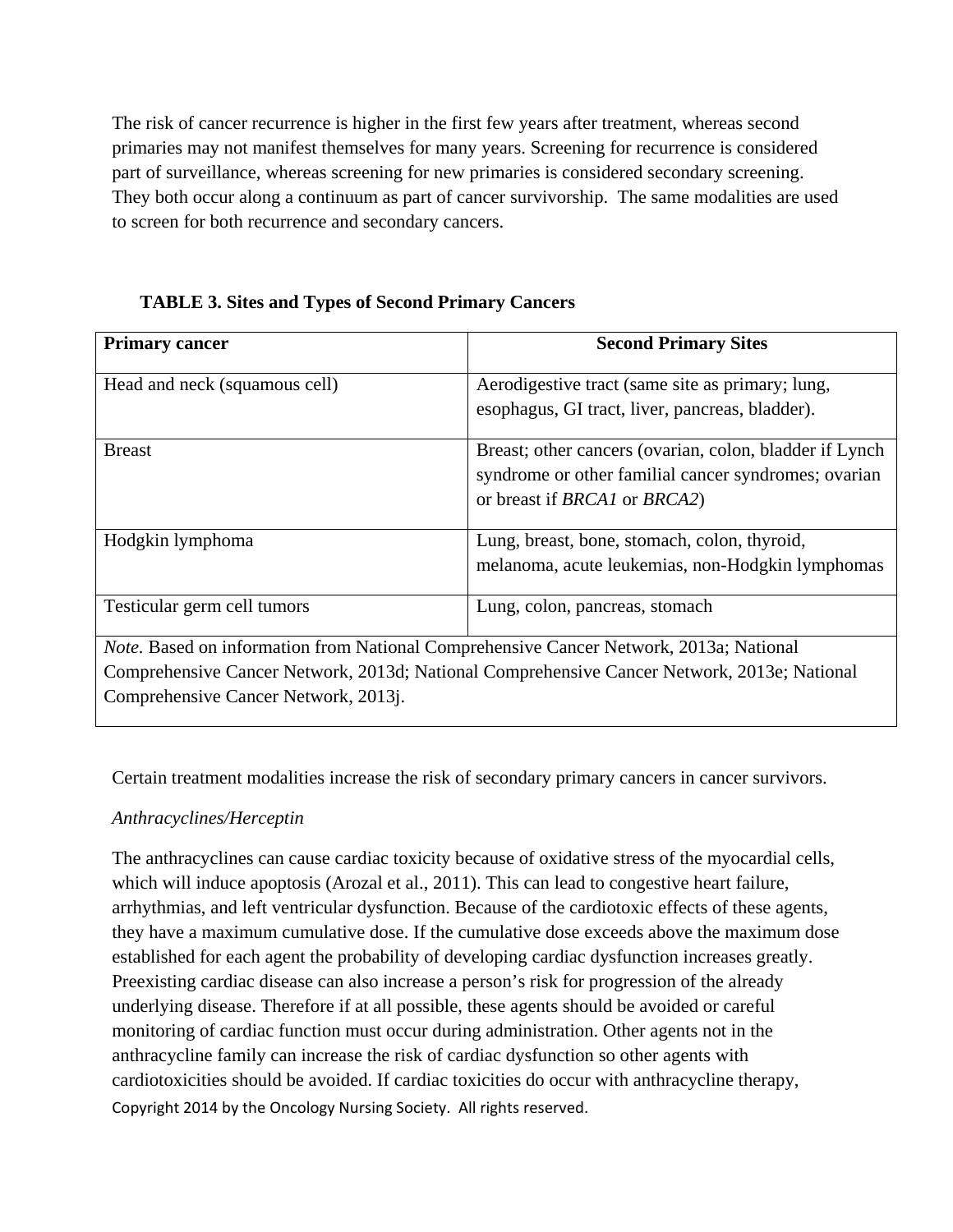leave are often not reversible. Finally, side effects may not present immediately during exposure to the agents but may occur years after therapy has completed. One study looked at the protective effect of carvedilol and lovastatin in vivo. This has not been replicated in humans at this time. Further studies are necessary (Arozal et al., 2011; Huelsenbeck et al., 2011).

The mechanism of trastuzumab cardiotoxicity is still unclear. HER2 signaling has been found to play a critical role in the embryonic development of the heart. If this pathway is blocked the heart is not able to repair. When other cardiotoxic chemotherapy agents are administered, HER2 expression increases, causing an anti-apoptotic effect. With the HER2 inhibition via trastuzumab, the response to cardiac damage is impaired and cardiac dysfunction occurs. Trastuzumab-related cardiac dysfunction is different from chemotherapy-induced cardiac dysfunction in that it does not generally cause death and is reversible once the drug is stopped. If cardiac dysfunction does occur with the administration of trastuzumab, once the agent is discontinued cardiac function will usually recover to normal, and the agent can often be restarted (Carver et al., 2007)

Cardiac function should be monitored with echocardiogram looking at ejection fraction for all patients receiving cardiotoxic chemotherapy. Currently, this is the only standardized testing (Carver et al., 2007). However, it has also been reported that cardiac magnetic resonance imaging (MRI) may be able to detect preclinical cardiac changes earlier than conventional echocardiogram. Studies are also looking at the use of biomarkers such as brain neutriarectic peptides, and troponins that may indicate myocyte damage earlier (Horacek et al., 2010; Ky & Carver, 2011).

# *Bleomycin*

Bleomycin has been known to cause pulmonary toxicity and Raynaud phenomenon. Injury of the alveolar capillary barrier, neutrophil accumulation, and induction of pro-inflammatory cytokines in turn causes pulmonary fibrosis. Because of the risk of pulmonary fibrosis, the maximum lifetime dose is 400 units. If patients who have received bleomycin must undergo surgical procedures with administration of anesthesia, the use of high-dose oxygen therapy must be limited to reduce the risk of postoperative ventilation failure. High levels of oxygen are used during scuba diving, so this activity should also be limited or avoided (Zaniboni, Prabhu, & Audisio, 2005).

The risk for Reynaud phenomenon is not well understood. The cause is thought to be due to oxygen radical's release, which in turn causes ischemia in poorly oxygenated areas. It is thought to also be related to rate of infusion. There have been some case reports of gangrenous digits after the administration of bleomycin (Chaudhary & Haldas, 2003).

### *Platinum-Based Agents*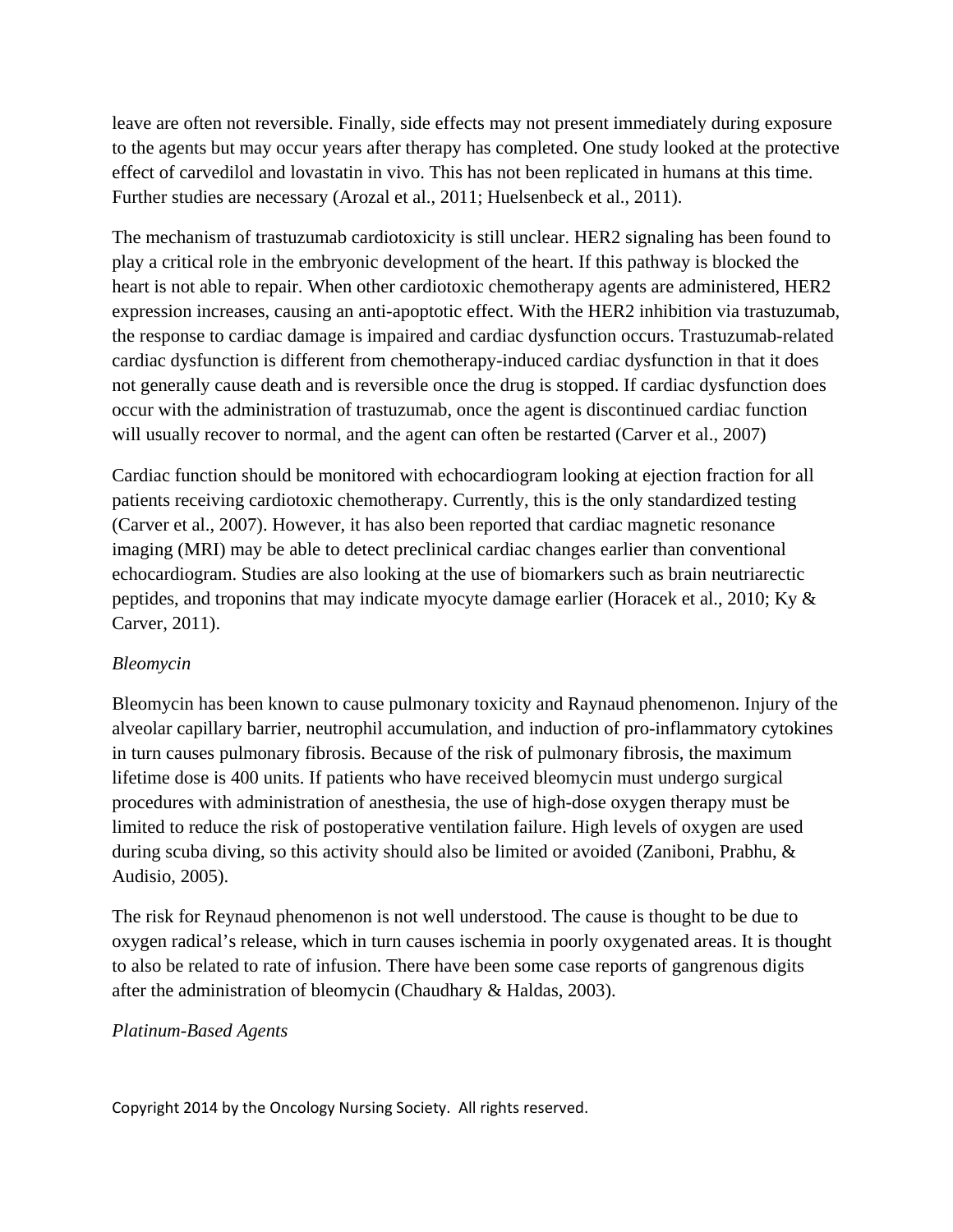Renal toxicities are associated with the platinum-based agents especially cisplatin. Cisplatin is turned into a much more potent toxin, which in turn causes cell apoptosis, inflammation, and necrosis. To ensure that long-standing renal insufficiency does not occur, careful monitoring of renal function and electrolytes and administration of diuretics and fluids are imperative during treatment. However, patients may still develop long-term renal insufficiency despite these measures. Close monitoring and consultation with a nephrologist is recommended. Optimization of renal function, avoidance of nephrotoxic agents, and strict management of comorbidities that can contribute to renal insufficiency, such as hypertension and diabetes, are necessary (Polovich, Whitford, & Olsen, 2014).

# *Immunomodulators*

The uses of lenalidomide and thalidomide have been associated with an increased risk of developing secondary malignancies such as lymphomas and acute myeloid leukemia. Ongoing studies are continuing to look into this phenomenon (Ormerod, Fausel, Abonour, & Kiel, 2011).

# *Taxanes*

The taxanes can cause peripheral neuropathies. This is often dose dependent. Other underlying comorbidities (e.g., diabetes, alcoholism, nutritional deficits) can also influence the development of peripheral neuropathies. Combining agents with overlapping peripheral neuropathy should also be avoided. In most cases if the drug is stopped or dose reduced, the neuropathies will resolve without any other intervention. Current studies are ongoing looking at the use of glutamine and glutathione in peripheral neuropathy treatment. Safety modifications to reduce falls due to decreased proprioception and deep tendon reflexes should be employed (Polovich, Whitford, & Olsen, 2014).

# *Vinca Alkaloids*

Mixed sensory and motor neuropathies are often dose limiting and may continue to worsen even after agent discontinuation. Constipation, mega colon, and paralytic ileus have occurred due to the autonomic neuropathy (Polovich, Whitford, & Olsen, 2014).

# *Alkylating Agents*

These agents are known to cause gonadal dysfunction, which can affect both hormones and fertility. Men may experience oligospermia/azoospermia. Women may experience oligomenorrhea, amenorrhea, or premature menopause. In both men and women, this may lead to infertility. Depending on the agent and a woman's age at treatment, premature menopause may occur (Polovich, Whitford, & Olsen, 2014).

Copyright 2014 by the Oncology Nursing Society. All rights reserved. Cyclophosphamide has been associated with bladder cancer development. This may be due to the rapid proliferation of urothelial cells observed in hyperplastic urothelium caused by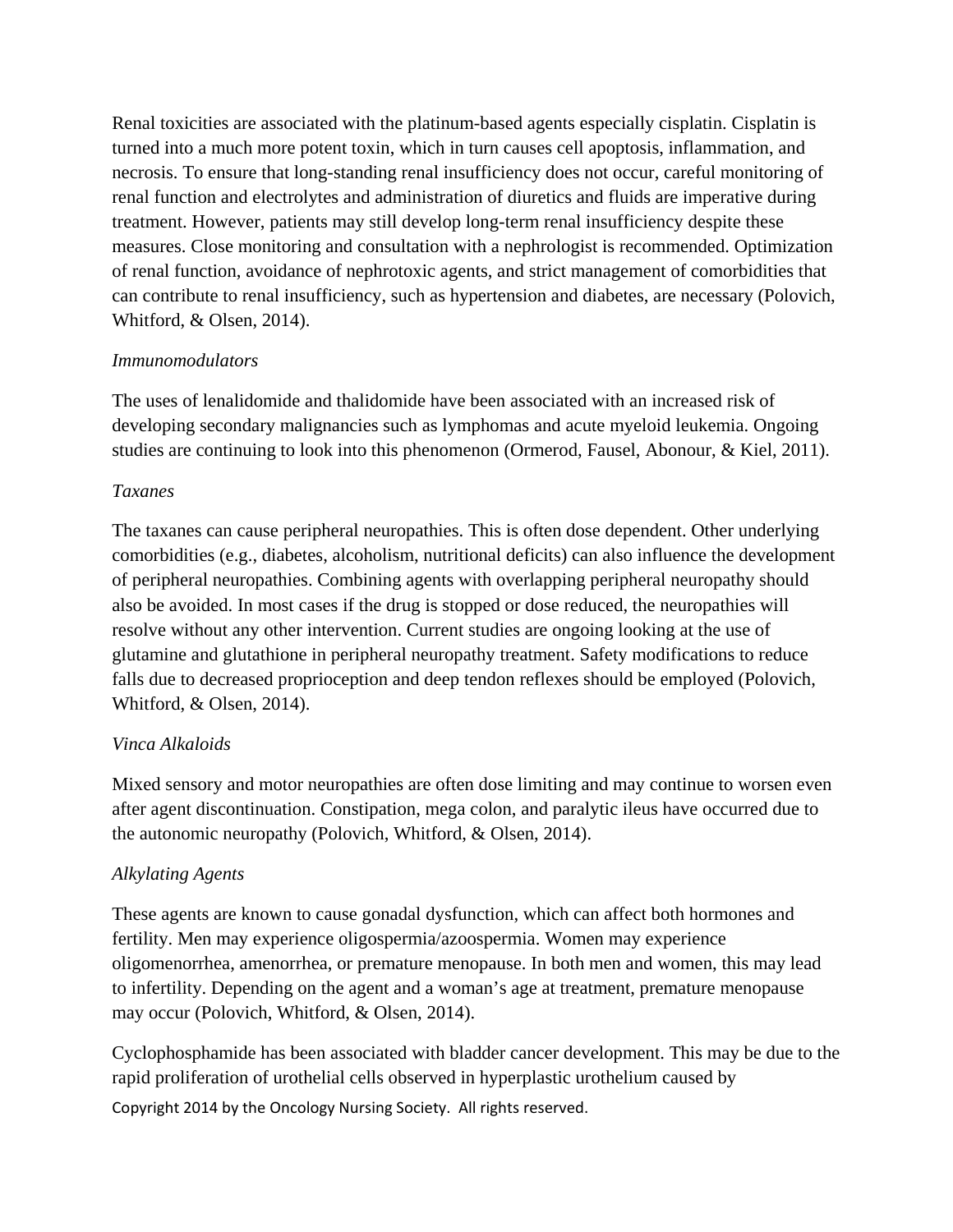cyclophosphamide expose. The lowest dose of the agent should be used, and those patients who have received more than 20 grams of cyclophosphamide should undergo routine urinalysis every three to six months to screen for microhematuria (Vlaovic & Jewett, 1999). It has also been associated with the development of acute leukemia in patients treated with cyclophosphamide for lymphomas (Ng, La Casce, & Travis, 2011).

### *Rituximab*

One study showed an increase risk for myelodysplasia or acute leukemia with the addition of rituximab to high sequential therapy for lymphoma patients. There was also an increased risk of solid tumors (Tarella et al., 2010).

### *Bone Marrow Transplant*

Patient who have received allogeneic bone marrow transplants are at risk for secondary malignancies along with graft versus host disease. The most common is nonmelanoma skin cancers and squamous cell cancer of the buccal cavity. The risk is highest in the older adult population (Hasegawa et al., 2005).

### **Management of Long-Term Side Effects**

# *Thyroid Screening*

Patients who have undergone radiation therapy to the neck for lymphoma, head and neck malignancies, or radioactive iodine will need to have lifelong monitoring for thyroid dysfunction. TSH should be monitored every six months. Treatment should be based on TSH level and patient symptomatology. All patients should be treated with hormone replacement for TSH greater than 4.5 with or without apparent side effects (Munyo-Estefan et al., 2009; Ng et al., 2011).

# *Cognitive Impairment*

Cognitive impairment is commonly referred to by many patients, survivors, and providers as "chemobrain." Very little is known about the prevalence, duration, or long-term issues of cognitive impairment. It can have a profound impact on the quality of life after treatment has been completed. Currently, little evidence supports effective cognitive impairment management. Some studies have tested the use of psychostimulants but have failed to show benefit (Raffa, 2011). Other studies have looked at the use of cognitive training, but these have been small samples and lacked a comparison group. More randomized controlled studies are needed to examine at effect evidence based interventions. If patient's symptoms worsen or they are having a profound impact on everyday life, a referral to a neuropsychologist may be necessary so that a comprehensive cognitive assessment can be completed (Polovich, Whitford, & Olsen, 2014; Raffa, 2011).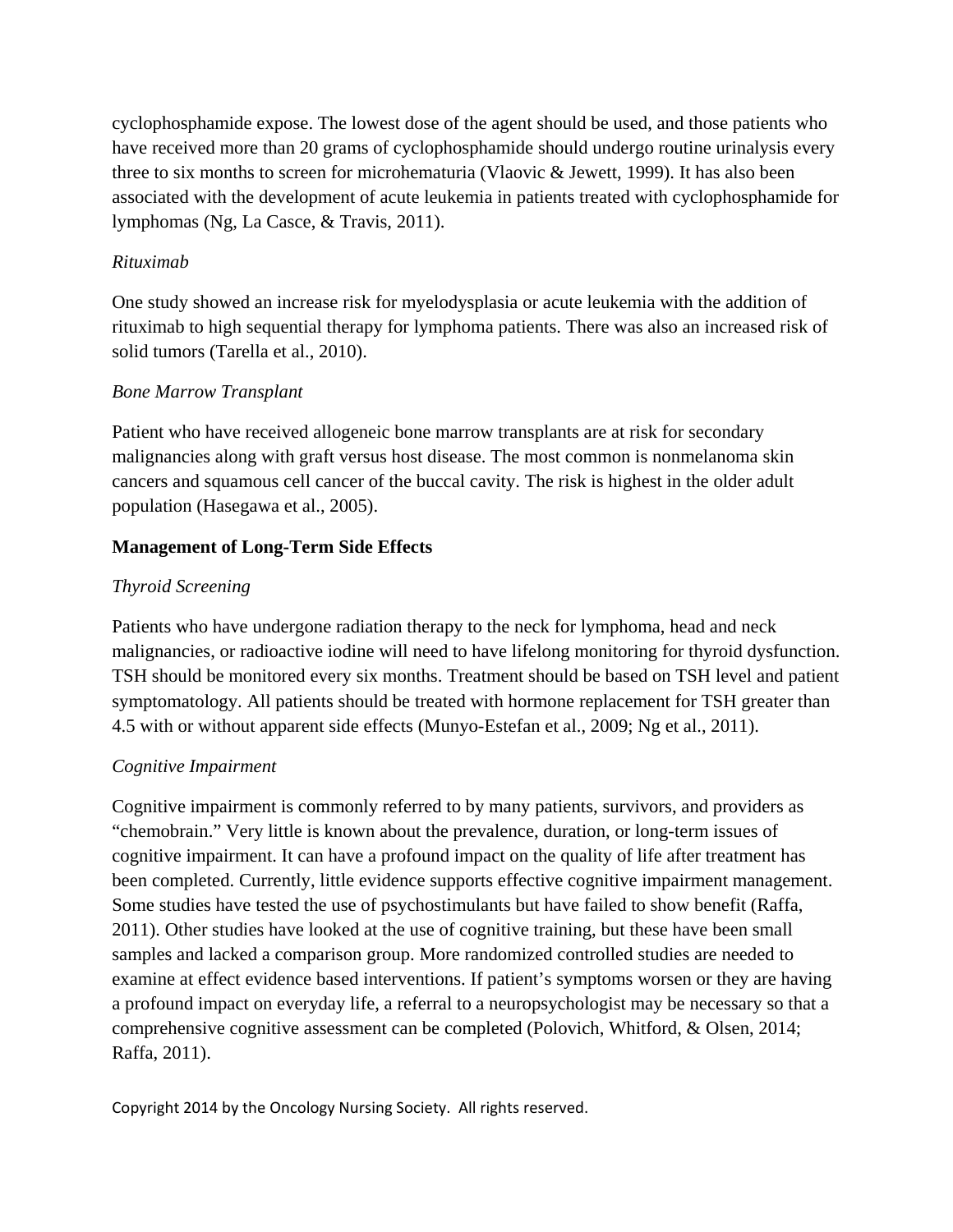### *Neurologic Impairment*

Chronic peripheral neuropathies can have a profound impact on quality of life. Adequate pain management must be optimized. The use medications such as topical lidocaine, neuroleptics and opiate may be necessary for adequate pain control. These patients will most likely benefit from a pain management or neurology consult. Patients are also at risk for falls and injury due to proprioception and temperature changes. Referral to physical therapy may be beneficial (Polovich, Whitford, & Olsen, 2014).

# *Ocular and Auditory*

For patients who have been treated with busulfan, long-term steroids, cranial radiation, or tamoxifen should undergo annual eye examinations to screen for cataracts. Cisplatin, high-dose carboplatin or ear irradiation, may also have a long-term effect on hearing. If hearing loss occurs after treatment with cisplatin, the patient should undergo and audiology evaluation (Polovich, Whitford, & Olsen, 2014).

# *Oral Cavity*

Patients who experience dry mouth after radiation therapy have a risk of dental caries due to lack of saliva. Measures to help promote saliva production such as prescribing pilocarpine can be initiated. To reduce the development of dental caries, biannual dental examinations should be completed and fluoride treatments should be initiated (Polovich, Whitford, & Olsen, 2014).

# *Cardiovascular*

All patients who have received cardiotoxic agents should undergo serial echocardiograms every year to assess function. If patients have received cardiotoxic agents and continue to experience cardiac issue, they should be referred to cardiology work up. They will most likely need to undergo echocardiogram, EKG, and possible cardiac catheterization (Polovich, Whitford, & Olsen, 2014). All patients who have received cardiotoxic agents should undergo routine laboratory studies to assess lipid profile. They also should be monitored for hypertension and signs of congestive heart failure. If patients have hypertension or dyslipidemia, they should be managed appropriate with health behavior modification such as diet and exercise. Medical management may also be necessary. If patients experience signs and symptoms of congestive heart failure, immediate referral to a cardiologist is warranted. Patient who have also undergone radiation to the neck are at risk of developing carotid stenosis. Currently, patients should undergo carotid artery ultrasounds every two to three years or if symptoms warrant evaluation.

# *Pulmonary*

Copyright 2014 by the Oncology Nursing Society. All rights reserved. Patients who have received pulmonary toxic agents should have pulmonary function test routinely and for any new pulmonary symptoms. If there are changes in pulmonary status,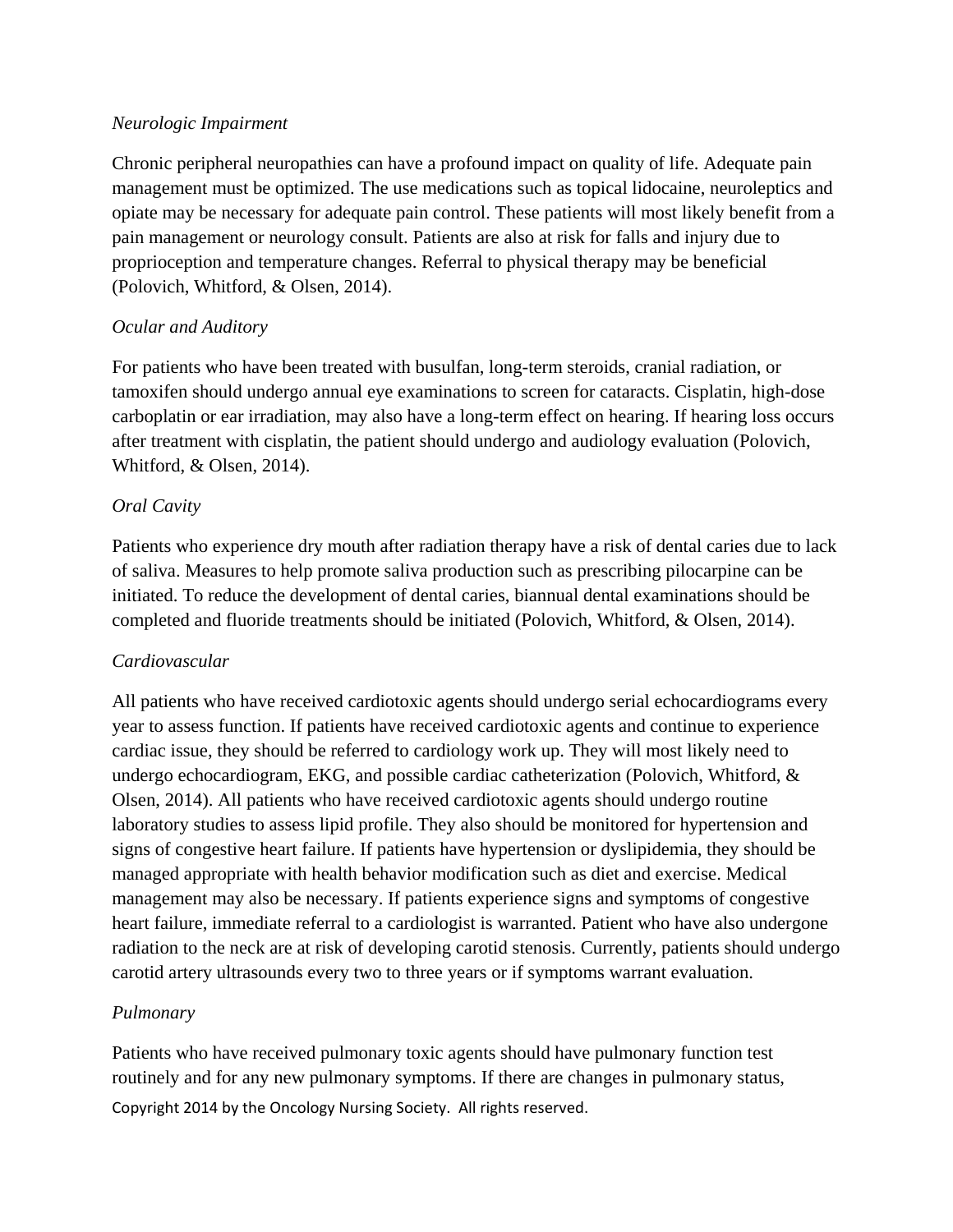referral to a pulmonologist should be made so that pulmonary status can be optimized. For those patients who have undergone treatment with bleomycin, it is prudent that their oxygen exposure is limited so that ventilation failure does not occur (Zaniboni et al., 2005). Patients should also undergo vaccines to prevent pneumococcal infection as needed and an annual influenza vaccination.

# *Genitourinary*

Patients who received cyclophosphamide will need to undergo annual urinalysis to screen for hematuria. If microscopic hematuria is detected ultrasound of kidneys, urine culture and spot urine calcium/creatinine should be ordered. If these come back negative, the patient many need to undergo further urologic evaluation with urine cytology or cystoscopy (Vlaovic & Jewett, 1999).

# *Reproductive and Gonadal Function*

All sexually active patients are advised to use some form of birth control during treatment. After treatment, patients may experience long-term reproductive issues. Women may not only become infertile from treatment but may also experience premature menopause. Because of estrogen deficiency, early menopause can place women at risk for osteoporosis, atherosclerosis, hot flashes, and mood swings (Polovich, Whitford, & Olsen, 2014). These women should undergo bone densitometry evaluation and be treated based on these results. They should also be on a calcium and vitamin D supplement. Focus should also be on reducing the risk of cardiovascular disease, including screening for hypertension, diabetes, and dyslipidemia along with treatment of abnormalities. The use of hormone replacement and use of herbal therapies for treatment of postmenopausal symptoms should be avoided (Polovich, Whitford, & Olsen, 2014).

If a woman must undergo treatment, is of childbearing years, and still would like to have children, several fertility-preserving methods are being investigated. Consultation with a fertility specialist should be offered. Methods of cryopreservation of ovarian tissue and oocytes are currently being studied. The only cryopreservation method currently in use is freezing of embryos. Unfortunately, this is not feasible because the procedure requires at least two to five weeks of ovarian stimulation and oocyte collection, which would delay treatment. Also it requires a steady partner. Ovarian stimulation is also not recommended in women who have hormone dependent tumors (Ribeiro-Campos & Japur de Sa Rosa-e-Silva, 2011).

Men who are undergoing chemotherapy and are still hoping to have children have the option to sperm bank. This option should be offered to all males receiving chemotherapy or undergoing a surgical procedure that could affect fertility or sexual function (Ng et al., 2011; Polovich, Whitford, & Olsen, 2014).

# **RED FLAGS**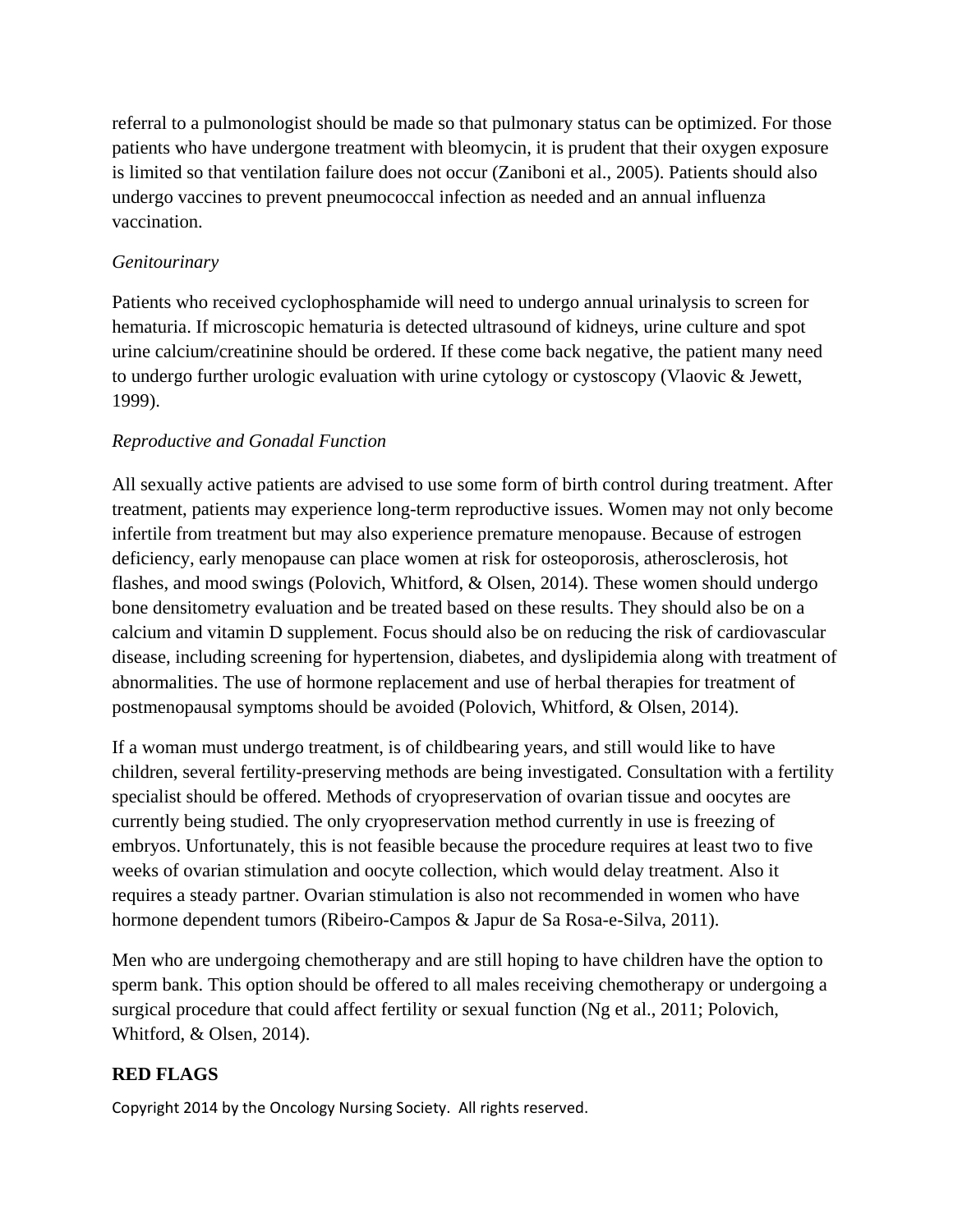# **When should a patient be referred back to the oncologist?**

If a patient has signs that the cancer has recurred, the PCP should refer the patient back to the oncologist so that further testing can be completed. Signs of recurrence will be depend upon the original cancer diagnosis. The patient may have presenting symptoms, new findings on radiologic examinations, or abnormal laboratory values. Before referring the patient back to the oncologist, the PCP should conduct a complete physical examination. The referral back to the oncologist should be done in a timely fashion, and the patient should also be notified of the reason for the referral.

# **Additional Work-Up Before the Referral**

Additional evaluation will also depend on the presentation of the potential recurrence. If the patient presents with specific symptoms, radiology examinations and laboratory studies may be warranted. However, once again the specific testing will be based upon the original cancer diagnosis. The radiology examination would most likely be looking for a cause of the symptom. For example, for a patient with a previous history of lung cancer who is now experiencing increasing shortness of breath, weight loss, and fatigue, a chest CT scan may be conducted before the referral back to the oncologist. This would help identify a recurrence, possible side effect of treatment, or new underlying condition.

# **Symptoms Suspicious for Recurrence**

# *Back Pain*

Back pain could be a sign of cord compression or a tumor on the spine. This should be evaluated immediately. Usually an MRI of the spine should be completed. The patient should also be assessed for bowel and bladder incontinence or retention as this may also indicate a cord compression. Cord compression is considered an oncologic emergency.

# *Pain*

Unfortunately, pain can be due to many benign and malignant issues. However, the cancer survivor evaluated to identify if recurrence has occurred or if this is a side effect or previous treatment. The work up will be based upon location, type, frequency, duration, onset, character, aggravating factors, and relieving factors.

# *Headaches*

New onset of headaches, especially if the patient is vomiting, or other neurologic changes associated with headache should be a trigger for an MRI of the brain to look for possible brain metastasis or brain lesion.

# *New Masses*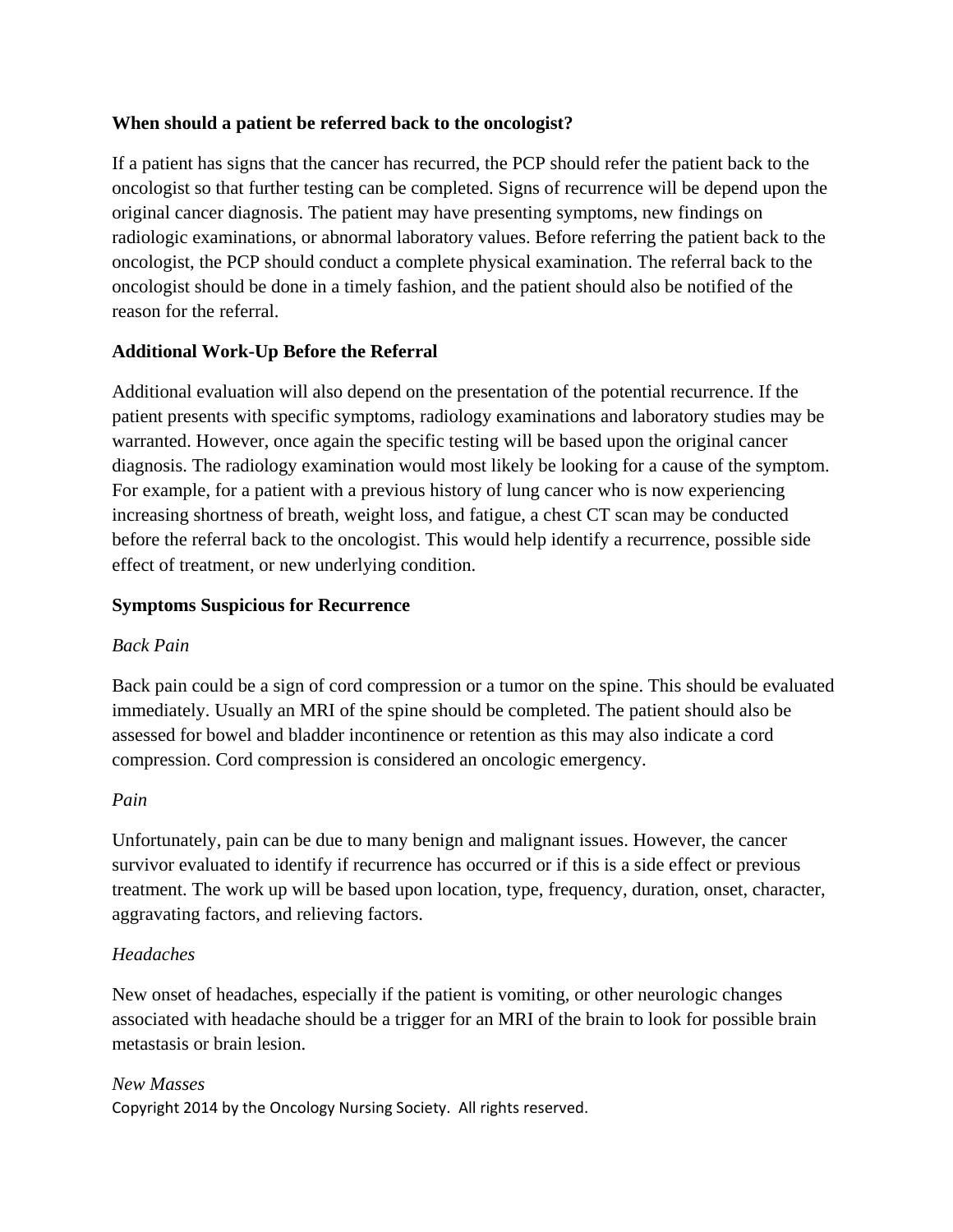New masses should be assessed and possibly biopsied. These could be benign, a recurrence, or a metastasis. Radiology examinations may also be necessary, depending on the location and suspicion for a malignancy.

# *Abdominal Pain or Fullness*

This symptom would be more suspicious in patients that have either had gastrointestinal, genitourinary, or gynecologic malignancies. They could indicate a recurrence. Either abdominal ultrasound or abdominal CT scan should be completed. If there are tumor markers available for the specific type of cancer such as CEA, CA19-9, or CA-125, they should be completed also.

# *Weight Loss and Anorexia*

Unintentional weight loss is a red flag that a patient's disease may be back. This is often a symptom that patients present with when first diagnosed. A patient may be eating the same caloric intake but still losing weight or may have early satiety or reduced appetite. With these symptoms workup for recurrence is necessary.

# *Shortness of Breath*

Dyspnea could be an indication recurrence, metastasis, or side effect of previous treatment. Testing such as chest x-ray or chest CT scan would be helpful in the workup. A pulmonary function test may also be helpful in patients who have received bleomycin to rule out pulmonary toxicity from chemotherapy.

# *Bleeding*

A complete blood count should be done to assess hemoglobin, hematocrit, and platelet count. Bleeding could be an indication of a tumor eroding through tissue. The location of the bleed will help determine the type of radiologic testing that should be completed. For those patients who have a history of a leukemia or lymphoma this could be an indication of thrombocytopenia due to marrow involvement. It also could be due to a high prothrombin time, partial thromboplastin time, or international normalized ratio due to liver dysfunction or liver metastasis.

# *Skin Changes*

Skin changes may be indicative of late side effects of treatment such as radiation or chemotherapy. They also may indicate a recurrence. For example, peu d'orange skin of the breast is high suspicious of a breast tumor. Patients who have had skin cancer and present with a new lesion that is irregular in shape, changed, is larger than 6 mm, or has irregular borders, or lesions that will not heal, bleed, or evolve over time should be referred to an oncologist or dermatologist.

# **Psychosocial Issues**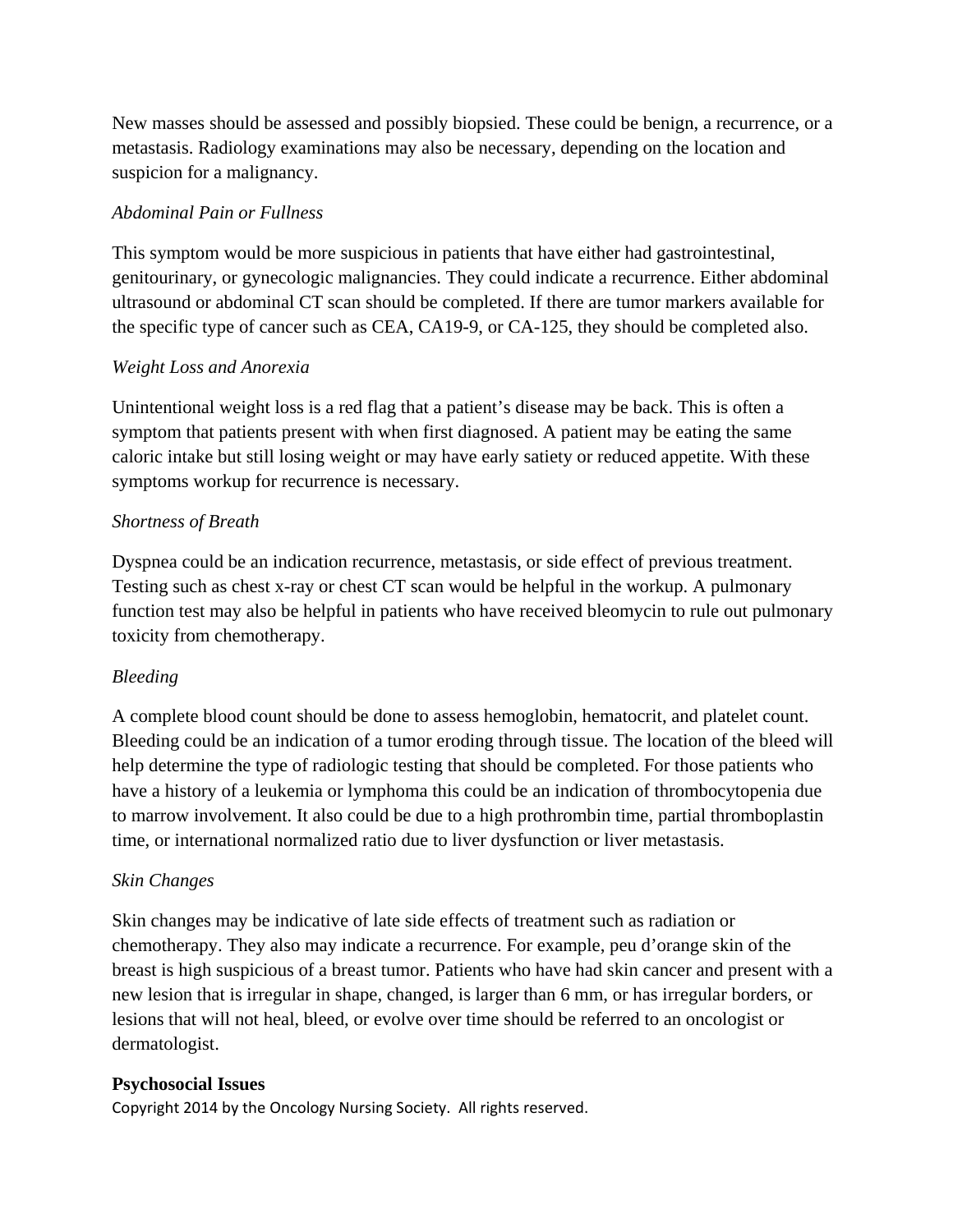With the continued advancement in cancer treatments, the number of cancer survivors continues to grow (American Cancer Society, 2013). Cancer survivorship is a journey that flexes between different phases and transitions. After active cancer treatment ends cancer survivors return to their Primary Care Physician or Nurse Practitioner for routine care and follow-up.

### *New Normal*

The uncertainty and anxiety of a cancer diagnosis and treatment can cause extreme changes in an individual's life (Gorman, 2006). As a result of the unpredictable nature of cancer, the majority of cancer survivors battle with the fear of cancer recurrence (Gorman, 2006). Several factors affect a cancer survivor's ability to adjust to the new situation. These include disease-related issues, such as site, stage, treatment, and rehabilitation. Holland (2003) also stated that personality, coping skills, belief system, culture, and support from others play a key role in the ability to adjust to their situation.

Even with continued education and support from the healthcare team, cancer survivors and their families expect to immediately transition from active treatment to surveillance and follow-up. Although their treatments have ended, their mental and spiritual outlook may still be focused on dealing with the aftermath of their cancer diagnosis. Oftentimes, cancer survivors will experience similar emotions and stress related to the completion of treatment as they did when they were first diagnosed. Cancer survivors may battle the fear of cancer recurrence or finally be able to deal with emotions they buried so they could be mentally strong enough to complete treatment. As their active treatment ends, survivors may experience a form of separation anxiety resulting from decreased interactions with their medical team (Boyle, 2006). Survivors may have concerns that they will have questions about their condition and no one will assist them; oftentimes, this can increase their fear of recurrence (Boyle, 2006). Often the most intense fear of cancer recurrence occurs immediately after active treatment, and on events such as birthdays, medical tests, and medical appointments (Boyle, 2006). As the time from active treatment to surveillance increases, the fear of recurrence diminishes and tends to resurface based on medical appointments and with the development of physical symptoms (Boyle, 2006). Oftentimes, the threat of death or pain followed by successful recovery provokes cancer survivors to look at their life and examine the meaning of spirituality, coping skills, and events in their daily life (Boyle, 2006).

Transitions back into a "precancer lifestyle" may occur at the completion of treatment (Boyle, 2006). Often, coworkers are flexible when an individual is receiving cancer treatments, expecting them to need assistance with daily activities (Boyle, 2006). Once treatment has been completed, survivors and their coworkers may not expect the lingering side effects. Fatigue, pain, and decreased range of motion are a few examples that may cause an individual to modify their working environment (Boyle, 2006). The fear of significant changes to their working ability can cause a survivor intense worry over feeling shunned, loss of benefits, and professional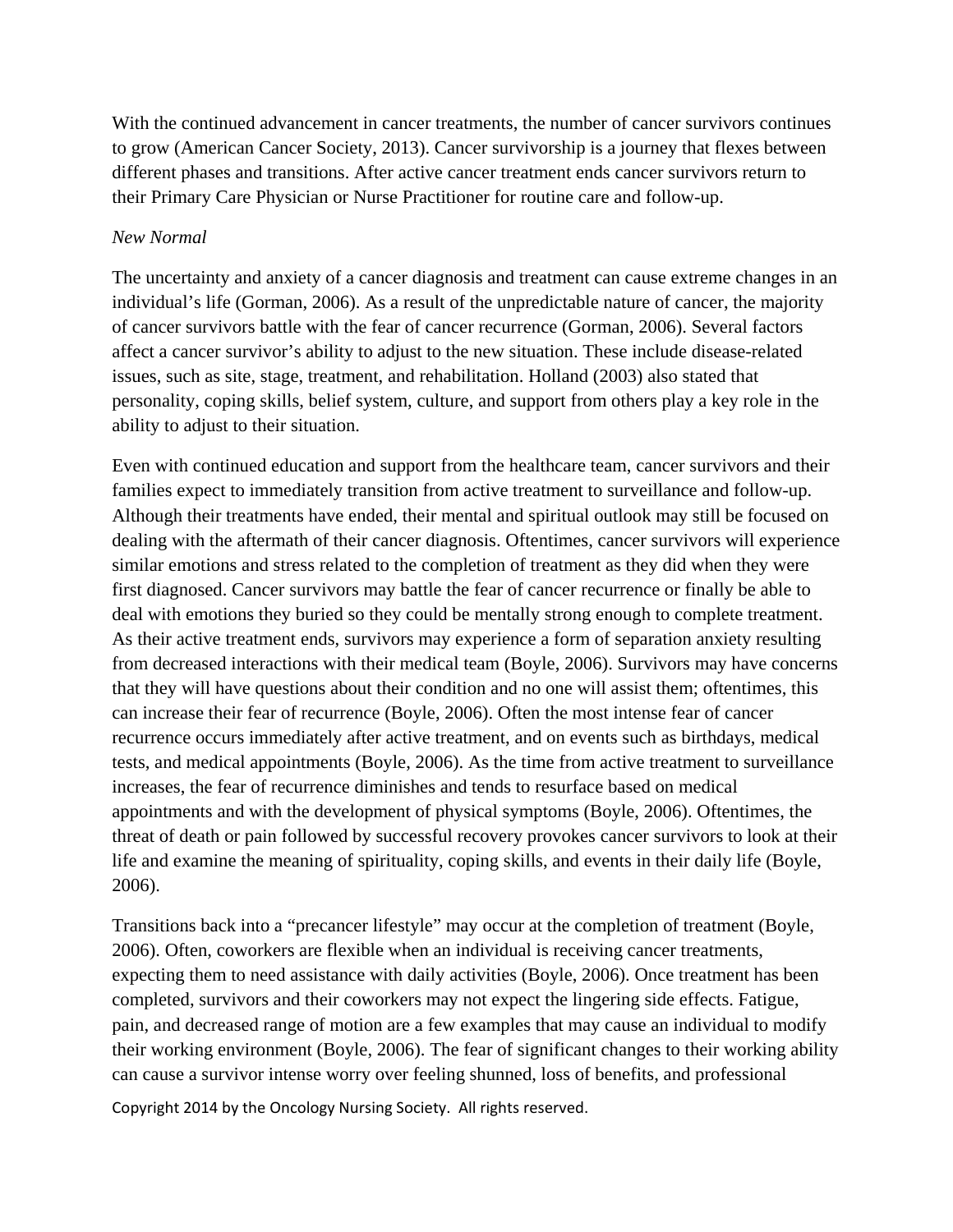discrimination, to name a few (Boyle, 2006). The Americans with Disabilities Act can help protect survivors from professional discrimination (Boyle, 2006).

Although cancer survivors are responsible for finding a new normal in their life, healthcare providers may play a pivotal role in assisting them in this process. It is important that healthcare providers are aware of the individual's cancer and its treatment. Many different tools are available that can provide this information. One such tool is the cancer care plan, which is a record of diagnosis, treatments, and acute and chronic treatment effects. A cancer care plan's purpose is to provide a brief summary of the patient's care, how it affects future health, and suggests ways to plan for and maintain a healthy lifestyle after cancer. ONS is one of five partners offering a survivorship care plan builder through Journey Forward [\(www.journeyforward.org\)](http://www.journeyforward.org/).

Many individuals consider the end of medical treatment for a condition to also be the end of impending side effects. This is not the case for cancer survivors. Often, the latent side effects have the most impact on a cancer survivor's quality of life. The treatments for cancer and the chronic side effects for these treatments have psychosocial impact on patients and their families. Chronic fatigue, pain, neuropathy, infertility, incontinence, and impotence are just a few of the chronic side effects cancer treatment causes that can have lasting psychological effects (Holland, 2003). There are several key psychosocial issues that can affect a cancer survivor's quality of life.

### *Social Stigma*

A sense of social detachment may occur with the cancer diagnosis and continue through survivorship as a result of fear of sudden changes, or feeling vulnerable (Boyle, 2006). This social detachment may occur as a result of the individual pulling away from the family and friends due to embarrassment or maybe an interpreted sense of social disappointment. This has been an issue for cancer survivors since the early 1800s and continues to some degree today (Holland, 2003). According to Holland (2003), physicians and families in the 1800s did not acknowledge an individual as having cancer because they felt the individuals would lose all hope and die sooner. This theory continued into the 20th century, evolving into a family secret. Many individuals were under the false impression that cancer was contagious and therefore even the families of individuals with cancer would be socially isolated for fear that they could spread the cancer to others (Holland, 2003). This fear of social isolation continues to some extent today. Oftentimes, individuals with specific diagnosis, such as lung cancer for example, feel socially isolated or rejected because in some way they have caused their disease (Holland, 2003). Side effects of cancer treatment can unknowingly affect an individual's sense of isolation through increasing fatigue, daily worry, and body image concerns (Boyle, 2006). Holland (2003) suggests that because a social stigma continues regarding mental health issues and is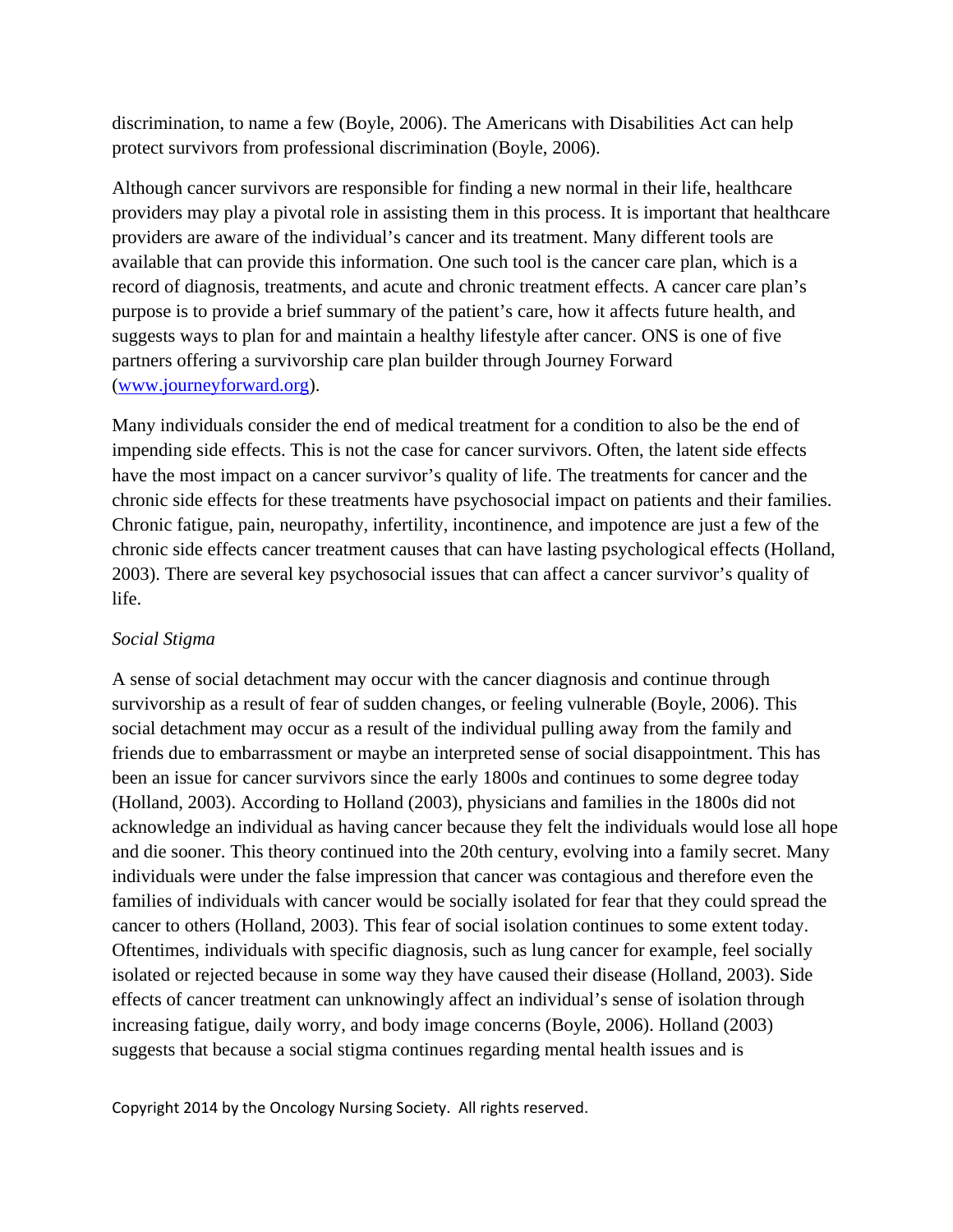compounded with the stigma of a cancer diagnosis, many individuals may not want to discuss their mental turmoil.

The United States population is a blend of individuals and families with different socioeconomic, ethnic, and religious backgrounds. The following questions may be helpful when assessing health and illness beliefs.

# **Health and Illness Belief Interview**

- What do you call your problem?
- What would you say brought the problem on?
- When did you first notice the problem?
- How long have you had the problem?
- How long do you think the problem will last?
- Do you believe this to be a serious problem?
- How do you feel now compared to how you felt before the problem?
- What have you done to help the problem go away or help you feel better?
- How do you think the problem should be handled and by whom?

*Note.* Based on information from Kleinman et al., 1978.

From "Cultural Influences on the Psychosocial Experience" (p. 103), by D.P. Weekes in R.M. Carroll-Johnson, L.M. Gorman, and N.J. Bush (Eds.), *Psychosocial Nursing Care Along the Cancer Continuum* (2nd ed.), 2006, Pittsburgh, PA: Oncology Nursing Society. Copyright 2006 by Oncology Nursing Society. Reprinted with permission.

According to the NCCN Guidelines, every cancer survivor must be screened for distress (National Comprehensive Cancer Network, 2013c). Distress is defined as "unpleasant emotional experience … that may interfere with the ability to cope effectively with cancer, its physical symptoms and its treatments" (National Comprehensive Cancer Network, 2013c). Distress can include feeling vulnerable, depression, anxiety, social isolation, and emotional and spiritual crisis. Patients at an increased risk for distress include individuals with a history of substance abuse, social isolation, history of mental health issues, and or spiritual issues (National Comprehensive Cancer Network, 2013c).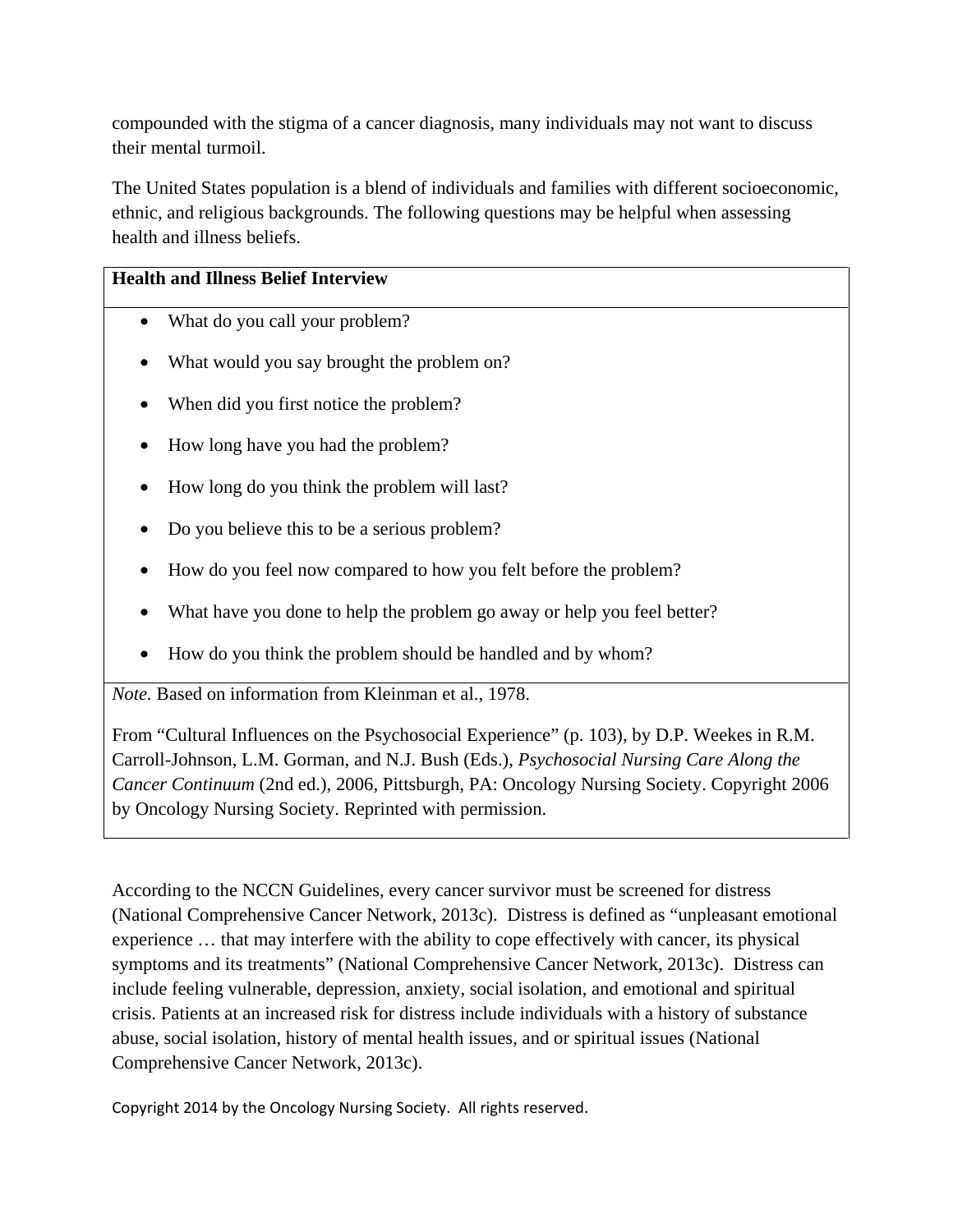#### *Depression*

Depression is a common response to a cancer diagnosis. Brown et al. (2009) report that approximately 20%–25% of individuals undergoing cancer treatment report depression symptoms. It has also been discovered that adults diagnosed with cancer are three times more likely to develop depression during treatment (Brown et al., 2009). Until recently, the symptoms of depression have been overlooked because they often mirror those of cancer treatment (Brown et al., 2009). However, if the emotional and spiritual effects of depression continue to linger, the physical recovery from cancer treatment will be delayed (Brown et al., 2009). Sharma (2008) states that increased distress can lead to inability to maintain treatment, dissatisfaction with medical care, and decreased quality of life. Symptoms of depression may include but are not limited to feelings of sadness, irritability, loss of interest or pleasure in normal activities, and fatigue (Mayo Clinic, 2012). The main goal for treatment of depression is to create and maintain a positive relationship between the healthcare provider and the individual seeking treatment. This can facilitate treatments to alleviate mental strain, allowing cancer treatment to begin or continue. In 2010, van Laarhoven et al. (2011) discovered through their quality-of-life research that active coping strategies, such as planning, reappraisal, and acceptance indicated a better quality of life and lower incidences of depression and the feeling of hopelessness. It is important for healthcare professionals to evaluate and reevaluate cancer survivors for mental health issues. One research study has shown that breast cancer survivors may maintain the risk of depression and suicide more than 24 years after diagnosis (Schairer et al., 2006).

#### *Suicide*

MedlinePlus (2012) defines *suicide* as the voluntary act of taking one's own life intentionally by a person of sound mind. Often, medical professional are leery to address concerns of suicide because of social taboos and the highly emotional nature of the topic (Albright & Valente, 2006). Screening tools similar to that of the NCCN's distress monitor are available for medical professionals to use when assessing and screening for risk of suicide. Examples of these screening tools are available in the appendix. According to Sharma (2008), the majority of suicides are related to unresolved psychiatric disorders such as depression, anxiety, and addiction. For some individuals with a history of depression, the initial shock, anger, and fear that occur with a cancer diagnosis may persist and cause symptoms such as anhedonia, insomnia, and weight loss to occur / recur (Aiello-Laws, 2010). Physical symptoms such as pain or fatigue can cause mental turmoil resulting in thoughts of suicide as a means for relief of their symptoms (Albright & Valente, 2006). Clues that an individual many be experiencing suicidal thoughts maybe written, spoken statements, or remarks that indicate they are losing hope or feeling worthless (Albright & Valente, 2006). Often, these statements are cries for help and compel the medical professional to respond. Answering specific questions regarding their intentions or plans are often what individuals need to voice their despair. Specific questions regarding their plan,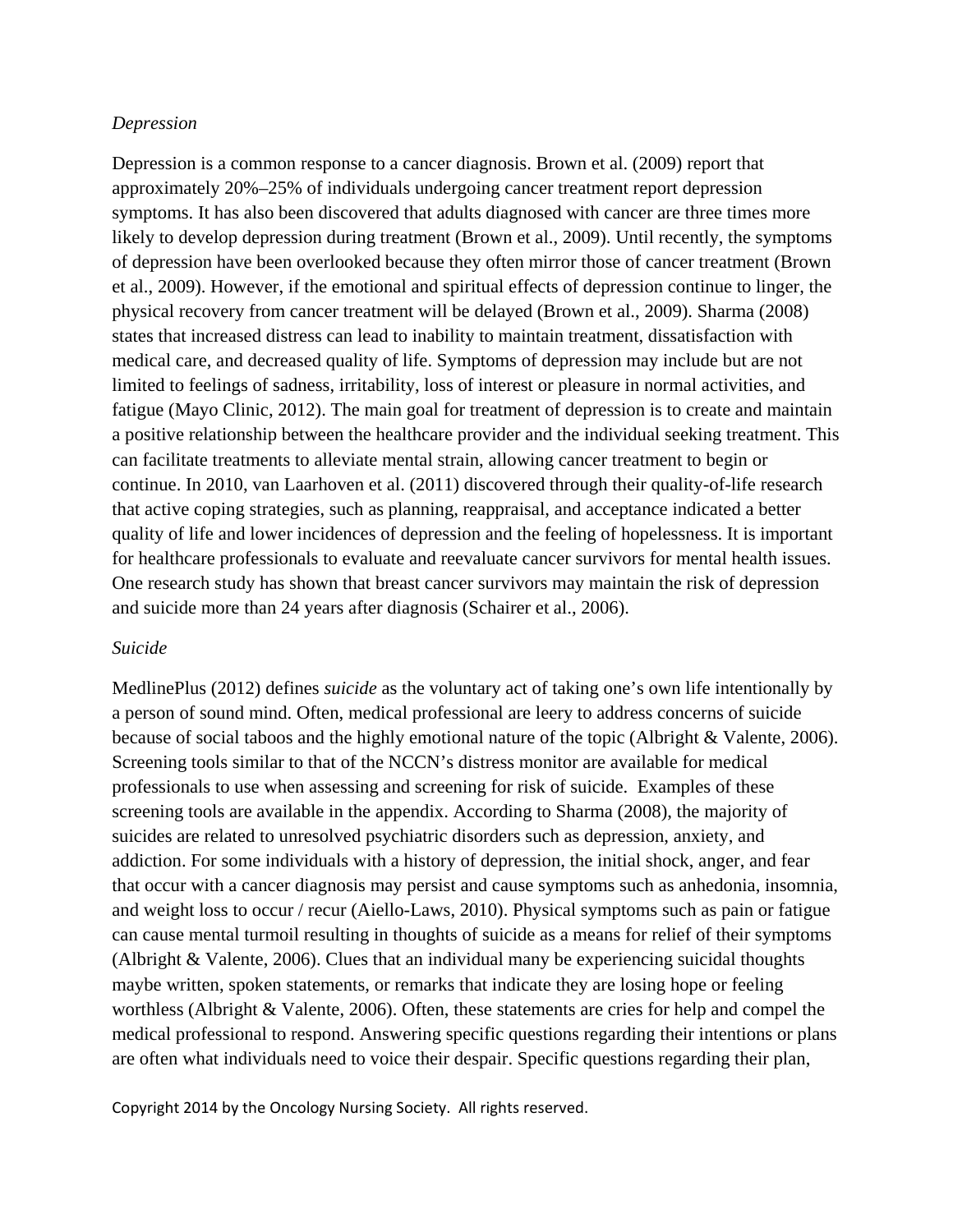method, or how their plan evolved will help the medical professional develop an action plan and evaluate the level of their threat (Albright & Valente, 2006).

Post-traumatic stress disorder (PTSD) may occur as a result of experiencing or witnessing stressful or painful cancer treatments (Bush, 2006). This can affect a wide variety of cancer survivors from the individual receiving the treatment to the caregivers (Bush, 2006). Symptoms of PTSD include unrelenting reminders of the trauma, avoidance of factors related to the trauma, dulling of overall awareness, and increased stimulation (Mosher et al., 2005). When evaluating for depression or PTSD "flashback," a survivor specific emotional reaction must be considered (Boyle, 2006). Cancer survivors need screened for mental health issues through open-ended questioning.

# *Side Effects of Treatment*

Side effects of cancer treatment can leave an individual battling with body image issues. Upon completing treatment, those lingering effects can lead to survivors thinking and feeling different about themselves (Bradley et al., 2005). These thoughts and feelings can, and often, persist long after treatment is over. Altered body image is a mental and physical side effect that can affect both men and women. Alopecia, weight gain or loss, amputation, and disfiguring surgery are just a few examples. An individual's previous mental health, type of cancer and specific treatment can affect their body image (Shell & Campbell-Norris, 2006). For example, breast cancer patients may endure feelings of loss of femininity, attractiveness, or sexual desire (Shell & Campbell Norris, 2006). A major factor affecting body image is the individuals' sense of control. Control can be defined as exerting control over their daily life or simply being able to control their bodily functions. Katz (2012) suggests that cancer survivors should allow their family and other loved ones to help them through a struggle with body image. She also notes the importance of improvement in treatments and the fact that one family members' experience may not be the same as another's (Katz, 2012). Both mental and physical control has a profound effect of an individual's body image (Shell & Campbell-Norris, 2006). In 1990, Stern described stages of adaptation that an individual must complete in order to adapt to the physical or mental change in body image.

Due to the psychological distress that can be caused by body image disturbance, interventions must be put into place to assist the individual cope with their distress (Shell & Campbell-Norris, 2006).

# *Sexuality*

Copyright 2014 by the Oncology Nursing Society. All rights reserved. Treatment side effects, mental stress, or simply the cancer diagnosis negatively impact an individual's sexuality. Katz defines sexuality as the way we express ourselves as sexual beings and sexual functioning as an individual's sexual activity (2012). The following table offers examples as to how cancer treatments can impact sexual feelings and actions.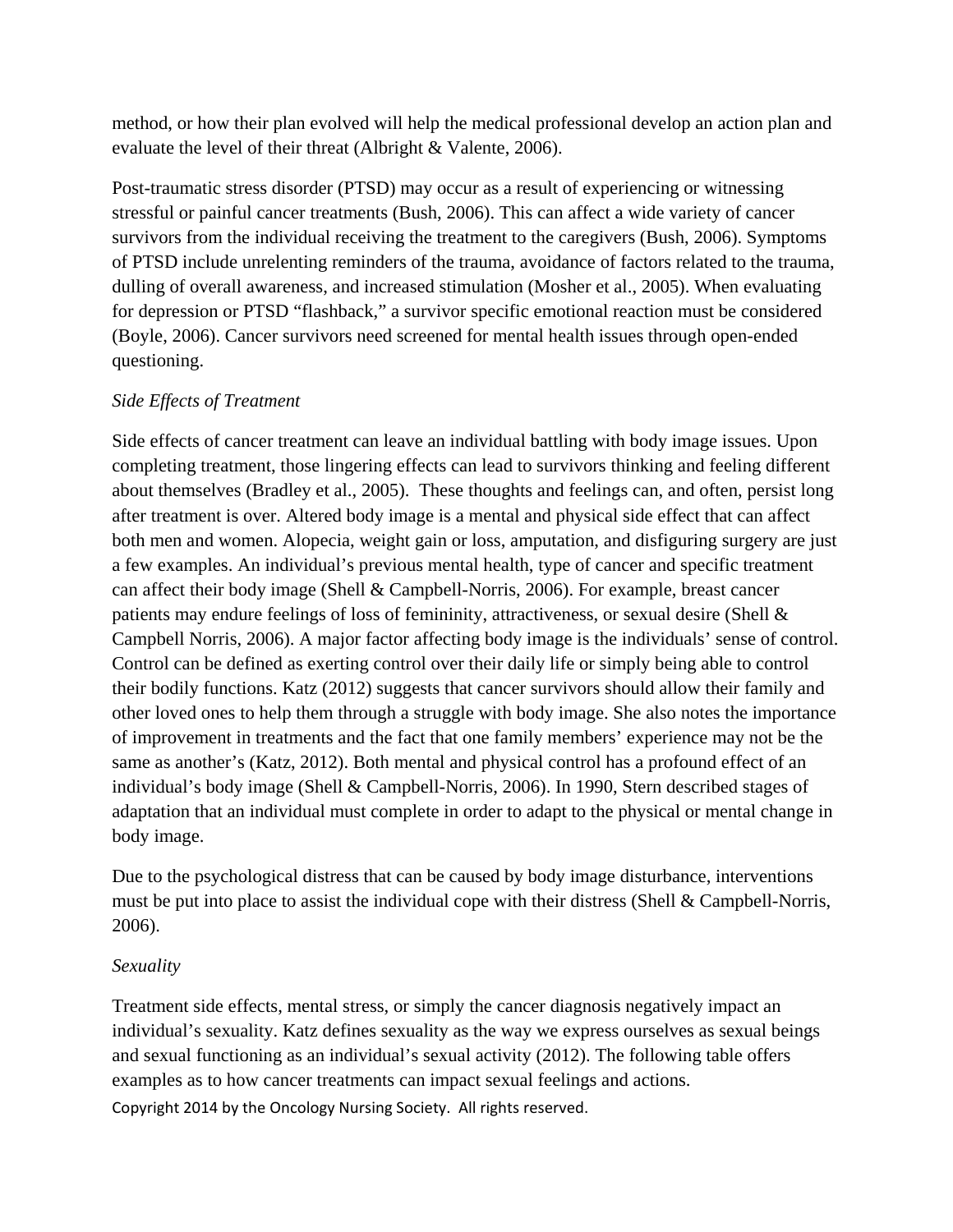| <b>Type of Treatment and Its Effects on Sexuality</b> |                             |                                |  |  |
|-------------------------------------------------------|-----------------------------|--------------------------------|--|--|
| <b>Malignancy</b>                                     | <b>Medical Intervention</b> | <b>Adverse Effects</b>         |  |  |
| Head and neck                                         | Surgical resection          | Altered body image             |  |  |
|                                                       | Laryngectomy                | Facial disfigurement           |  |  |
|                                                       | Tracheostomy                | Difficult kissing              |  |  |
|                                                       | Radiotherapy                | Mucositis, xerostomia          |  |  |
|                                                       | Chemotherapy                | Fatigue                        |  |  |
|                                                       |                             | Nausea                         |  |  |
|                                                       |                             | Pain                           |  |  |
|                                                       |                             | Alopecia                       |  |  |
|                                                       |                             | Weight loss                    |  |  |
|                                                       |                             | Skin color/texture change      |  |  |
| <b>Breast</b>                                         | Mastectomy                  | Altered body image             |  |  |
|                                                       | Lumpectomy                  | Pain                           |  |  |
|                                                       | Radiotherapy                | Fatigue                        |  |  |
|                                                       | Chemotherapy                | Feelings of loss of femininity |  |  |
|                                                       | Hormone therapy             | Breast edema                   |  |  |
|                                                       | Biotherapy                  | Skin irritation                |  |  |
|                                                       |                             | Loss of nipple sensation       |  |  |
|                                                       |                             | Nausea                         |  |  |
|                                                       |                             | Alopecia                       |  |  |
|                                                       |                             | Neuropathy                     |  |  |
|                                                       |                             | Decreased Libido               |  |  |

# TABLE 4: Type of Treatment and Its Effects on Sexuality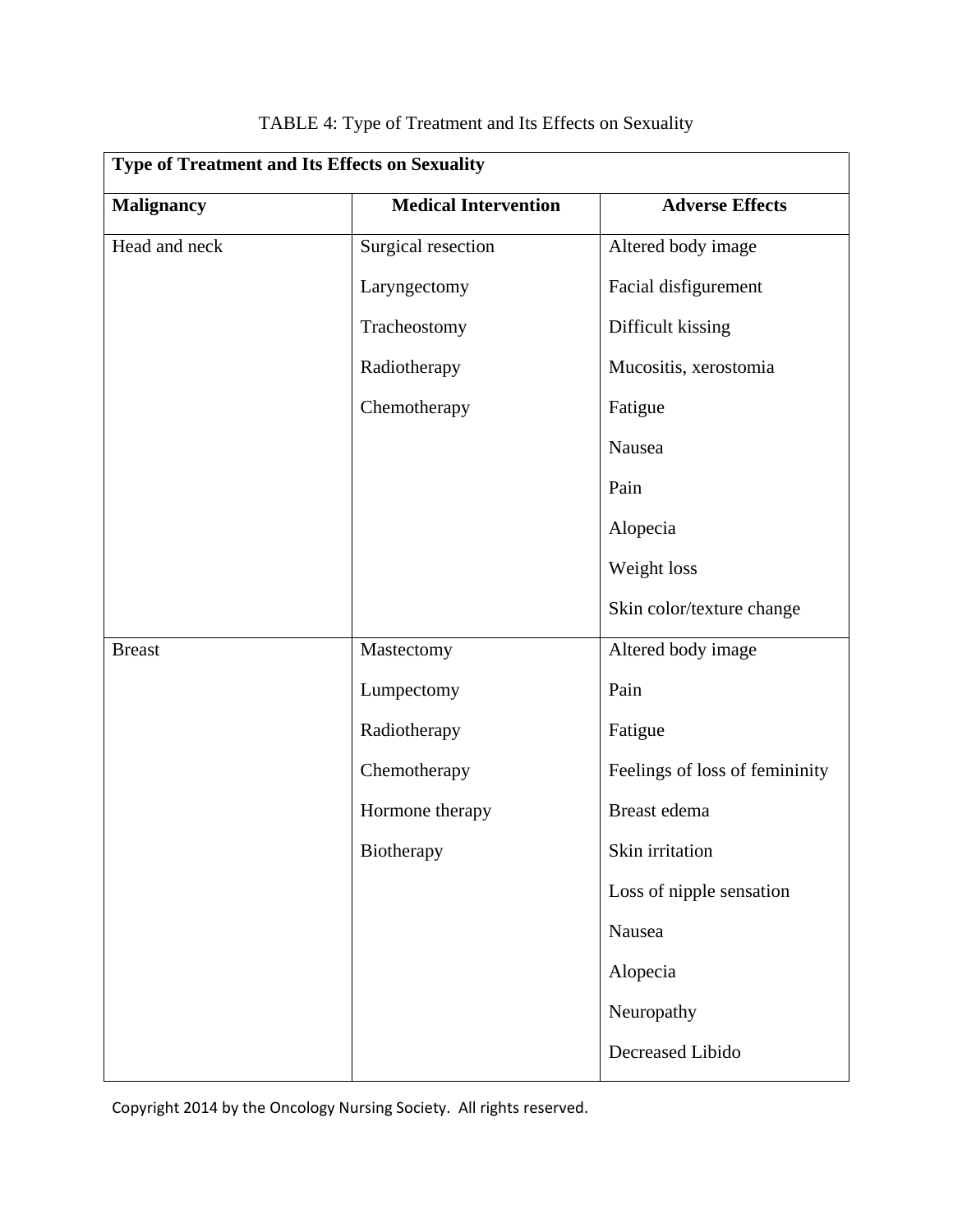|            |                    | Fluid retention            |
|------------|--------------------|----------------------------|
|            |                    | <b>Hot Flashes</b>         |
|            |                    | Post-menopausal bleeding   |
| Lung       | Pneumonectomy      | Dyspnea                    |
|            | Lobectomy          | Altered body image         |
|            | Radiotherapy       | Fatigue                    |
|            | Chemotherapy       | Pain                       |
|            | Biotherapy         | Neuropathy                 |
|            |                    | Skin irritation            |
|            |                    | Nausea                     |
|            |                    | Alopecia                   |
| Colorectal | Colectomy          | Altered body image         |
|            | Colostomy          | Feelings of embarrassment  |
|            | Radiotherapy       | Pain                       |
|            | Chemotherapy       | Fatigue                    |
|            | Biotherapy         | Diarrhea                   |
|            |                    | Nausea                     |
|            |                    | Mucositis                  |
| Bladder    | Radical cystectomy | Altered body image         |
|            | Ileal conduit      | Erectile dysfunction       |
|            | Radiotherapy       | Vaginal atrophy/shortening |
|            | Chemotherapy       | Fatigue                    |
|            |                    | Pain                       |
|            |                    | Urinary frequency          |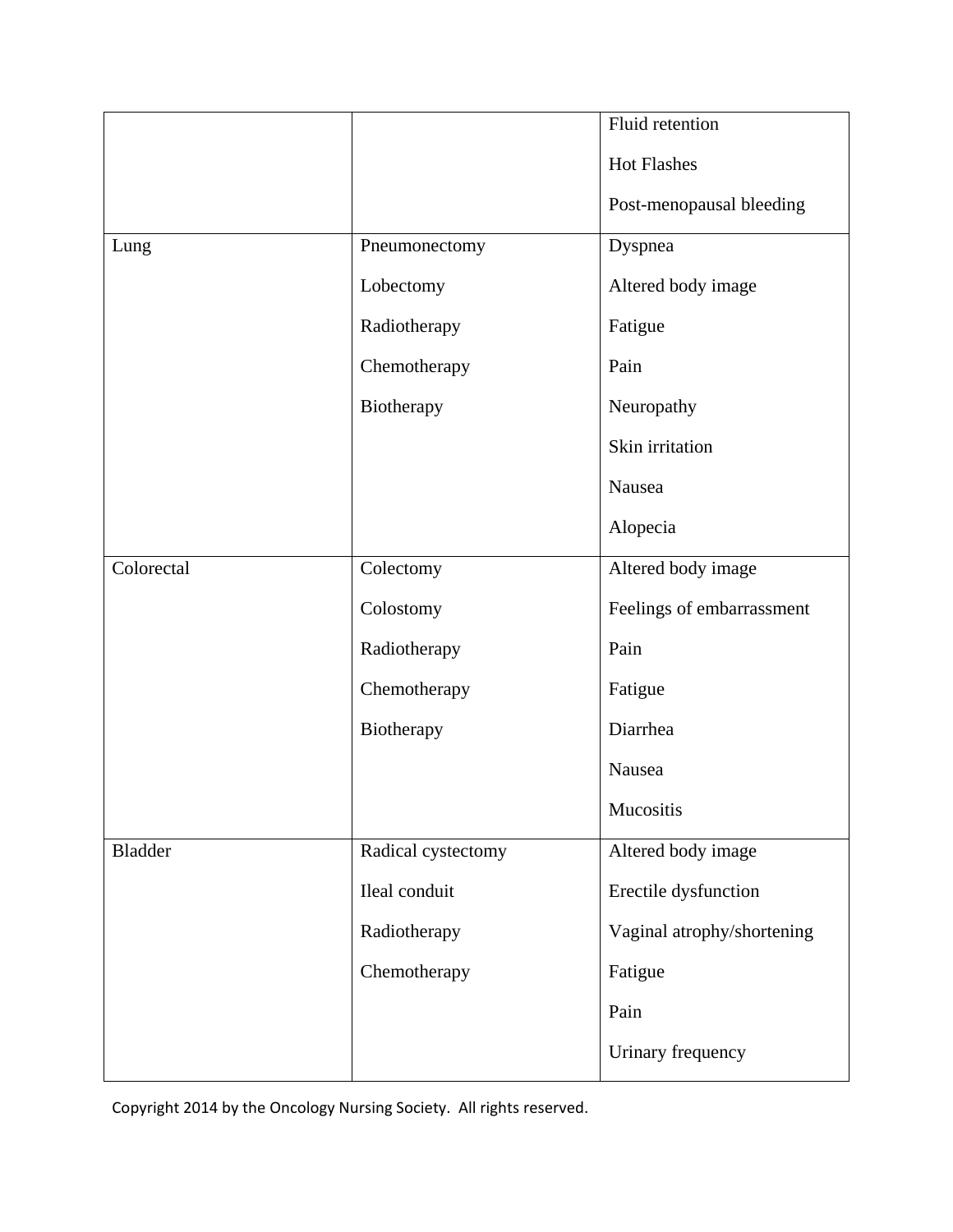|             |                  | Diarrhea             |
|-------------|------------------|----------------------|
|             |                  | Nausea               |
|             |                  | Alopecia             |
| Gynecologic | Hysterectomy     | Decreased libido     |
|             | Oophorectomy     | Hot flashes          |
|             | Aginectomy       | Alopecia             |
|             | Vulvectomy       | Nausea/vomiting      |
|             | Colostomy        | Neuropathy           |
|             | Ileal conduit    | Fatigue              |
|             | Radiotherapy     | Pain                 |
|             | Chemotherapy     | Altered body image   |
|             | Hormone therapy  | Vaginal atrophy      |
|             |                  | Vaginal stenosis     |
| Prostate    | Prostatectomy    | Erectile dysfunction |
|             | Hormonal therapy | Pain                 |
|             | Radiotherapy     | Urinary Incontinence |
|             | Chemotherapy     | Fatigue              |
|             |                  | Hot flashes          |
|             |                  | Altered body image   |

*Note.* From "Altered Sexuality" (pp. 328–329), by P.J. Anastasia in R.M. Carroll-Johnson, L.M. Gorman, & N.J. Bush (Eds.), *Psychosocial Nursing Care Along the Cancer Continuum* (2nd ed.), 2006, Pittsburgh, PA: Oncology Nursing Society. Copyright 2006 by Oncology Nursing Society. Reprinted with permission.

Cancer treatments may affect sexuality in many ways, such as through altered hormone levels or decreased blood supply to sexual organs (Katz, 2010). Changes to sexuality or sexual functions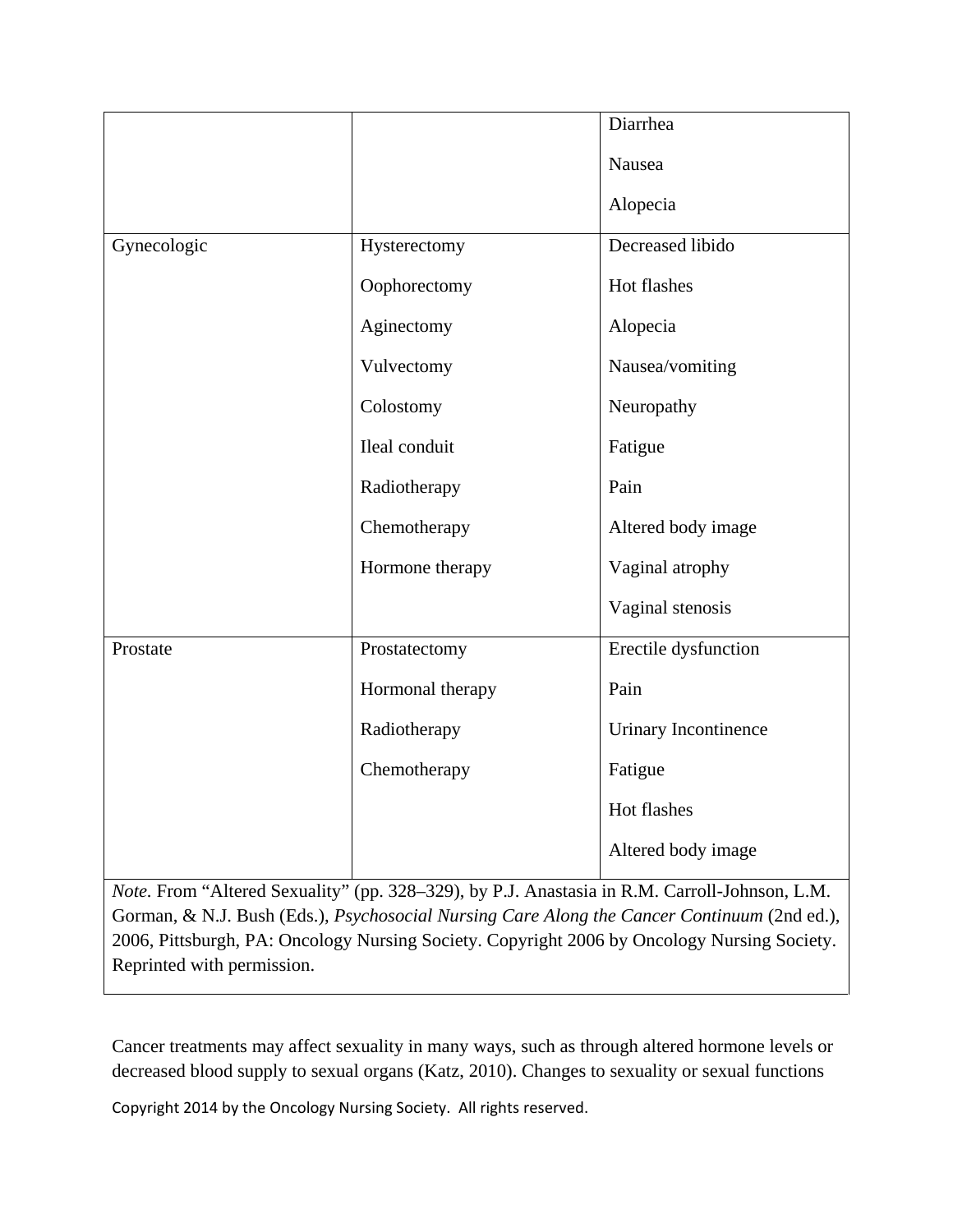may be permanent or a temporary condition after treatment (Katz, 2010). Many cancer survivors and their sexual partners can experience a loss of libido during and after cancer treatments (Katz, 2010). Each cancer survivor needs to be assessed for sexual dysfunction during and after cancer treatment. Patients may be timid to discuss their sexuality with their healthcare team. Education provided to the patient on sexuality must be presented in a relaxed nonjudgmental environment (Anastasia, 2006).

# *Impact of Surgery*

Changes in sexuality and sexual function related to surgery can be temporary or develop into chronic conditions. Surgical procedures used in cancer treatment are a main factor in causing altered body image facing cancer survivors. Surgical procedures can result in disfigurement, loss of feeling of femininity or masculinity, impotence, and urinary incontinence (Anastasia, 2006). Some individuals may have to deal with an ostomy bag as a result of their treatment. There are a variety of different ways to help individuals control their anxiety related to body image and sexuality. Concerns such as appearance, odors, and sounds may make the cancer survivor and their partner uncomfortable with sexual activity (Anastasia, 2006). There are many different devices that can be used or it may be as simple as emptying the bag prior to activity. Katz (2010) suggests finding an ostomy therapist in your area for further support.

# *Impact of Radiation*

Changes in sexual functioning due to radiation may be temporary or chronic. Fatigue affects sexuality temporarily by decreasing stamina and sexual desire. Other treatment effects, such as scarring or hormonal imbalances, often cause permanent alterations in sexual functioning (Anastasia, 2006). With radiation, the impact on their sexual function is related to the local field of treatment. Men may experience impotence after prostate cancer radiation and women may develop vaginal narrowing or dryness related to pelvic radiation (Anastasia, 2006).

# *Impact of Chemotherapy*

Chemotherapy can impact an individual's sexuality in many different ways. Side effects such as nausea, fatigue, and depression can greatly decrease an individual's sexual desire (Anastasia, 2006). More permanent side effects such as peripheral neuropathy can have a long term effect on the individual's sense of touch resulting in painful or decreased physical contact (Anastasia, 2006).

# *Hormonal Agents: Antiestrogen and androgen deprivation therapies*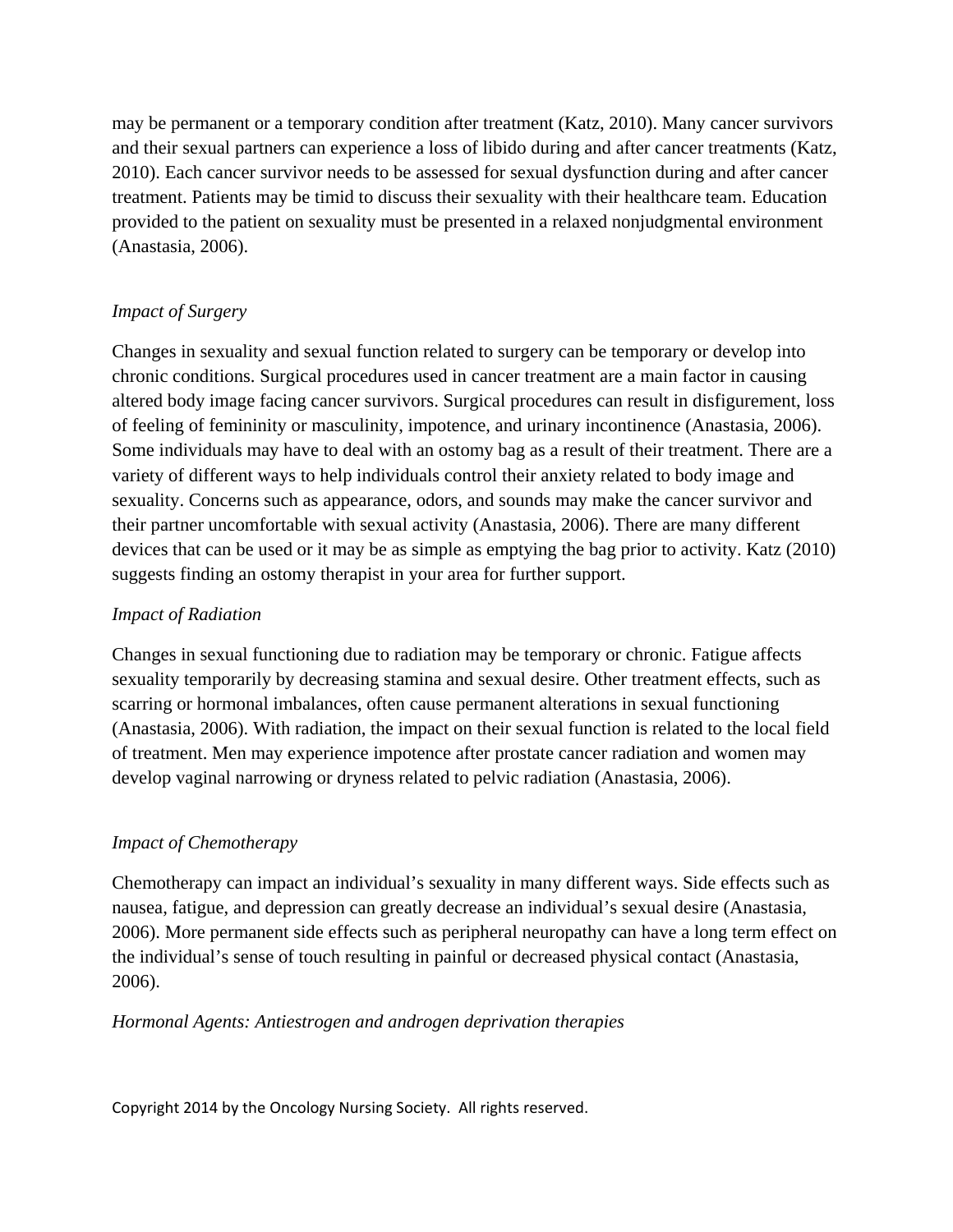The final phase for certain cancers such as breast cancer and melanoma are antiestrogen hormonal therapies. Immediate side effects of this therapy may include decreased sexual desire or function, hot flashes, mood changes, insomnia, memory loss, nausea and fatigue (Anastasia, 2006). Men who receive androgen deprivation therapy experience rapid decrease in testosterone levels. This rapid decrease can result in loss of libido, impotence, or hot flashes (Katz, 2010).

Various pharmacologic interventions to reduce the side effects of antiestrogen and androgen deprivation therapy have been tried, but are not always effective. Interventions to manage the side effects of androgen therapy must equal the severity of symptoms reported (Kaplan, 2011). Through analayzing pertinent research studies, treatment recommendations can be made based upon the level of evidence of their efficacy. The ONS Putting Evidence into Practice Project performs such analysis and assigns interventions into one of various classifications: recommended for practice, likely to be effective, benefits balanced with harm, effectiveness nt established, effectiveness unlikely, or not recommended for practice (Oncology Nursing Society, 2013a). For survivors with moderate to severe hot flashes the following are likely to be effective (Kaplan, 2011):

- Clonidine
- Cytoproterone Acetate
- Gabapentin
- Venlafaxine

# *Premature Menopause*

Premature menopause can be the result of cancer treatments, such as chemotherapy, surgery, or radiation. Women who undergo medical menopause through chemotherapy or surgical interventions experience rapid hormone changes causing sudden and severe symptoms of menopause as compared to healthy women whose estrogen levels gradually decline (Baber, Hickey, & Kwik, 2005). Menopause can cause symptoms such as hot flashes, vaginal dryness, and vaginal atrophy (Edgington & Morgan, 2011). Signs and symptoms of menopause may or may not include the following; irregular periods, decreased fertility, vaginal dryness, hot flashes, sleep disturbances, mood swings, increased abdominal fat, thinning hair, and loss of breast fullness (Mayo Clinic, 2013). Prior to medical treatment, women may find it beneficial to take strategies to ease their symptoms such as dressing in layers; avoiding foods that can trigger a hot flash such as caffeine, alcohol, and spicy foods; lowering the room temperature; and using overthe-counter vaginal moisturizers (Edgington & Morgan, 2011).

# *Sleep Disturbances*

Copyright 2014 by the Oncology Nursing Society. All rights reserved. Sleep-wake disturbances can be defined as "actual or perceived changes in night sleep with resulting daytime impairment" (Oncology Nursing Society, 2013b). There are a variety of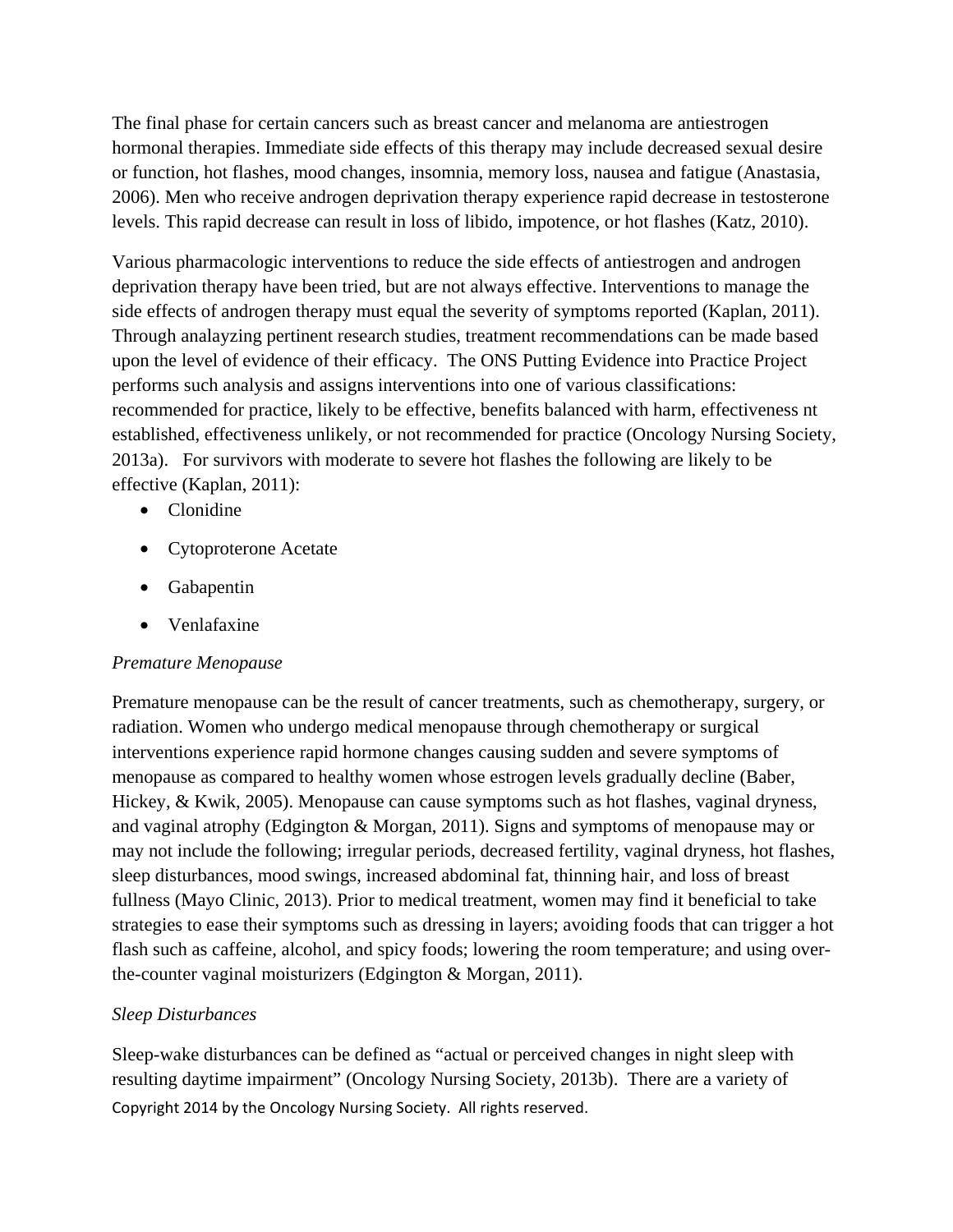factors that contribute to its development and worsen its intensity. These include disease, environment, and treatment related factors that impact the cancer survivor including such symptoms as hot flashes, anxiety, nausea, and pain. As stated previously, through the analysis of the literature, certain interventions have been found to be helpful at treating or reducing its impact. Cognitive behavioral intervention is one such intervention found likely to be effective, whereas the effectiveness of medications such as mirtazapine has not been established (Oncology Nursing Society, 2013b).

### *Communication*

A family is often defined as the social support for an individual; in some cases they may not be related. Change to the dynamics of this family social structure, such as a cancer diagnosis, can cause the structure of the family unit to change. The cancer diagnosis in a family member will impact each family member differently depending on the intensity of their relationship, knowledge of the situation, personal strengths, and ability to cope

There are many barriers to family communication along the cancer journey. Some of these barriers may still be present when treatment ends and cancer surveillance begins. Examples of possible communication barriers are fear, anger, and guilt. Fear can develop into a major barrier to communication at the time of diagnosis and once again after active treatment. If this fear is not managed, it can develop into isolation of the individual and decreased positive family communication. Anger and guilt are a common response both in the cancer survivor and their caregivers. Guilty feelings can occur both in the survivor and their caregivers related to thoughts that should have done more to encourage the individuals to seek medical care or caused the situation (e.g., exposing a loved one to secondhand smoke) (Cooper, 2006). Guilt is a negative emotion and can increase the already stressful nature of cancer survivorship. Feelings of guilt can begin with the development of cancer and extend into long-term survivorship. Often, the sources of the guilt are misconceptions regarding the individual's health, and the patient or family needs clarification on the source of their guilt. Other times, the source of the guilt is factual, and the patient or family may need assistance in developing positive coping skills and managing their guilt (Cooper, 2006).

### *Caregiver Stress*

The strains placed on a caregiver are well documented throughout the literature; these demands maybe emotional, physical, or spiritual in nature. Examples of caregiver strain may include financial loss, depression, physical strain, patient care, symptom management, transportation barriers, hopelessness, emotional stress, anxiety, anger, and guilt (Klemm & Wheeler, 2005) Caregivers often can have overwhelming guilt, questioning what they could have done to prevent or detect the cancer earlier (Boyle, 2006). Often the family caregivers are receiving the medical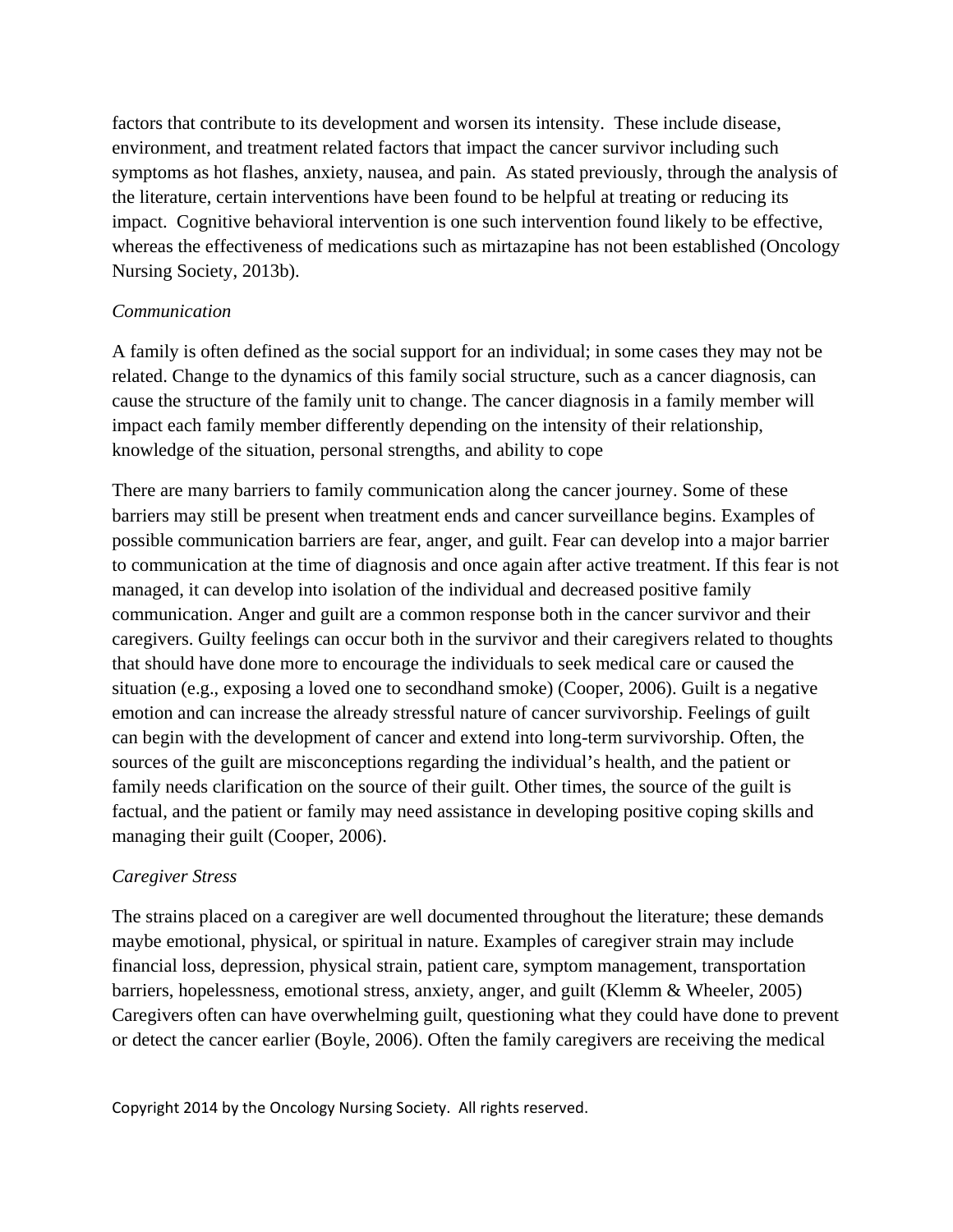information second hand and feel helpless because they cannot do more for their loved one (Boyle, 2006).

Because of the possible change in the responsibilities or the realization of the possible consequences of a cancer diagnosis, the individual's family caregivers need to be evaluated for distress and depression. There are many aspects to evaluate when looking at the changing role of a caregiver. The caregiver may be overwhelmed with financial stressors, lack of social support, and feeling helpless because of role change (Northfield & Nebauer, 2010). The new stress in their life may not provide them with the opportunity to process their changing role, leaving them open to emotional distress. Adler and Page (2008) report that caregivers can experience equal or greater amounts of distress compared to the cancer survivors. Healthcare professionals must be aware of the increased stress on the caregivers and ensure that they are seeking support. Moules, Simpson, Prins, Angus, and Bel (2004) state that for caregivers to be most effective, they must be self-aware and use personal strategies to support their needs in order to manage the stress and grief in their life.

### **Conclusion**

The numbers of cancer survivors across the United States and globe is increasing due to many factors, including advances in diagnosis and with treatment. They are living longer and with this longevity, come unique health concerns related to long-term effects of cancer therapy. Cancer survivors face a variety of barriers that must be identified with steps taken to minimize or avoid their impact on survivor's quality of life. Nurses across all disciplines need to have a solid understanding of the needs and issues affecting cancer survivors today. They need to know what resources are available and how to best assist their patients in accessing those resources. Nurses need to assess for physical and psychological changes in their patients that may be related to their original cancer diagnosis, and maintain open communication between the oncologist and primary care physicians.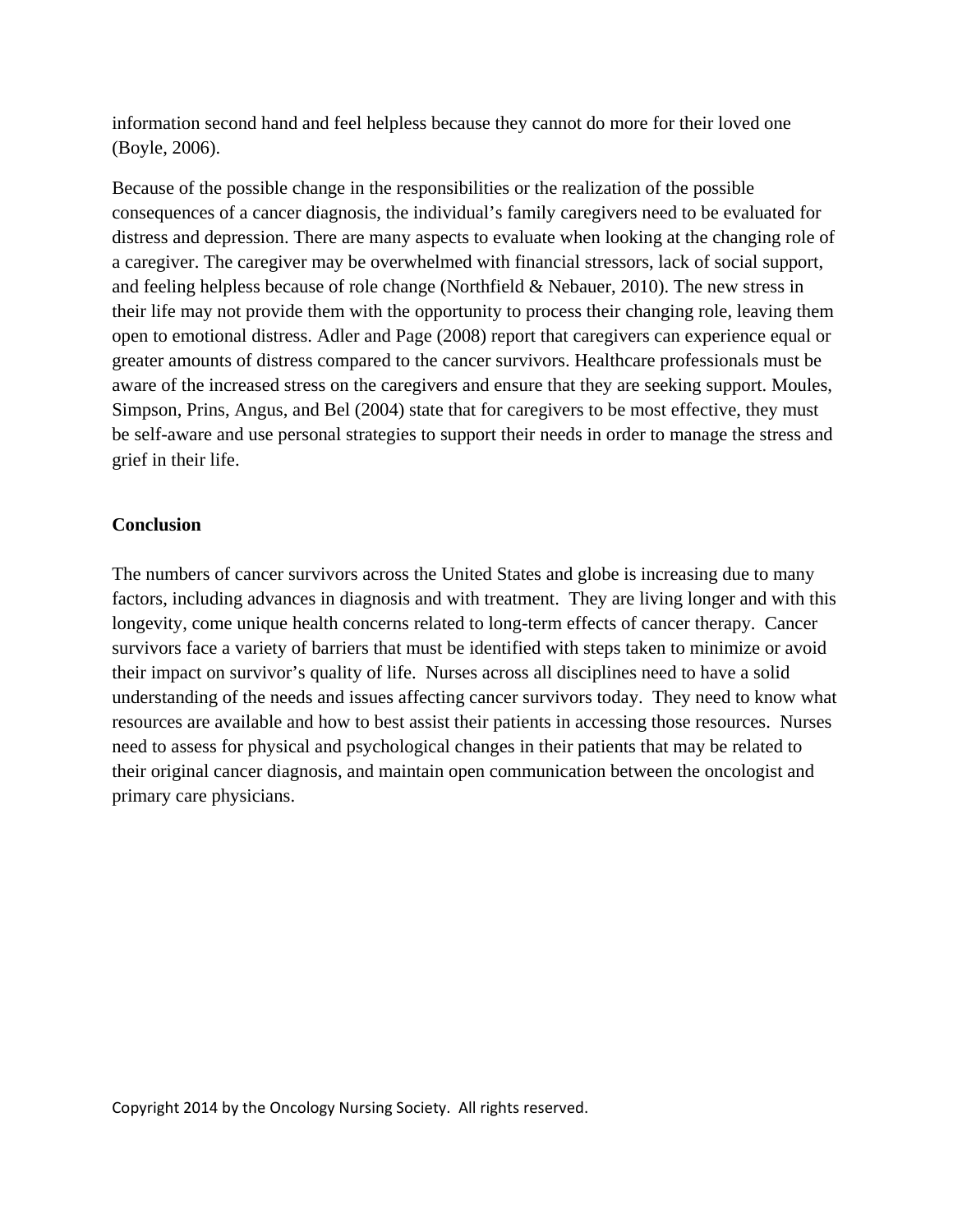### **References**

Adler, N.E., & Page, A.E.K. (Eds.). (2008). *Cancer care for the whole patient: Meeting psychosocial health needs.* Retrieved from [http://books.nap.edu/openbook.php?record\\_id=11993](http://books.nap.edu/openbook.php?record_id=11993)

Aiello-Laws, L. (2010). Assessing the risk for suicide in patients with cancer. *Clinical Journal of Oncology Nursing, 14*(6), 687-691. doi:10.1188/10.CJON.687-691

Albright, A.V., & Valente, S.M. (2006). Depression and suicide. In R.M. Carroll-Johnson, L.M.Gorman, & N.J. Bush (Eds.), *Psychosocial nursing care along the cancer continuum* (2nd ed., pp. 241–260). Pittsburgh, PA: Oncology Nursing Society.

American Cancer Society. (2013). *Cancer facts and figures, 2013.* Retrieved from <http://www.cancer.org/research/cancerfactsstatistics/cancerfactsfigures2013/index>

American College of Surgeons Commission on Cancer. (2013). *Cancer Program Standards 2012, Version 1.2: Ensuring Patient-Centered Care.* Retrieved from <http://www.facs.org/cancer/coc/programstandards2012.pdf>

American Society of Clinical Oncology. (2013a, February). Cancer Myths. *American Society of Clinical Oncology Cancer.Net.* Retrieved November 20, 2013, from http://www.cancer.net/allabout-cancer/cancernet-feature-articles/cancer-basics/cancer-myths

American Society of Clinical Oncology. (2013b, April). Long Term Side Effects of Cancer Treatment. *American Society of Clinical Oncology Cancer.Net.* Retrieved November 20, 2013, from [http://www.cancer.net/survivorship/long-term-side-effects-cancer-treatment.](http://www.cancer.net/survivorship/long-term-side-effects-cancer-treatment)

American Society for Clinical Oncology. (2013c). Quality Oncology Practice Initiative (QOPI). Retrieved December 12, 2013 from<http://qopi.asco.org/program.html>

Anastasia. P. (2006). Altered Sexuality. In R.M. Carroll-Johnson, L.M. Gorman, & N.J. Bush (Eds.), *Psychosocial Nursing Care Along the Cancer Continuum* (2nd ed.), 2006, Pittsburgh, PA: Oncology Nursing Society.

Arozal, W., SAR, F.R., Watanabe, K., Arumugan, S., Veeraveedu, P.T., Ma, M., and et al. (2011). Carvedilol-afforded protection against daunorubicin-induced cardiomyopathic rats in vivo: effects on cardiac fibrosis and hypertrophy. *International Scholarly Research Network Pharmacology, 2011,* 1–8.

Baber, R., Hickey, M., & Kwik, M. (2005). Therapy for menopausal symptoms during and after treatment for breast cancer: Safety considerations*. Drug Safety, 28,* 1085–1100.

Bober, S.L., Recklitis, C.J., Campbell, E.G., Park, E.R., Kutner, J.S., Najita, J.S., & Diller, L. (2009). Caring for cancer survivors: A survey of primary care physicians. *Cancer, 115*(18 Suppl.), 4409–4418. doi:10.1002/cncr.24590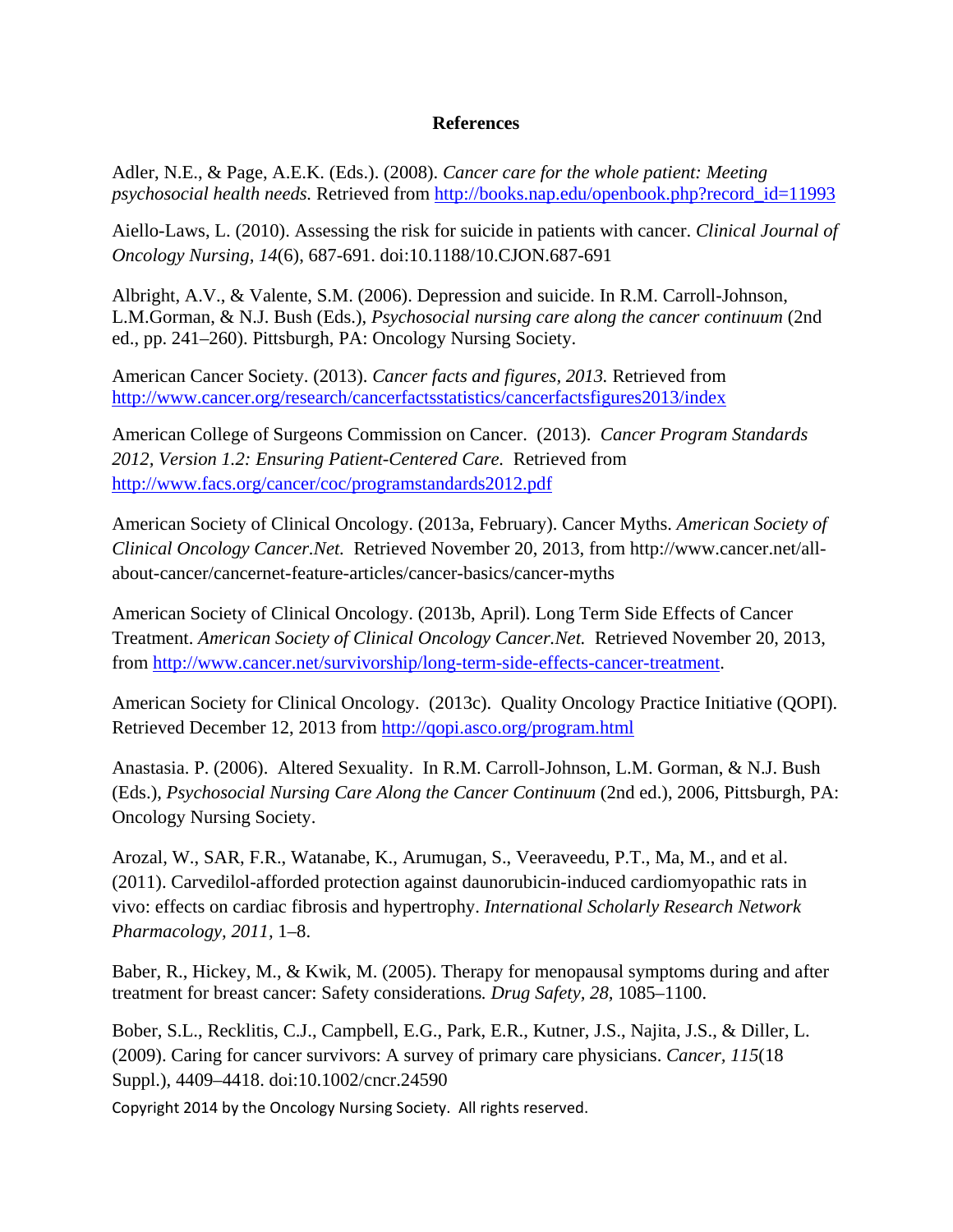Boyle, D. (2006). Survivorship. In R.M. Carroll-Johnson, L.M. Gorman, & N.J. Bush (Eds.), *Psychosocial nursing care along the cancer continuum* (2nd ed., pp. 25–42). Pittsburgh, PA: Oncology Nursing Society.

Bradley, C., Given, B., Given, C., and Kozachick, S. (2005). Physical, economic, and social issues confronting patients ad families. In C.H. YRBOR, M.H. FROGGE, AND M. GOODman (eds). Cancer nuring: Principles and practice ( $6<sup>th</sup>$  ed. Pp 1694-1711). Sudbury, MA: Jones and Bartlett.

Brown, R.F., Bylund, C.L., Kline, N., De La Cruz, A., Solan, J., Kelvin, J., … Passik, S. (2009). Identifying and responding to depression in adult cancer patients: Evaluating the efficacy of a pilot communication skills training programing for oncology nurses. *Cancer Nursing, 32*(3), E1– E7. doi: 10.1097/NCC.0b013e31819b5a76

Bush, N.J. (2006). Anxiety and the cancer experience. In R.M. Carroll-Johnson, L.M. Gorman, & N.J. Bush (Eds.), *Psychosocial nursing care along the cancer continuum* (2nd ed., pp. 205– 221). Pittsburgh, PA: Oncology Nursing Society.

Carver, J. R., Shapiro, C.L., Ng, A., Jacobs, L., Schwartz, C., Virgo, K.S., and et al. (2007). American society of clinical oncology clinical evidence review on the ongoing care of the adult cancer survivors: cardiac and pulmonary late effects. *Journal of Clinical Oncology, 25,* 3991– 4008.

Chaudhary, U.B., & Haldas, J.R. (2003). Long-term complication of chemotherapy for germ cell tumours. *Drug, 63,* 1565–1577.

Coleman, J. (2010). Diarrhea. In C.G. Brown, A guide to oncology symptom management (pp. 173–198). Pittsburgh, PA: Oncology Nursing Society.

Cooper, P.G. (2006). Guilt. In R.M. Carroll-Johnson, L.M. Gorman, & N.J. Bush (Eds.), *Psychosocial nursing care along the cancer continuum* (2nd ed., pp. 315–326). Pittsburgh, PA: Oncology Nursing Society.

Desch, C.E., Benson, A.B., III, Somerfield, M.R., Flynn, P.J., Krause, C., Loprinzi, C.L., … Petrelli, N.J. (2005). Colorectal cancer surveillance: 2005 update of an American society of Clinical Oncology practice guideline. *Journal of Clinical Oncology, 23,* 8512–8519. doi:10.1200/JCO.2005.04.0063

Edgington, A., & Morgan, M.A. (2011). Looking beyond recurrence: Comorbidities in cancer survivors. *Clinical Journal of Oncology Nursing, 15,* E3–E12. doi:10.1188/11.CJON.E3-E12

Efstatihou, E., and Logothetis, C. (2006). Review of late complications of treatment and late relapse in testicular cancer. *Journal of the National Comprehensive Cancer Network*, 4, 1059- 1070.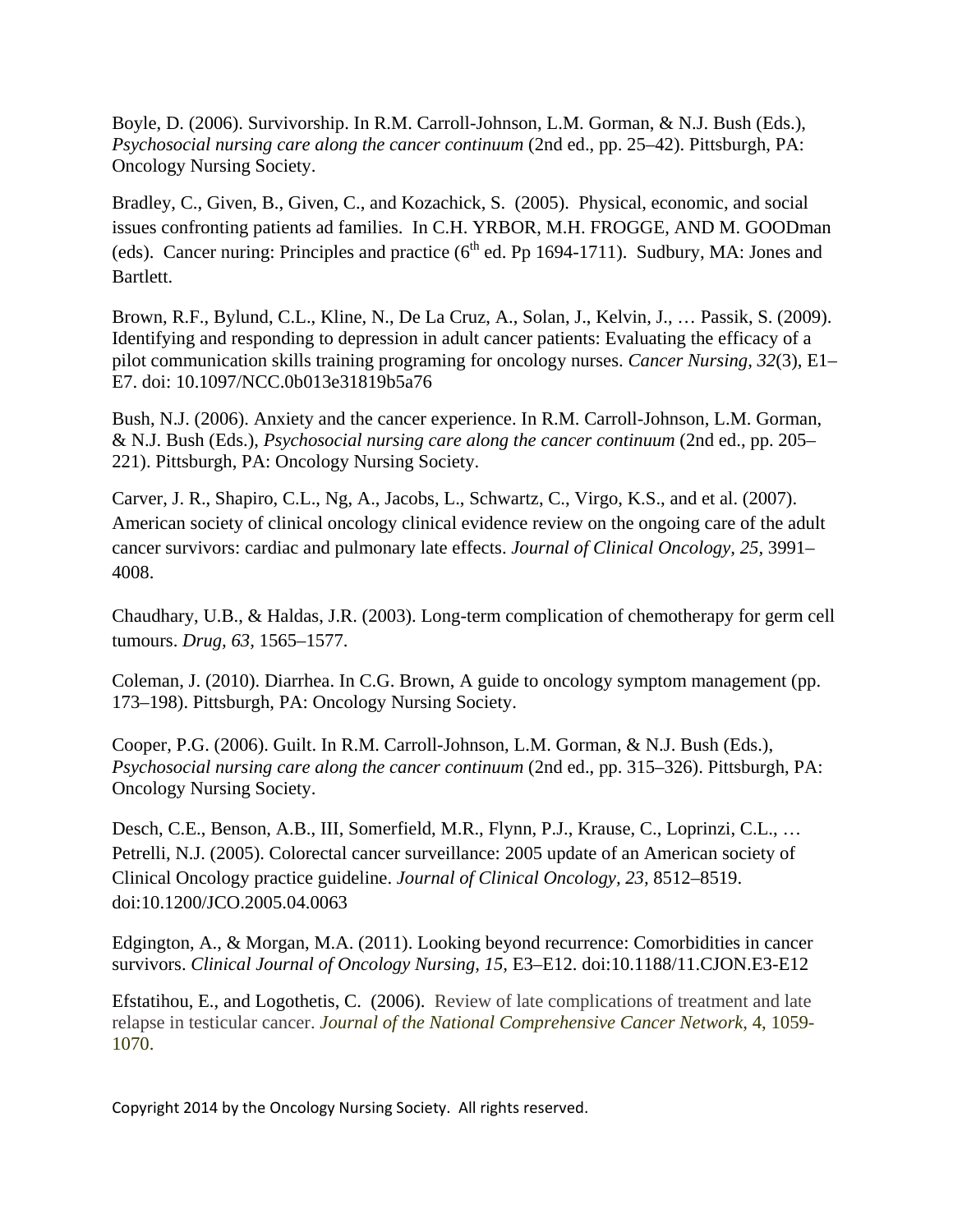Gorman, L. (2006). The psychosocial impact of cancer on the individual, family, and society. In R.M. Carroll-Johnson, L.M. Gorman, & N.J. Bush (Eds.), *Psychosocial nursing care along the cancer continuum* (2nd ed., pp. 3–24). Pittsburgh, PA: Oncology Nursing Society.

Groenwald, S. (1987). Cancer nursing: Principles and practice. Jones and Bartlett: Sudbury, MA.

Hasegawa, W., Pond, G.R., Rifkind, J. T., Messner, H.A., Lau, A., Daly, A.S., et al. (2005). Long-term follow-up of secondary malignancies in adults after allogeneic bone marrow transplantation. *Bone Marrow Transplantation, 35,* 51–55.

Holland, J.C. (2003). Psychological care of patients: Psycho-oncology's contribution. *Journal of Clinical Oncology, 21*(23 Suppl.), 253s–265s. doi:10.1200/JCO.2003.09.133

Horacek, J.M., Vasatova, M., Tichy, M., Pudil, R., & Maly, J. (2010). The use of cardiac biomarkers in detection of cardiotoxicity associated with conventional and high-dose chemotherapy for acute leukemia. *Experimental Oncology, 32,* 97–99.

Houldin, A., Curtiss, C., and Haylock, P. J. (2006) Executive Summary: The State of Science on Nursing Approaches to Managing Late and Long-Term sequelae of cancer and cancer treatment. American Journal of Nursing, 106, 6-11.

Huelsenbeck, J., Henninger, C., Schad, A, Lackner, K.J., Kaina, B., & Fritz, G. (2011). Inhibition of Rac1 signaling by lovastatin protects against anthracycline-induced cardiac toxicity. *Cell Death and Disease,* 2, e190. doi:10.1038/cddis.2011.65

Improving Chronic Illness Care. (2004). The Community—Resources and Policies. Retrieved from [http://www.improvingchroniccare.org/index.php?p=1:\\_Models&s=363](http://www.improvingchroniccare.org/index.php?p=1:_Models&s=363)

Institute of Medicine. (2006). *From Cancer Patient to Cancer Survivor: Lost in Transition.*

International Agency for Cancer Research. (2013). Latest world cancer statistics [Press Release]. Retrieved from http://www.iarc.fr/en/media-centre/pr/2013/pdfs/pr223\_E.pdf

Kadan-Lottick, N., Robison, L., Gurney, J., Neglia, J., Yasui, Y., Hayashi, R., ... & Mertens, A. (2002). Childhood cancer survivors' knowledge about their past diagnosis and treatment: Childhood Cancer Survivor Study. *Journal of the American Medical Association, 287*(14), 1832- 1839. doi:10.1001/jama.287.14.1832

Kaplan, M., Mahon, S., Cope, D., Keathing, E., Hill, S., and Jacobson, M. (2011). Putting evidence into practice: Evidence-based interventions for hot flashes resulting from cancer therapies. *Clinical Journal of Oncology Nursing, 15, 149-157.*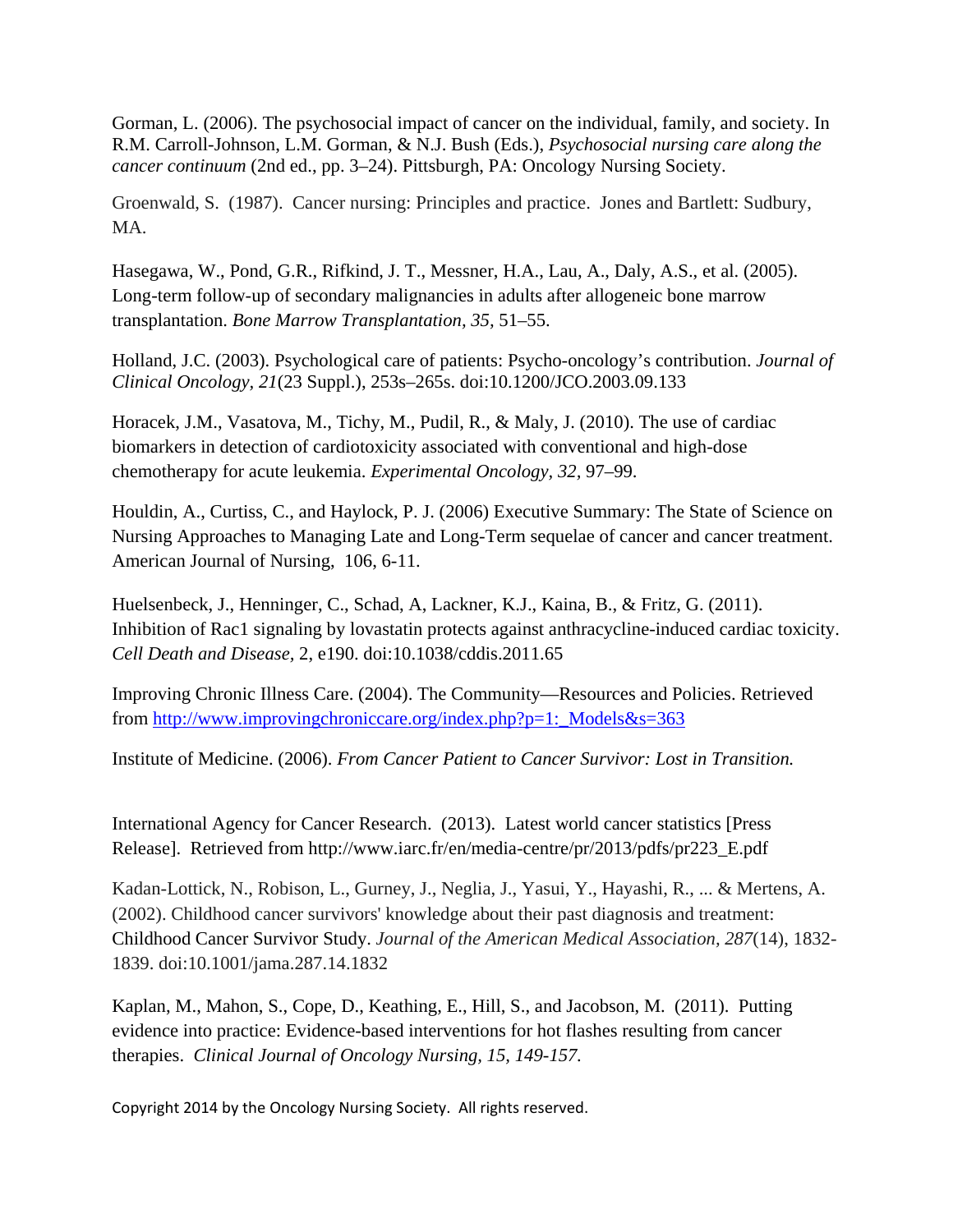Katz, A. (2010). *Man Cancer Sex.* Pittsburgh, PA: Hygeia Media.

Katz, A. (2012). After you ring the bell: 10 challenges for the cancer survivor. Pittsburgh, PA: Oncology Nursing Society.

Khatcheressian, J.L., Wolff, A.C., Smith, T.J., Grunfeld, E., Muss, H.B., Vogel, V.G., … Davidson, N.E. (2006). American Society of clinical Oncology 2006 update of the breast cancer follow-up and management guidelines in the adjuvant setting. *Journal of Clinical Oncology, 24,*  5091–5097. doi:10.1200/JCO.2006.08.8575

Kleinman, A., Eisenberg, L., & Good, B. (1978). Culture, illness, and care: Clinical lessons from anthropologic and cross-cultural research. *Annals of Internal Medicine, 88,* 251–258.

Klemm, P., & Wheeler, E. (2005). Cancer caregivers online: Hope, emotional roller coaster, and physical/emotional/psychological responses. CIN: Computers, Informatics, Nursing, 23(1), 38- 45.

Ky, B., & Carver, J.R. (2011). Biomarker approach to the detection and cardioprotective strategy during anthracycline chemotherapy. *Heart Failure Clinics, 7,* 323–331.

Lee, C.W., Kelly, J.J., Wassef, W.Y. (2007). Complications of bariatric surgery. *Current Opinion in Gastroenterology, 23,* 636–643. doi: 0.1097/MOG.0b013e3282f094b5

Mayo Clinic. (2012, February 10). Depression (major depression). *Mayo Clinic Diseases and Condtitions*. Retrieved December 11, 2013 from <http://www.mayoclinic.com/health/depression/DS00175/DSECTION=symptoms>

Mayo Clinic. (2013, January 24). Menopause/ *Mayo Clinic Diseases and Conditions*. Retrieved December 11, 2013 from http://www.mayoclinic.com/health/menopause/DS00119

MedlinePlus. (2012, February 28). Suicide and suicidal behavior. Retrieved from [www.nlm.nih.gov/medlineplus/ency/article/001554.htm](http://www.nlm.nih.gov/medlineplus/ency/article/001554.htm)

Miedema, B., MacDonald, I., and Tatemichi, S. (2003). Cancer follow-up care. Patients' perspectives. *Canadian Family Physician,* 49, 890–895.

Mosher, Catherine E. MA; Danoff-Burg, Sharon PhD; Brunker, Beverly RN, BSN, OCN [Women's Posttraumatic Stress Responses to Maternal Breast Cancer.](http://ovidsp.tx.ovid.com/sp-3.3.1a/ovidweb.cgi?&S=GJCLFPLOEFDDMFOINCCLDAOBEHNJAA00&Link+Set=S.sh.15%7c1%7csl_10) *Cancer Nursing, 28,* 399– 405, September/October 2005

Moules, N.J., Simpson, K., Prins, M., Angus, P., & Bel, J.M. (2004). Making room for grief: walking backwards and living forward. *Nursing Inquiry, 11,* 99–107.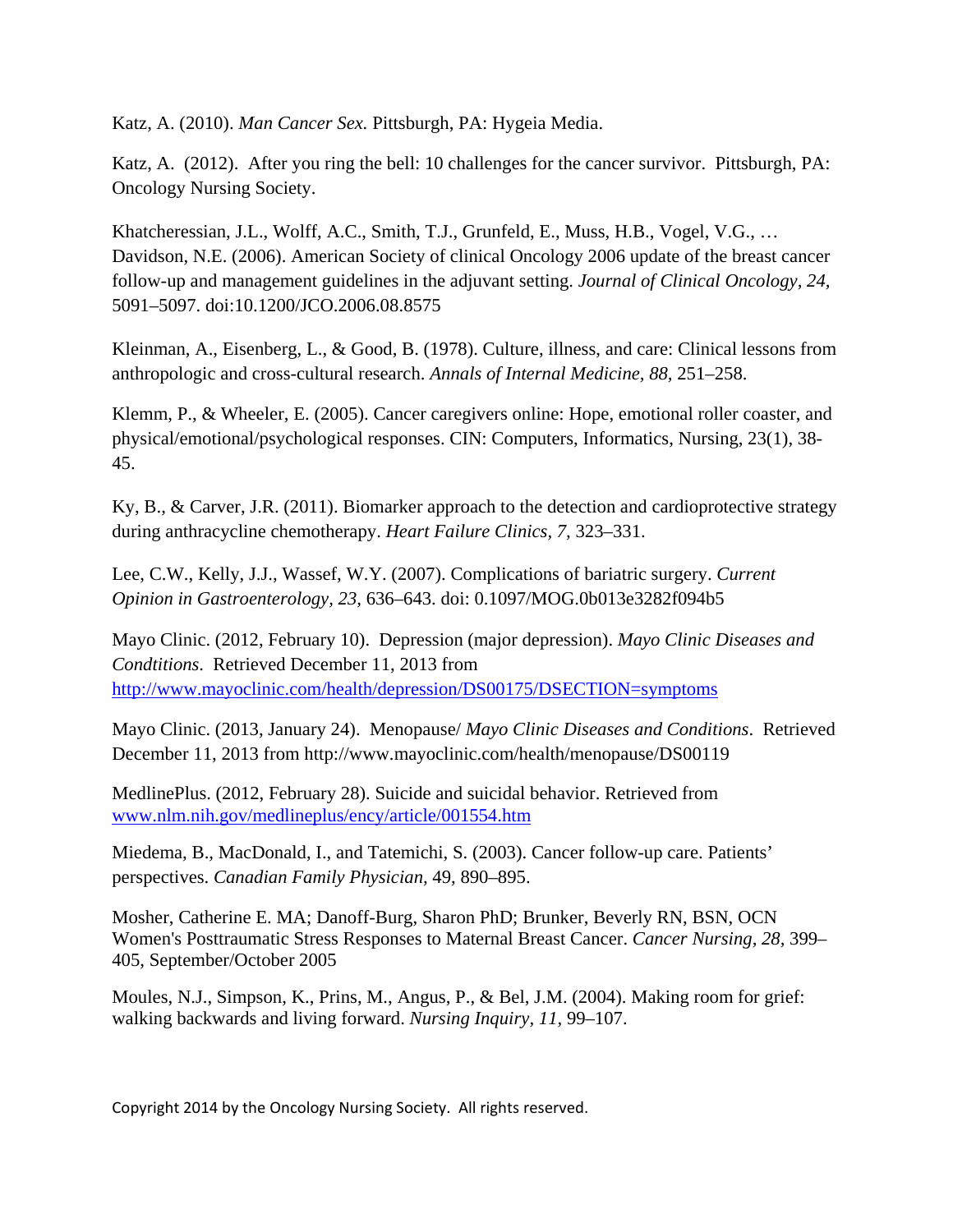Munyo-Estefan, A., Lopez-Paullier, M., Charlone-Granucci, R., Pena-Rehbein, J. L., d'Albora-Rivas, R., and Schiavo-Viviani, L., (Thyroid function alterations in patients with radiation therapy of the neck. *Acta Otorrinolaringologie Espana, 60,* 268–271.

National Cancer Institute. (2004, March 16). Obesity and cancer: Questions and answers. Retrieved from [http://www.cancer.gov/images/Documents/0ed3af8f-0d8d-41aa-8613](http://www.cancer.gov/images/Documents/0ed3af8f-0d8d-41aa-8613-acf53a1070f3/fs3_70.pdf) [acf53a1070f3/fs3\\_70.pdf](http://www.cancer.gov/images/Documents/0ed3af8f-0d8d-41aa-8613-acf53a1070f3/fs3_70.pdf) 

National Cancer Institute. (2010, April 27). National Cancer Institute fact sheet: Cancer clinical trials. Retrieved from http://www.cancer.gov/cancertopics/factsheet/Information/clinical-trials

National Cancer Institute. (2013). Definition of survivorship. Retrieved from [http://www.cancer.gov/dictionary?cdrid=445089.](http://www.cancer.gov/dictionary?cdrid=445089)

National Coalition for Cancer Survivorship. (2013). Retrieved from [http://www.canceradvocacy.org/.](http://www.canceradvocacy.org/)

National Comprehensive Cancer Center. (2013a). *NCCN Clinical Practice Guidelines in Oncology: Breast Cancer* [v.1.2014]. Retrieved from [http://www.nccn.org/professionals/physician\\_gls/pdf/breast.pdf](http://www.nccn.org/professionals/physician_gls/pdf/breast.pdf)

National Comprehensive Cancer Center. (2013b). *NCCN Clinical Practice Guidelines in Oncology: Colon Cancer* [v.2.2014]. Retrieved from [http://www.nccn.org/professionals/physician\\_gls/pdf/colon.pdf](http://www.nccn.org/professionals/physician_gls/pdf/colon.pdf)

National Comprehensive Cancer Center. (2013c). *NCCN Clinical Practice Guidelines in Oncology: Distress Management* [v.2.2013]. Retrieved from http://www.nccn.org/professionals/physician\_gls/pdf/distress.pdf

National Comprehensive Cancer Center. (2013d). *NCCN Clinical Practice Guidelines in Oncology: Head and Neck* [v.2.2013]. Retrieved from [http://www.nccn.org/professionals/physician\\_gls/pdf/head-and-neck.pdf](http://www.nccn.org/professionals/physician_gls/pdf/head-and-neck.pdf)

National Comprehensive Cancer Center. (2013e). *NCCN Clinical Practice Guidelines in Oncology: Hodgkin Disease* [v.2.2013]. Retrieved from [http://www.nccn.org/professionals/physician\\_gls/pdf/hodgkins.pdf](http://www.nccn.org/professionals/physician_gls/pdf/hodgkins.pdf)

National Comprehensive Cancer Center. (2013f). *NCCN Clinical Practice Guidelines in Oncology: Lung Cancer* [v.2.2014]. Retrieved from [http://www.nccn.org/professionals/physician\\_gls/pdf/nscl.pdf](http://www.nccn.org/professionals/physician_gls/pdf/nscl.pdf)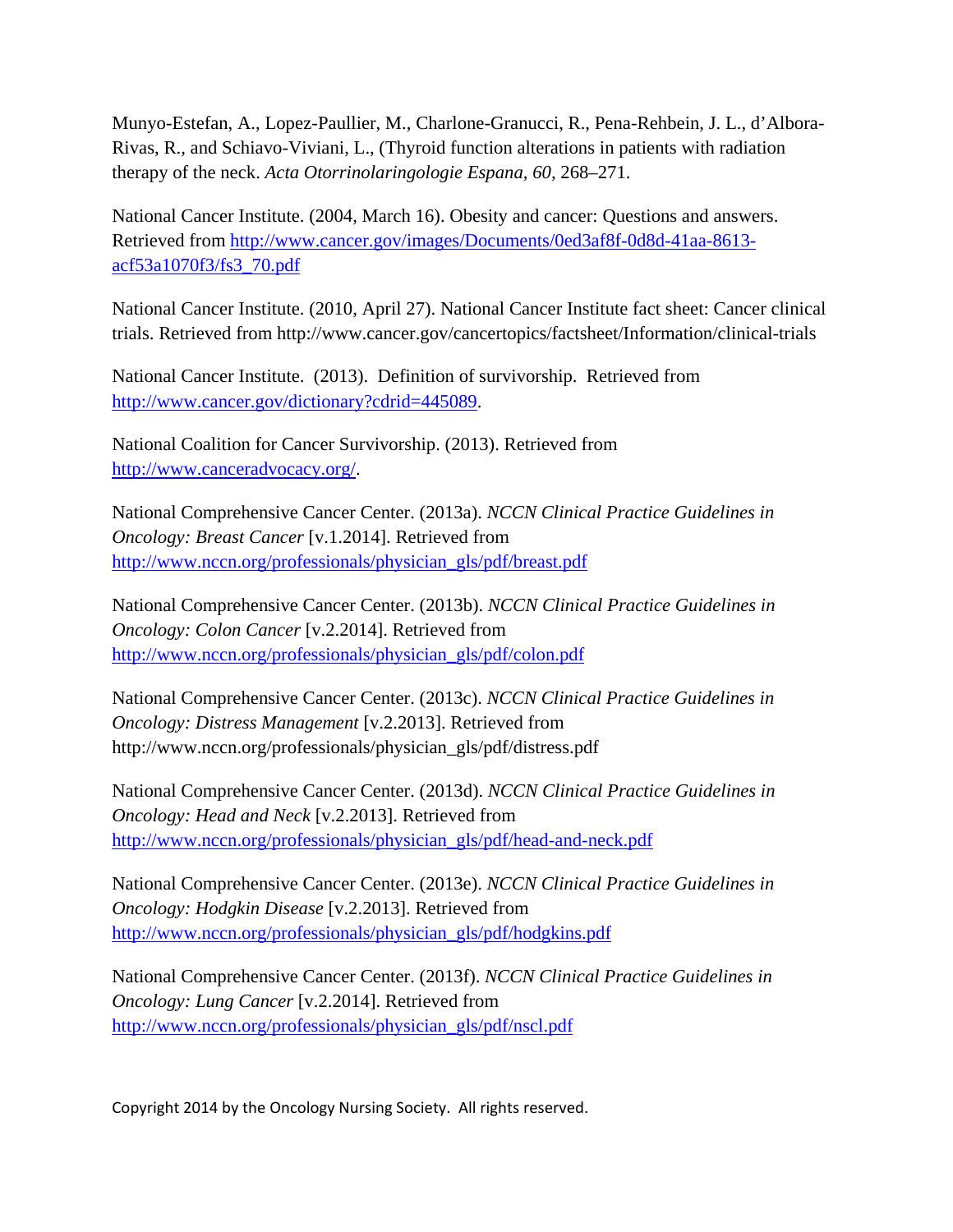National Comprehensive Cancer Center. (2013g). *NCCN Clinical Practice Guidelines in Oncology: Non-Hodgkin's Lymphoma* [v.2.2013]. Retrieved from [http://www.nccn.org/professionals/physician\\_gls/pdf/nhl.pdf](http://www.nccn.org/professionals/physician_gls/pdf/nhl.pdf)

National Comprehensive Cancer Center. (2013h). *NCCN Clinical Practice Guidelines in Oncology: Ovarian Cancer* [v.2.2013]. Retrieved from [http://www.nccn.org/professionals/physician\\_gls/pdf/ovarian.pdf](http://www.nccn.org/professionals/physician_gls/pdf/ovarian.pdf)

National Comprehensive Cancer Center. (2013i). *NCCN Clinical Practice Guidelines in Oncology: Prostate Cancer* [v.1.2014]. Retrieved from [http://www.nccn.org/professionals/physician\\_gls/pdf/prostate.pdf](http://www.nccn.org/professionals/physician_gls/pdf/prostate.pdf)

National Comprehensive Cancer Center. (2013j). *NCCN Clinical Practice Guidelines in Oncology: Testicular Cancer* [v.1.2-14]. Retrieved from [http://www.nccn.org/professionals/physician\\_gls/pdf/testicular.pdf](http://www.nccn.org/professionals/physician_gls/pdf/testicular.pdf)

Ng, A.K., La Casce, A., and Travis, L.B. (2011). Long-term complications of lymphoma and its treatment. *Journal of Clinical Oncology, 29,* 1885–1892.

Northfield, S., and Nebauer, M., (2010) The care giving Journey for Family Members of Relatives with Cancer: How do they Cope? *Clinical Journal of Oncology Nursing, 14,* 567–577.

Oncology Nursing Society. (2013a). ONS Putting Evidence into Practice (PEP). Retrieved from [www.ons.org/practice-resources/pep.](http://www.ons.org/practice-resources/pep)

Oncology Nursing Society. (2013b). Sleep-wake disturbances. Retrieved from [www.ons.org/practice-resources//pep/sleep-wake-distrubances.](http://www.ons.org/practice-resources/pep/sleep-wake-distrubances)

Ormerod, A., Fausel, C. A., Abonour, R., and Kiel, P.J. (2011). Observation of second primary malignancy in patients with multiple myeloma. *Clinical Lymphoma, Myeloma and Leukemia,*   $e$ *pub dec 16<sup>th</sup>.* 

Polovich, M., Whitford, J.M., & Olsen, M. (2014). Chemotherapy and biotherapy guidelines and recommendations for practice (4th ed.). Pittsburgh, PA: Oncology Nursing Society.

Raffa, R.B. (2011). A proposed mechanism for chemotherapy-related cognitive impairment (chemo fog). *Journal of Clinical Pharmacology and Therapeutics, 36,* 257-259.

Ribeiro-Campos, J., & Japur de Sa Rosa-e-Silva, A.C. (2011). Cryopreservation and fertility: current and prospective possibilities for female cancer patients. *International Scholarly Research Network Obstetrics and Gynecology, 2011,* 1-7.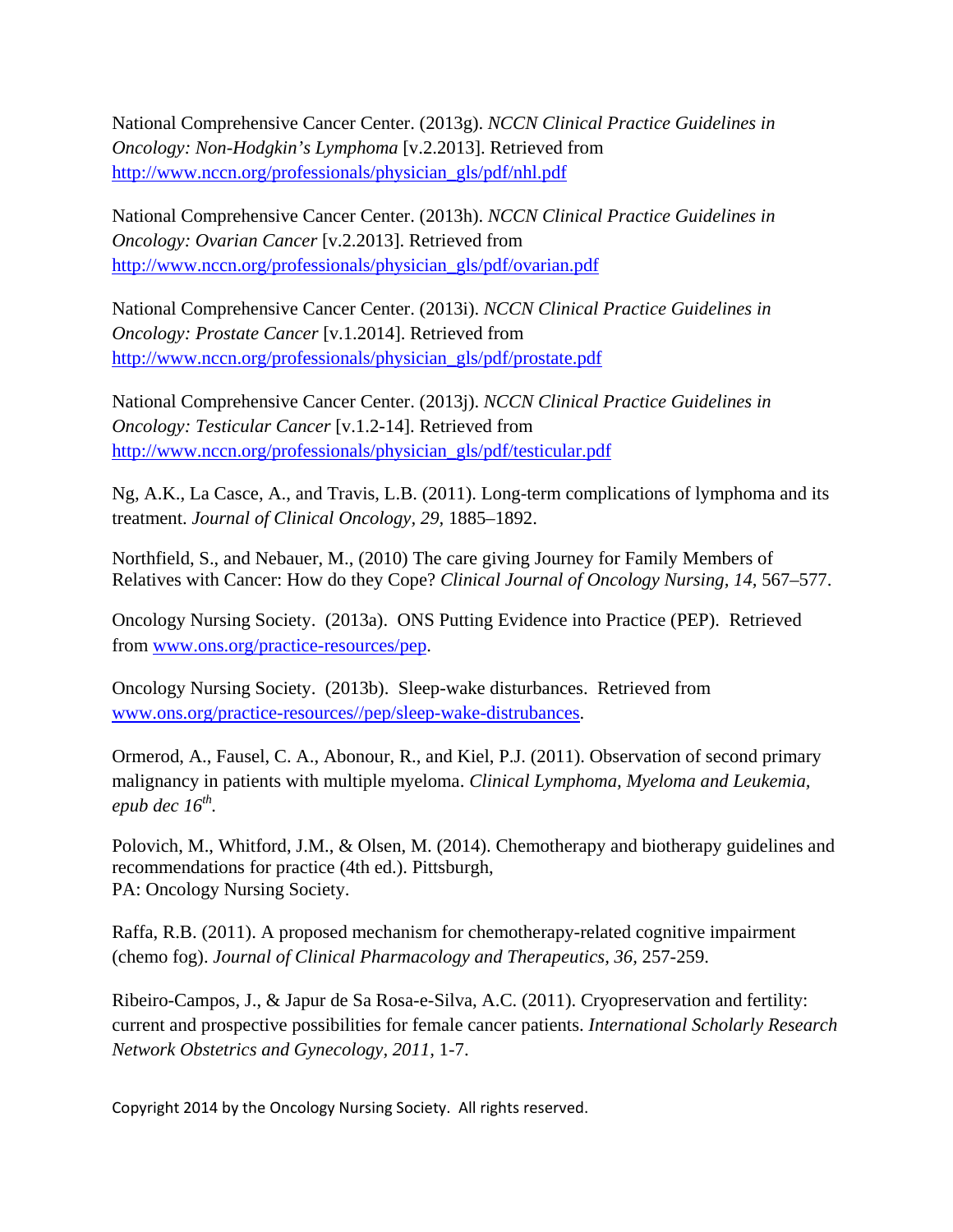Salani, R. Backes, F.J., Fung, M.F., Holschineider, C.H., Parker, L.P., Bristow, R.E., & Goff, B.A. (2011). Post treatment surveillance and diagnosis of recurrences in women with gynecologic malignancies: Society of Gynecologic Oncologists recommendations. *American Journal of Obstetrics and Gynecology, 204,* 466–478. doi:10.1016/j.ajog.2011.03.008

Schairer, C., Brown, L.M., Chen, B.E., Howard, R., Lunch, C.F., Hall, P., … Travis, L.B., (2006). Suicide after breast cancer: An international population based study of 723,810 women. *Journal of the National Cancer Institute, 98,* 1416–1419.

Sharma, S.P. (2008). High suicide rate among cancer patient fuels prevention discussions. *Journal of the National Cancer Institute, 100,* 1750–1752.

Shell, J.A., & Campbell-Norris, C. (2006). Body image disturbance. In R.M. Carroll-Johnson, L.M. Gorman, & N.J. Bush (Eds.), *Psychosocial nursing care along the cancer continuum* (2nd ed., pp. 275–291). Pittsburgh, PA: Oncology Nursing Society.

Stern, C. (1990). Body image concerns, surgical conditions, and sexuality. In C. Fogel & D. Lauver (Eds.), *Sexual health promotion* (pp. 498–516). Philadelphia, PA: Saunders.

Tarella, C., Passera, R., Magni, M., Benedetti, F., Rossi, A., Gueli, A., and et al. (2010). Risk factors for the development of secondary malignancy after high-dose chemotherapy and autograft, with or without rituximab; a 20-year retrospective follow-up study in patients with lymphoma. *Journal of Clinical Oncology, 29(7),* 814-824.

van Laarhoven, H.W., Schilderman, J., Bleijenberg, G., Donders, R., Vissers, K.C., Verhagen, C.A., & Prins, J.B. (2011). Coping, quality of life, depression, and hopelessness in cancer patients in a curative and palliative, end-of-life care setting. *Cancer Nursing, 34,* 302–314. doi:10.1097/NCC.0b013e3181f9a040

Vlaovic, P., & Jewett, M. A. (1999). Cyclophosphamide-induced bladder cancer. *Canadian Journal of Oncology, 6(2),* 745-748.

Weekes, D. (2006). Cultural Influences on the Psychosocial Experience. In R.M. Carroll-Johnson, L.M. Gorman, and N.J. Bush (Eds.), Psychosocial Nursing Care Along the Cancer Continuum (2nd ed., p 103). Pittsburgh, PA: Oncology Nursing Society.

Zaniboni, A, Prabhu, S., & Audisio, R.A. (2005). Chemotherapy and anesthetic drugs: too little is known. *Lancet Oncology, 6(3),* 176-181.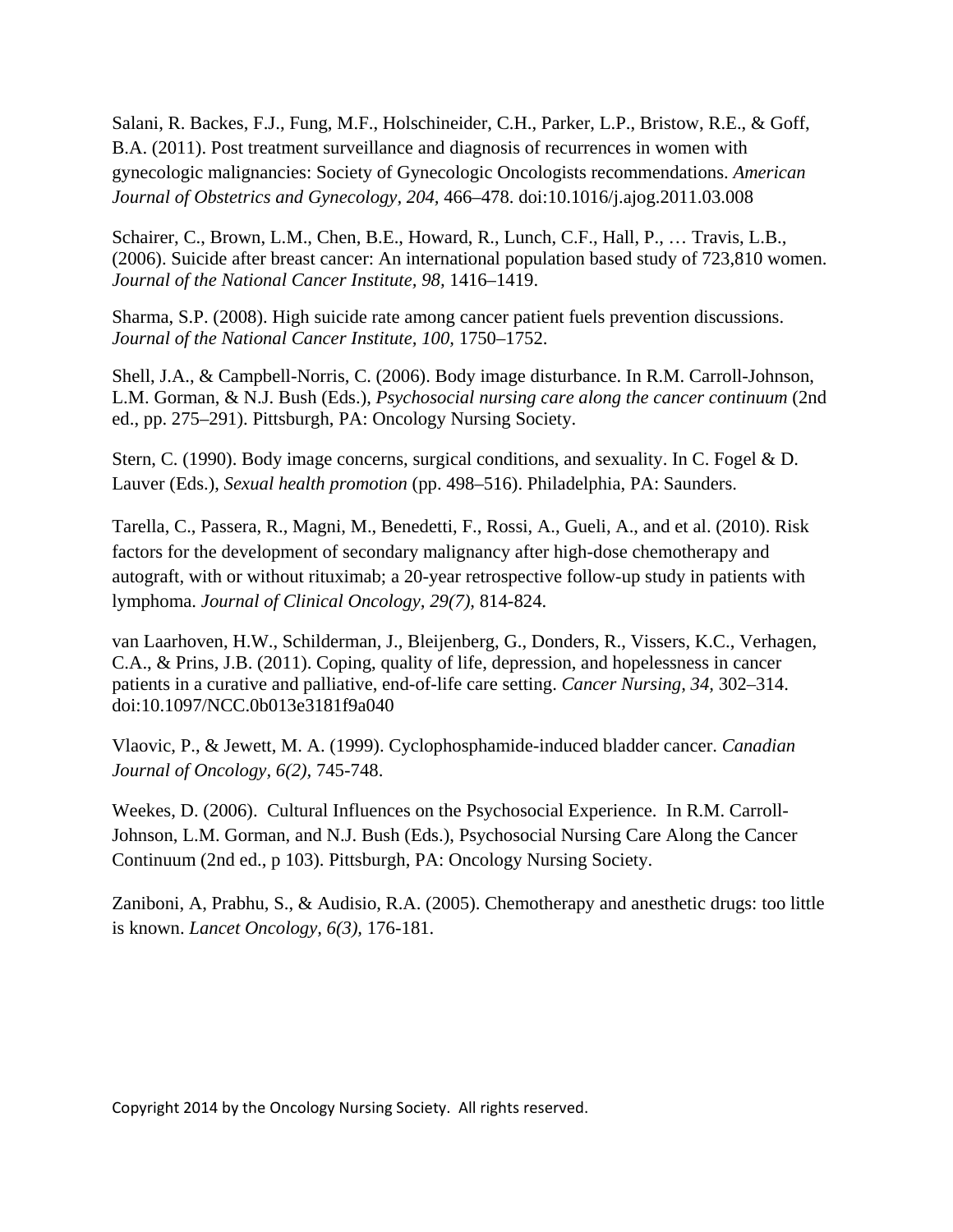#### **Tools and Resources**

# **ASSOCIATION OF CANCER ONLINE RESOURCES, ONLINE COMMUNITIES, AND E-MAIL LISTS**

#### **Air Charity Network**

Toll Free: 800-549-9980 [http://www.aircharitynetwork.org](http://www.aircharitynetwork.org/)

### **AMC Cancer Fund**

Phone: 303-233-6501 Toll Free: 800-321-1557 <http://www.amc.org/>

### **AMC Cancer Fund Cancer Information and Counseling Line**

Toll Free: 1-800-525-3777 <http://www.amc.org/programs.html>

#### **American Association for Cancer Research**

Phone: 215-440-9300 Toll Free: 866-423-3965 [http://www.aacr.org](http://www.aacr.org/)

### **American Cancer Society**

Phone: 404-320-3333 Toll Free: 800-ACS-2345 TTY: 866-288-4327 [http://www.cancer.org](http://www.cancer.org/)

### **American Cancer Society Cancer Action Network**

Phone: 800-ACS-2345 [http://www.acscan.org](http://www.acscan.org/)

### **American College of Surgeons: Commission on Cancer**

Phone: 312-202-5085 Toll Free: 800-621-4111 <http://www.facs.org/cancer/index.html>

# **American Hospice Foundation** Phone: 202-223-0204 Toll Free: 800-347-1413 [http://www.americanhospice.org](http://www.americanhospice.org/)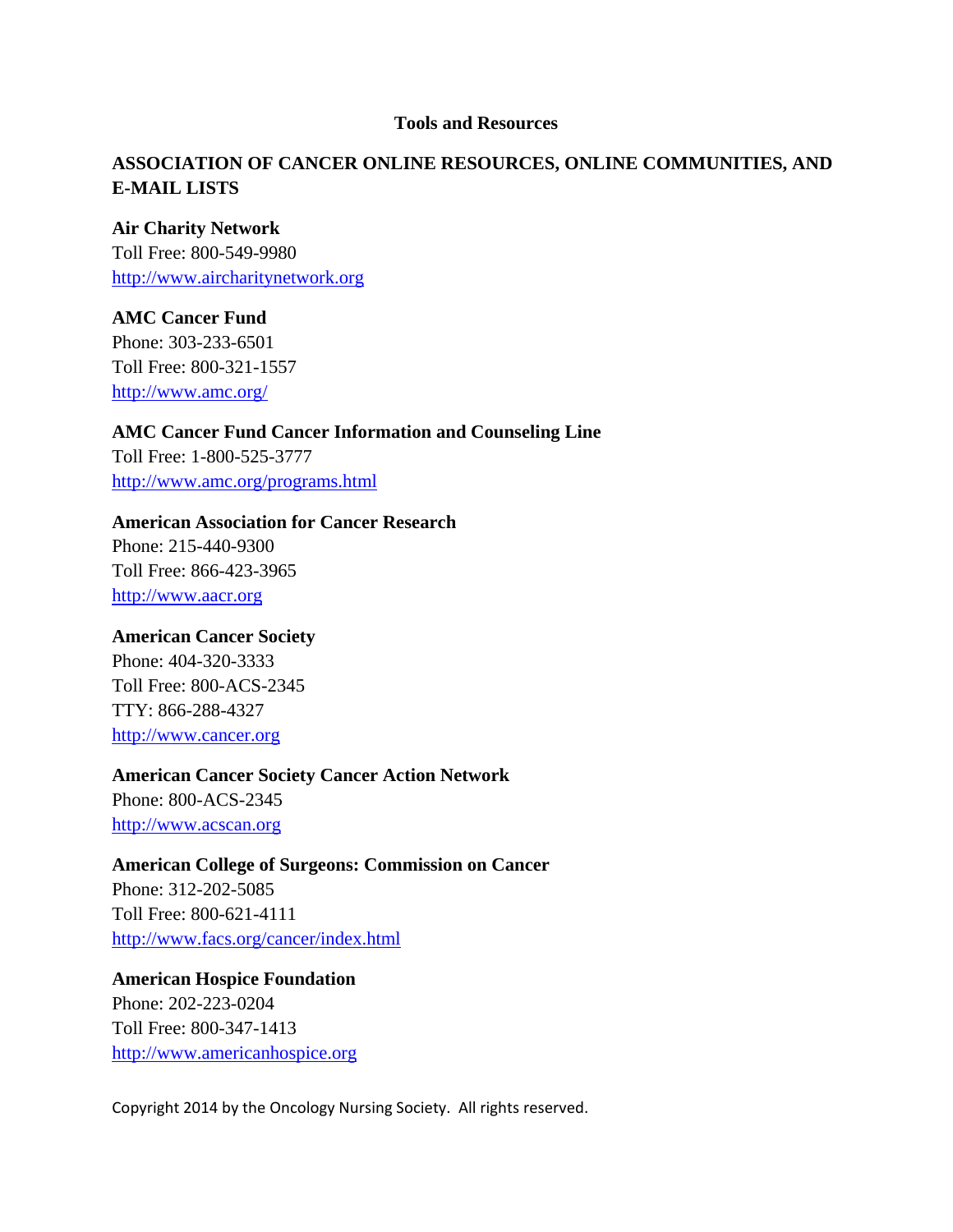**American Institute for Cancer Research (AICR)** Phone: 202-328-7744 Toll Free: 800-843-8114 [http://www.aicr.org](http://www.aicr.org/)

**American Pain Foundation** Phone: 888-615-PAIN (7246) [http://www.painfoundation.org](http://www.painfoundation.org/)

**American Psychosocial Oncology Society** Phone: 434-293-5350

[http://www.apos-society.org](http://www.apos-society.org/)

#### **American Society for Radiation Oncology**

Phone: 703-502-1550 Toll Free: 1-800-962-7876 [https://www.astro.org](https://www.astro.org/)

**American Society of Breast Surgeons** Phone: 410-992-5470 Toll Free: 1-877-992-5470 [http://www.breastsurgeons.org](http://www.breastsurgeons.org/)

**Arab Community Center for Economic and Social Services (ACCESS)** Phone: 313-842-7010 [http://www.accesscommunity.org](http://www.accesscommunity.org/)

**Association of Cancer Online Resources** [http://www.acor.org](http://www.acor.org/)

**Association of Community Cancer Centers**  Phone: 301-984-9496 [http://www.accc-cancer.org](http://www.accc-cancer.org/)

**Association of Oncology Social Work** Phone: 215-599-6093 [http://www.aosw.org](http://www.aosw.org/)

**Association of Pediatric Hematology/Oncology Nurses (APHON)** Phone: 847-375-4724 [http://www.apon.org](http://www.apon.org/)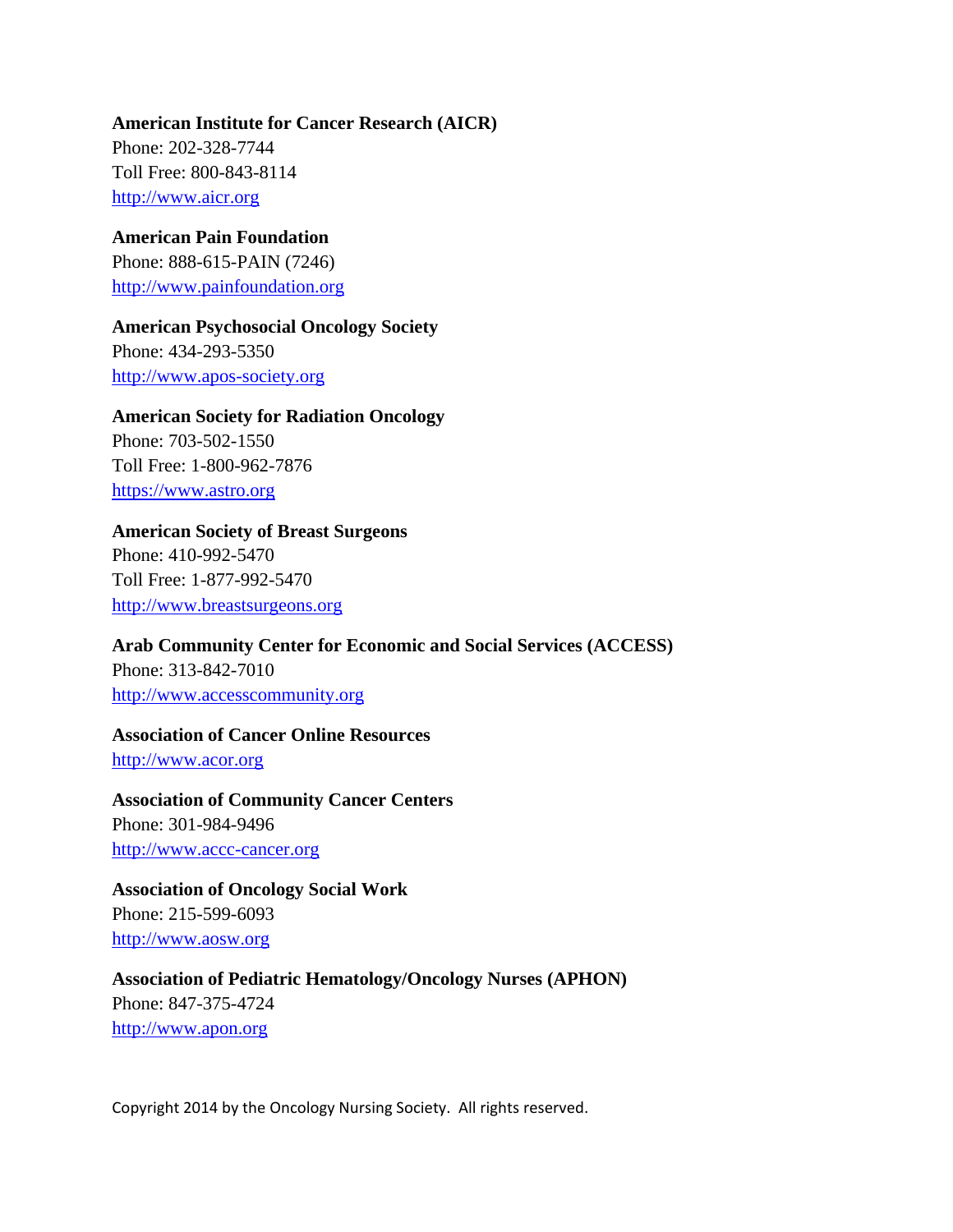**Cancer & Careers** Phone: 212-685-5955 ext.32 [http://www.cancerandcareers.org](http://www.cancerandcareers.org/)

**Cancer Financial Assistance Coalition** [http://www.cancerfac.org](http://www.cancerfac.org/)

**Cancer Hope Network** Phone: 908-879-4039 Toll Free: 800-552-4366 [http://www.cancerhopenetwork.org](http://www.cancerhopenetwork.org/)

**Cancer News on the Net** [http://www.cancernews.com](http://www.cancernews.com/)

**Cancer Pain Management in Children** [http://www.childcancerpain.org](http://www.childcancerpain.org/)

**Cancer Research Foundation** Phone: 312-630-0055 [http://www.cancerresearchfdn.org](http://www.cancerresearchfdn.org/)

**Cancer Research Institute** Phone: 800-99CANCER (800-992-2627) [http://www.cancerresearch.org](http://www.cancerresearch.org/)

**Cancer Support Community** Phone: 202-659-9709

Toll Free: 888-793-WELL (9355) [http://cancersupportcommunity.org](http://cancersupportcommunity.org/)

**Cancer Survivors Gathering Place** [http://www.cancersurvivorsplace.org](http://www.cancersurvivorsplace.org/) 

**Cancer***Care* Phone: 212-712-8400 Toll Free: 800-813-HOPE (4673) [http://www.cancercare.org](http://www.cancercare.org/)

**CANCER101: Basics for the Diagnosed** Phone: 646-638-2202 [http://www.cancer101.org](http://www.cancer101.org/)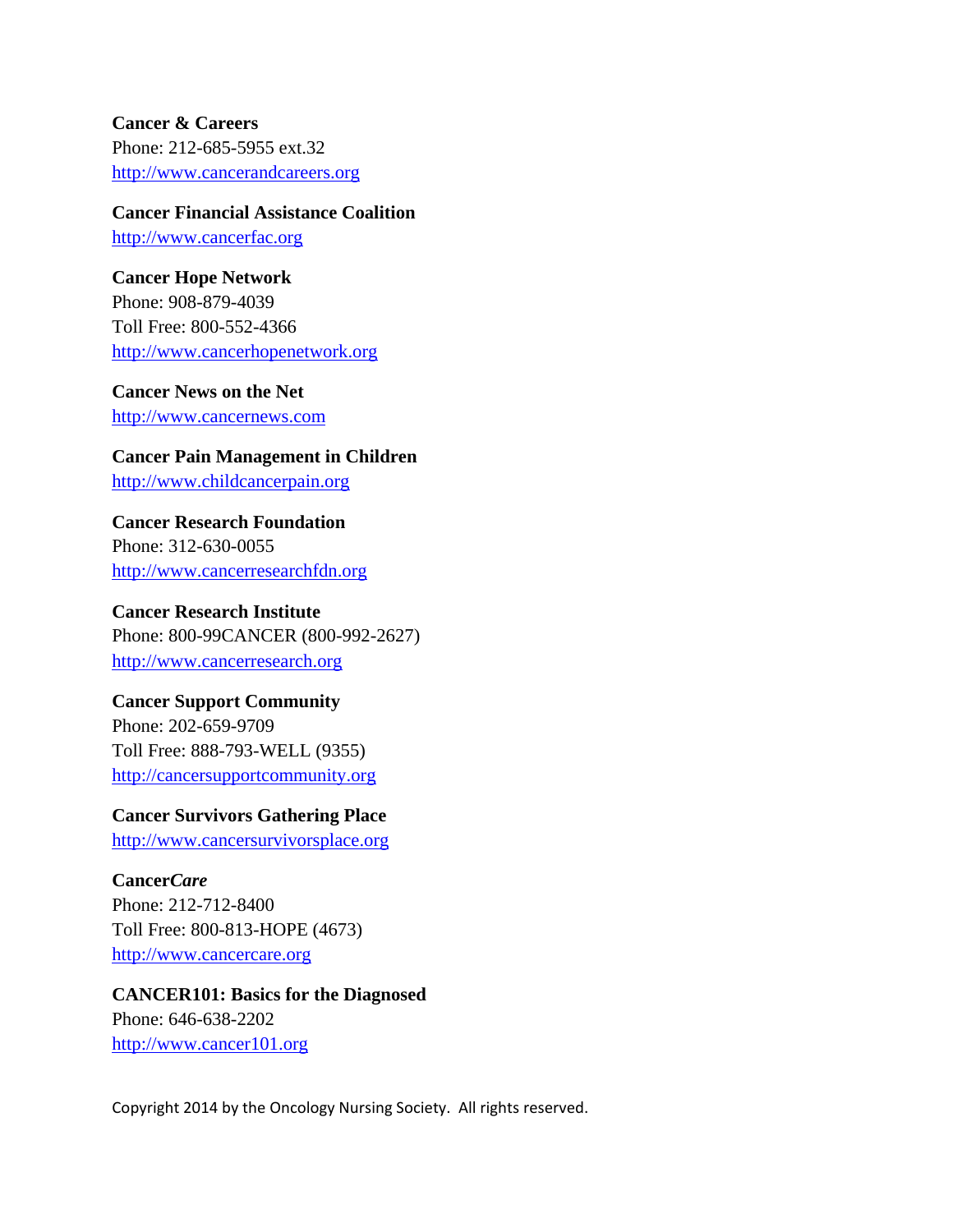**CancerGuide** [http://www.cancerguide.org](http://www.cancerguide.org/)

**CancerQuest** Phone: 404-727-0308 [http://cancerquest.org](http://cancerquest.org/)

**CaringBridge** Phone: 651-789-2300 [http://www.caringbridge.org](http://www.caringbridge.org/)

**Center for Mind-Body Medicine** Phone: 202-966-7338 [http://www.cmbm.org](http://www.cmbm.org/)

**Center to Advance Palliative Care**  Phone: 212-201-2670

[http://www.capc.org](http://www.capc.org/)

#### **Centers for Disease Control and Prevention**

Phone: 404-639-3311 Toll Free: 800-311-3435 [http://www.cdc.gov](http://www.cdc.gov/)

### **Children's Cause for Cancer Advocacy**

Phone: 202-336-8375 [http://www.childrenscause.org](http://www.childrenscause.org/)

**Closure** [http://www.closure.org](http://www.closure.org/)

# **Coalition of Cancer Cooperative Groups**

Phone: 877-227-8451 [http://www.cancertrialshelp.org](http://www.cancertrialshelp.org/)

#### **College of American Pathologists**

Toll Free: 800-323-4040 x7439 [http://www.MyBiopsy.org](http://www.mybiopsy.org/)

**Corporate Angel Network, Inc.** Phone: 914-328-1313 Toll Free: 866-328-1313 [http://www.corpangelnetwork.org](http://www.corpangelnetwork.org/)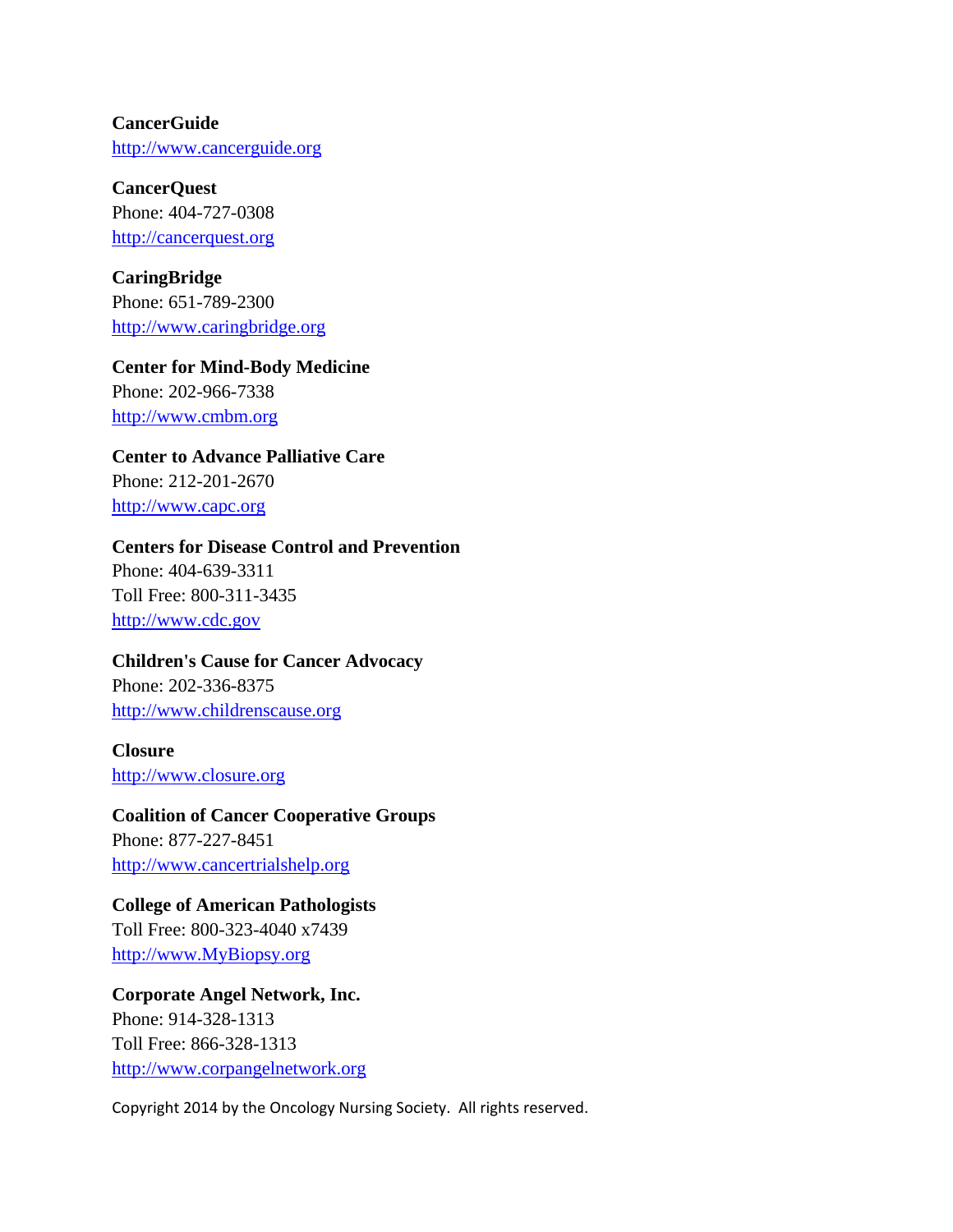**Dia de La Mujer Latina** Phone: 281-489-1111 [http://www.diadelamujerlatina.org](http://www.diadelamujerlatina.org/)

# **Disability Rights Legal Center:**

**Cancer Legal Resource Center** Toll Free: 866-843-2572 [http://www.cancerlegalresourcecenter.org](http://www.cancerlegalresourcecenter.org/)

**ENACCT: Education Network to Advance Cancer Clinical Trials** Phone: 240-482-4730 [http://www.enacct.org](http://www.enacct.org/)

**ECaP: Exceptional Cancer Patients**  Phone: 814-337-8192 [http://www.ecap-online.org](http://www.ecap-online.org/)

**Federation of American Societies for Experimental Biology**  Phone: 301-634-7000 [http://www.faseb.org](http://www.faseb.org/)

# **Hope for Two: The Pregnant with Cancer Network**

Toll Free: 800-743-4471 [http://www.pregnantwithcancer.org](http://www.pregnantwithcancer.org/)

### **Hospice Education Institute**

Phone: 207-255-8800 Toll Free: 800-331-1620 [http://www.hospiceworld.org](http://www.hospiceworld.org/)

**Hospice Foundation of America** Phone: 202-457-8511 [http://www.hospicefoundation.org](http://www.hospicefoundation.org/)

**ICare: International Cancer Alliance for Cancer Research Education** Phone: 301-656-3461 [http://www.icare.org](http://www.icare.org/)

**Imerman Angels** Toll Free: 877-274-5529 [http://www.imermanangels.org](http://www.imermanangels.org/)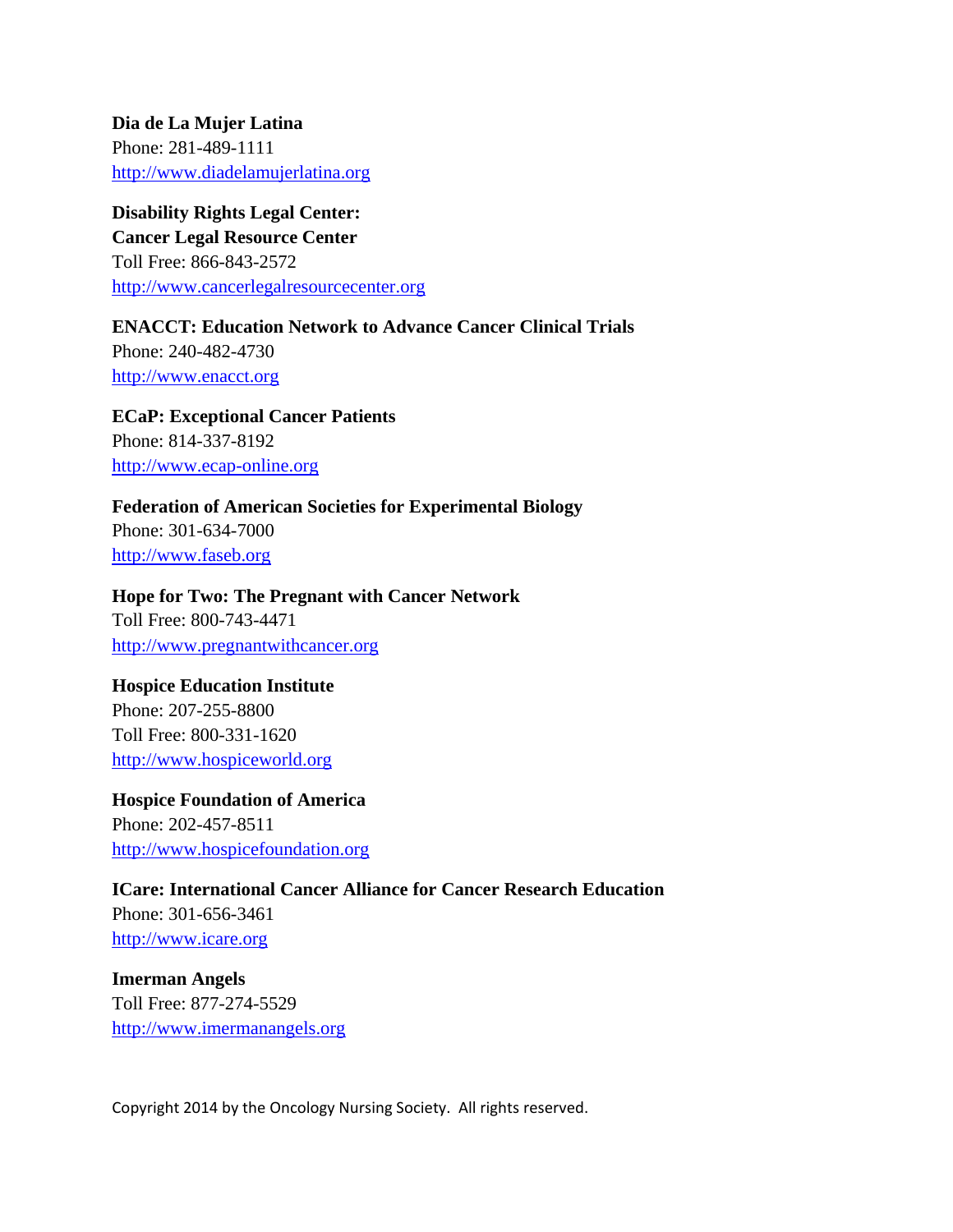**Inspire** Phone: 703-243-0303 Toll Free: 800-945-0381 <http://www.inspire.com/>

**Intercultural Cancer Council**  Phone: 713-798-4617

[http://iccnetwork.org](http://iccnetwork.org/)

### **International Association for Hospice and Palliative Care**

Phone: 936-321-9846 Toll Free: 866-374-2472 [http://www.hospicecare.com](http://www.hospicecare.com/)

**International Psycho-Oncology Society** Phone: 434-293-5350 [http://www.ipos-society.org](http://www.ipos-society.org/)

**Jack and Jill Late Stage Cancer Foundation** Phone: 404-537-5253 <http://jajf.org/home/>

**Lesbian Community Cancer Project** Phone: 773-561-4662 [http://www.lccp.org](http://www.lccp.org/)

# **LIVESTRONG**

Phone: 512-236-8820 Toll Free: 866-236-8820 [http://www.livestrong.org](http://www.livestrong.org/)

**Look Good...Feel Better (LGFB)**

Phone: 202-331-1770 Toll Free: 800-395-5665 [http://www.lookgoodfeelbetter.org](http://www.lookgoodfeelbetter.org/)

**Mautner Project** Phone: 202-332-5536 Toll Free: 866-MAUTNER (866-628-8637) [http://www.mautnerproject.org](http://www.mautnerproject.org/)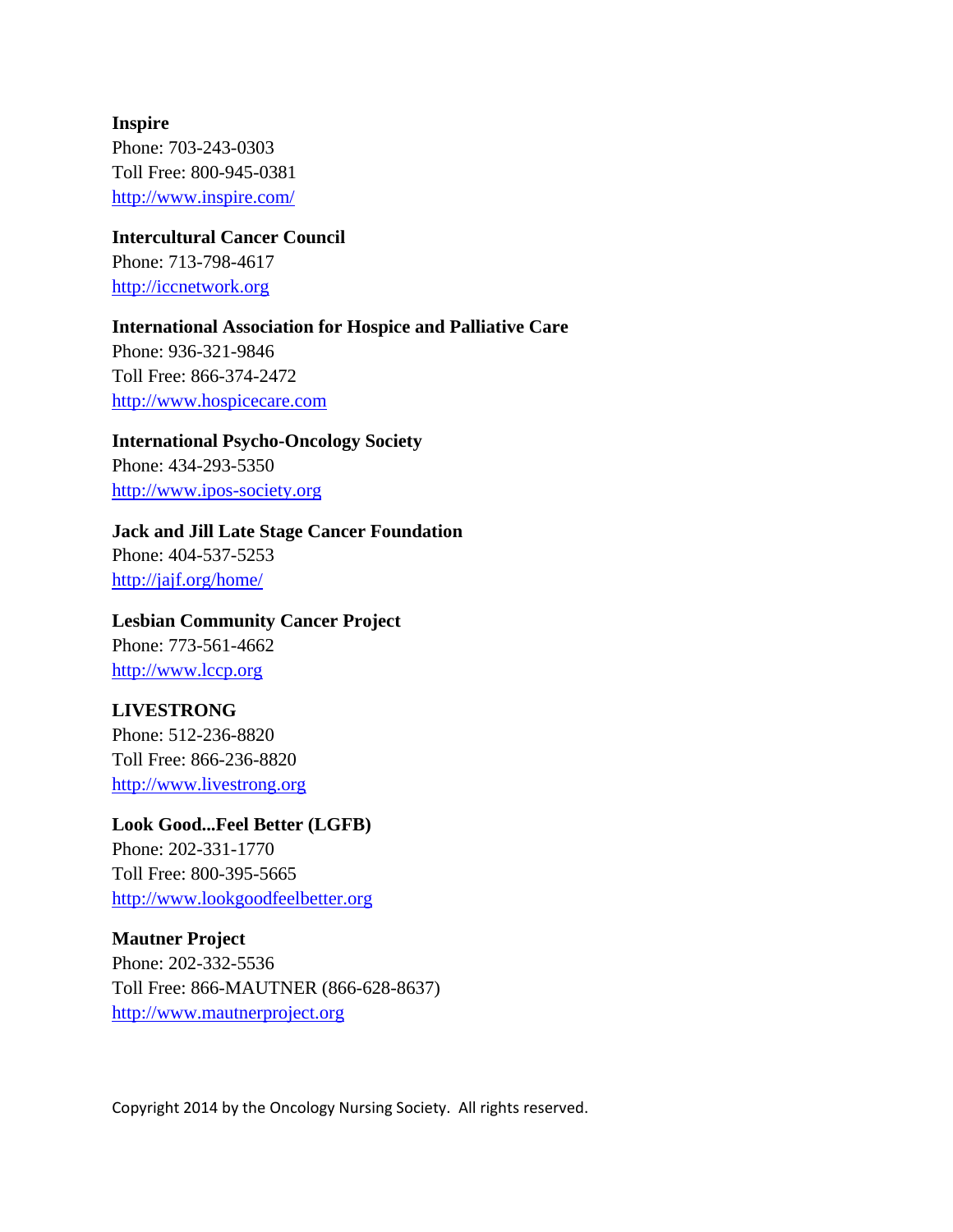**Men's Health Network** Phone: 202-543-6461 [http://www.menshealthnetwork.org](http://www.menshealthnetwork.org/)

#### **Minnie Pearl Cancer Foundation**

Phone: 615-467-1936 Toll Free: 1-877-467-1936 [http://www.minniepearl.org](http://www.minniepearl.org/)

### **MyOncofertility.org**

Toll Free: 1-866-708-3378 [http://www.myoncofertility.org](http://www.myoncofertility.org/)

# **National Association for Home Care** & Hospice Phone: 202-547-7424 [http://www.nahc.org](http://www.nahc.org/)

**National Cancer Coalition** Phone: 919-821-2182 [http://www.nationalcancercoalition.org](http://www.nationalcancercoalition.org/)

#### **National Cancer Institute**

Phone: 301-435-3848 Toll Free: 800-4-CANCER TTY: 800-332-8615 [http://www.cancer.gov](http://www.cancer.gov/)

### **National Cancer Institute Cancer Trials Support Unit**

Phone: 888-691-8039 [http://www.ctsu.org](http://www.ctsu.org/)

**National Cancer Survivors Day Foundation** Phone: 615-794-3006 [http://www.ncsdf.org](http://www.ncsdf.org/)

# **National Center for Complementary and Alternative Medicine**

Phone: 301-519-3153 Toll Free: 888-644-6226 [http://www.nccam.nih.gov](http://www.nccam.nih.gov/)

# **National Coalition for Cancer Survivorship**  Phone: 301-650-9127 Toll Free: 877-NCCS-YES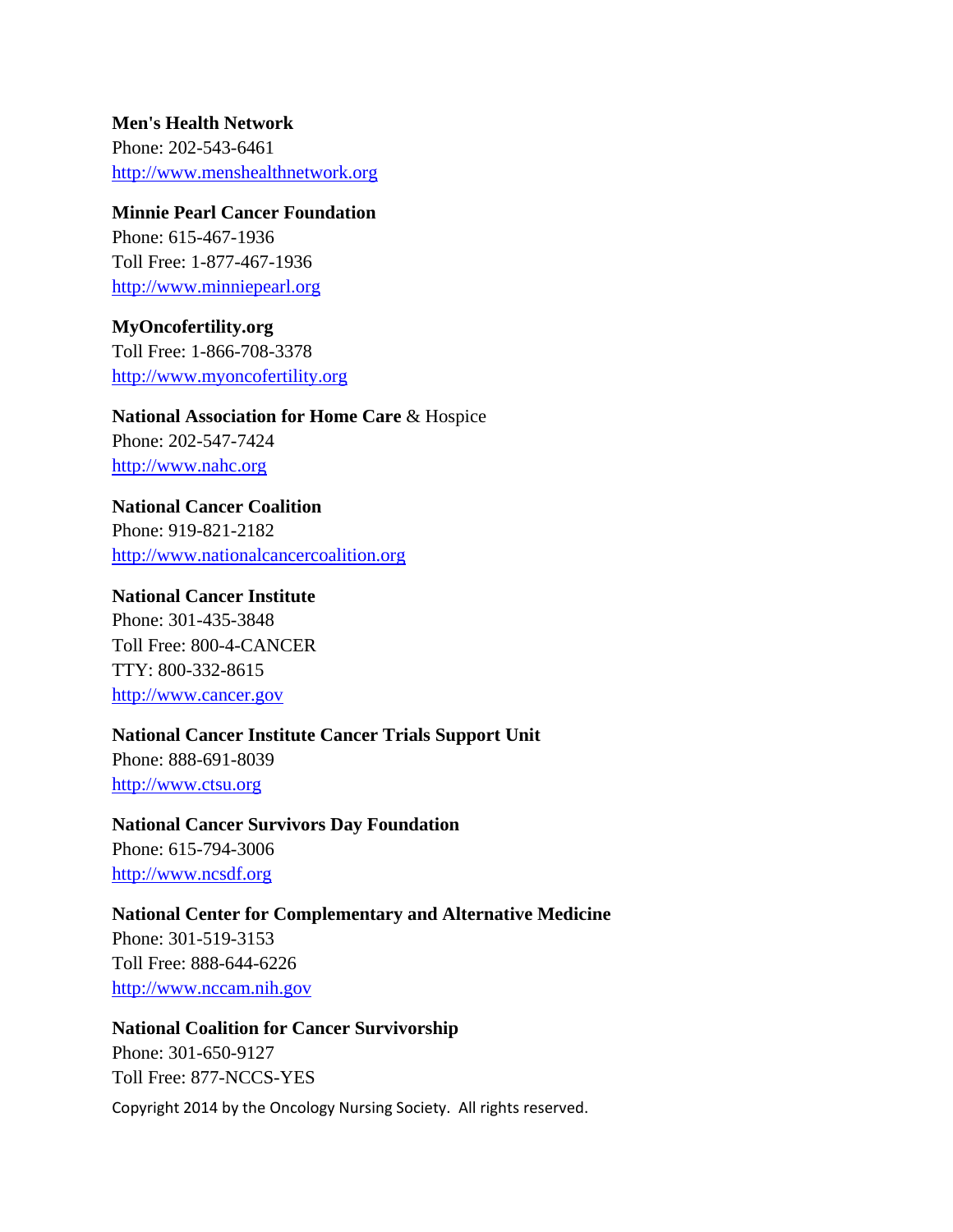(877-622-7937) [http://www.canceradvocacy.org](http://www.canceradvocacy.org/)

#### **National Comprehensive Cancer Network**

Phone: 215-690-0300 [http://www.nccn.com](http://www.nccn.com/)

#### **National Family Caregivers Association**

Phone: 301-942-6430 Toll Free: 800-896-3650 [http://www.nfcacares.org](http://www.nfcacares.org/)

#### **National Hospice and Palliative Care Organization**

Phone: 703-837-1500 Multilingual: 877-658-8896 Toll Free: 877-658-8898 [http://www.nhpco.org](http://www.nhpco.org/)

### **National LGBT Cancer Network**

Phone: 212-675-2633 [http://www.cancer-network.org](http://www.cancer-network.org/)

# **National Library of Medicine**

Phone: 301-594-5983 Toll Free: 888-FIND-NLM (888-346-3656) [http://www.nlm.nih.gov](http://www.nlm.nih.gov/)

#### **National Lymphedema Network**

Toll Free: 800-541-3259 [http://www.lymphnet.org](http://www.lymphnet.org/)

#### **National Organization for Rare Disorders (NORD)**

Phone: 203-744-0100 Toll Free: 800-999-6673 [http://www.rarediseases.org](http://www.rarediseases.org/)

### **Native American Cancer Research**

Phone: 303-975-2449 Toll Free: 800-537-8295 [http://natamcancer.org](http://natamcancer.org/)

# **NOAH: New York Online Access to Health**

[http://www.noah-health.org](http://www.noah-health.org/)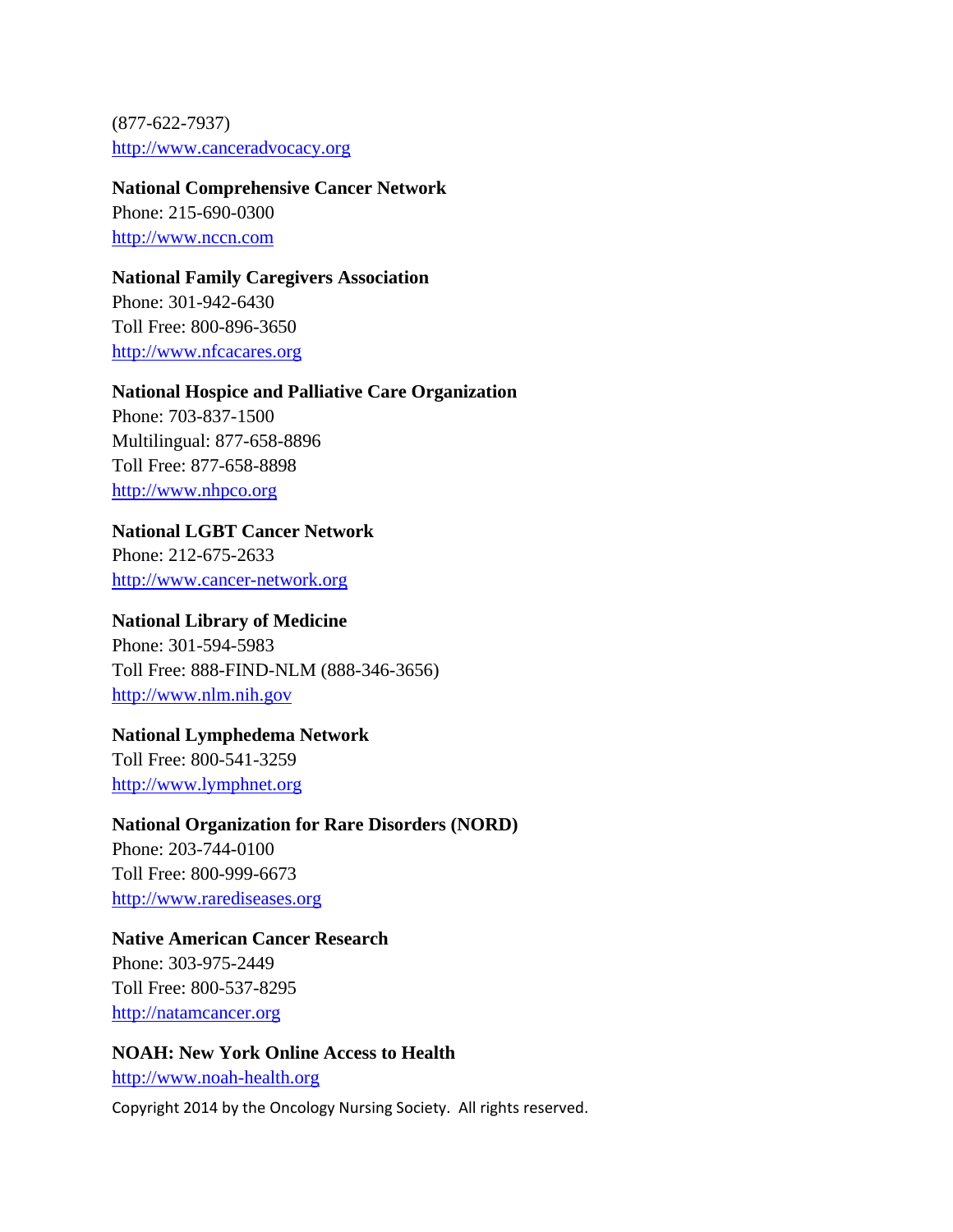**Nueva Vida, Inc.** Phone: 202-223-9100 Toll Free: 1-866-986-8432 [http://www.nueva-vida.org](http://www.nueva-vida.org/)

**Office of Cancer Survivorship** Phone: 301-402-2964 <http://dccps.nci.nih.gov/ocs>

**Oley Foundation** Phone: 518-262-5079 Toll Free: 800-776-OLEY (6539) [http://www.oley.org](http://www.oley.org/)

**OncoLink** [http://www.oncolink.org](http://www.oncolink.org/)

**Oncology Nursing Society (ONS)** Phone: 412-859-6100 Toll Free: 866-257-4ONS (4667) [http://www.ons.org](http://www.ons.org/)

**Partnership for Prescription Assistance** Phone: 888-4PPA-NOW (477-2669) [http://www.pparx.org](http://www.pparx.org/)

**Patient Advocate Foundation** Phone: 757-873-6668 Toll Free: 800-532-5274 [http://www.patientadvocate.org](http://www.patientadvocate.org/)

**Patient Resource Publishing** Phone: 816- 584-8227 [http://www.patientresource.net](http://www.patientresource.net/)

**Prepare to Live** [http://www.preparetolive.org](http://www.preparetolive.org/)

**Prevent Cancer Foundation** Phone: 703-836-4412 Toll Free: 800-227-2732 [http://www.preventcancer.org](http://www.preventcancer.org/)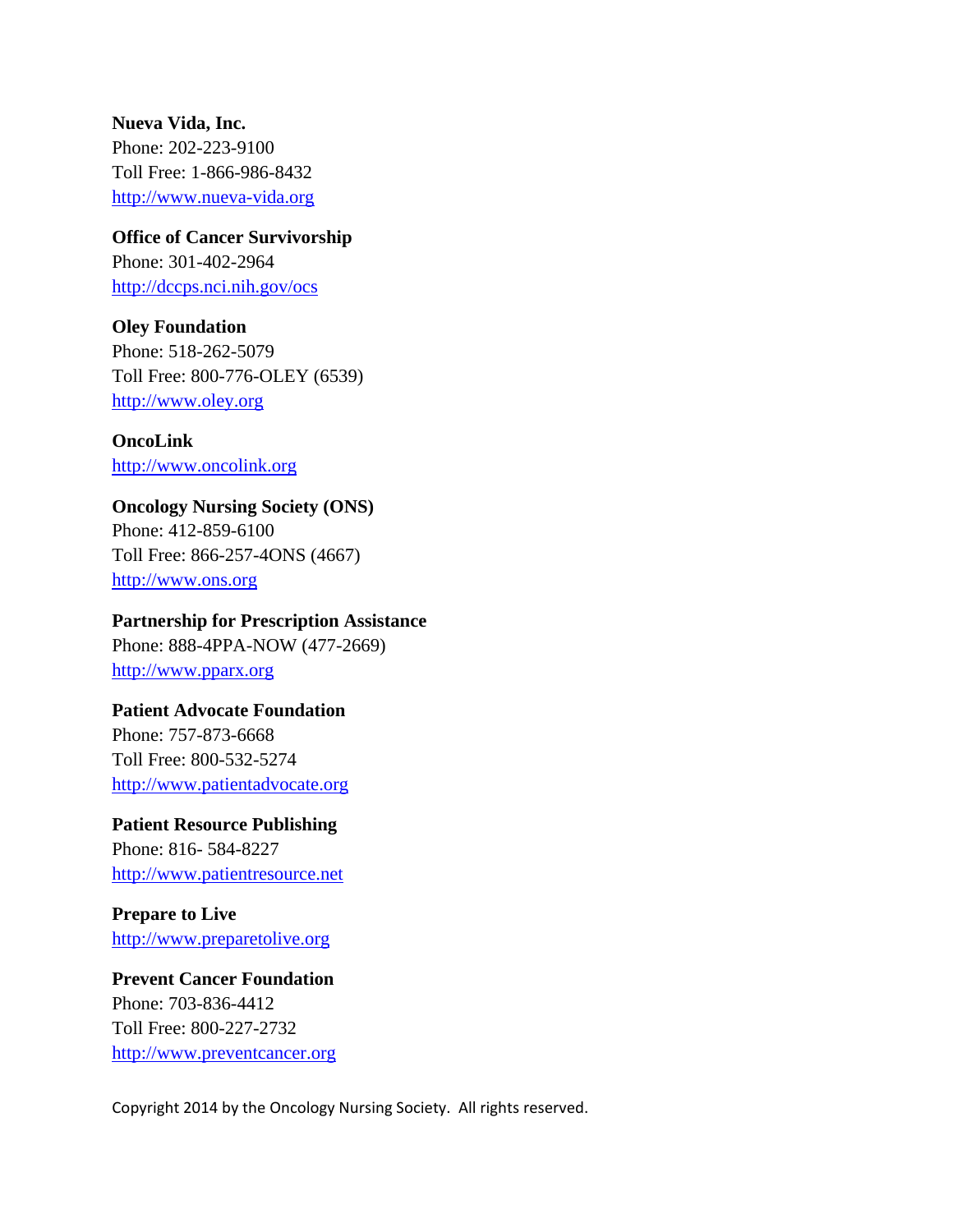**R.A. Bloch Cancer Foundation, Inc.**

Phone: 816-854-5050 Toll Free: 1-800-433-0464 [http://www.blochcancer.org](http://www.blochcancer.org/)

**Research Advocacy Network** Phone: 877-276-2187 [http://www.researchadvocacy.org](http://www.researchadvocacy.org/)

**Sam Fund** Toll Free: 866-439-9365 [http://www.thesamfund.org](http://www.thesamfund.org/)

#### **Scott Hamilton CARES Initiative**

[www.Chemocare.com](http://www.chemocare.com/)

**Self chec** <http://www.selfchec.org/main.html>

#### **Siteman Cancer Center: Your Disease Risk**

Phone: 314-362-5196 Toll Free: 800-551-3492 [http://www.yourdiseaserisk.wustl.edu](http://www.yourdiseaserisk.wustl.edu/)

### **Stand Up 2 Cancer**

[http://www.standup2cancer.org](http://www.standup2cancer.org/)

#### **SuperSibs**

Phone: 847-705-SIBS (7427) Toll Free: 866-444-SIBS (7427) [http://www.supersibs.org](http://www.supersibs.org/)

**Teens Living With Cancer** [http://www.teenslivingwithcancer.org](http://www.teenslivingwithcancer.org/)

**Ulman Cancer Fund for Young Adults** Phone: 410-964-0202 Toll Free: 888-393-FUND (3863) [http://www.ulmanfund.org](http://www.ulmanfund.org/)

**United Ostomy Associations of America (UOAA)** Phone: 800-826-0826 [http://www.ostomy.org](http://www.ostomy.org/)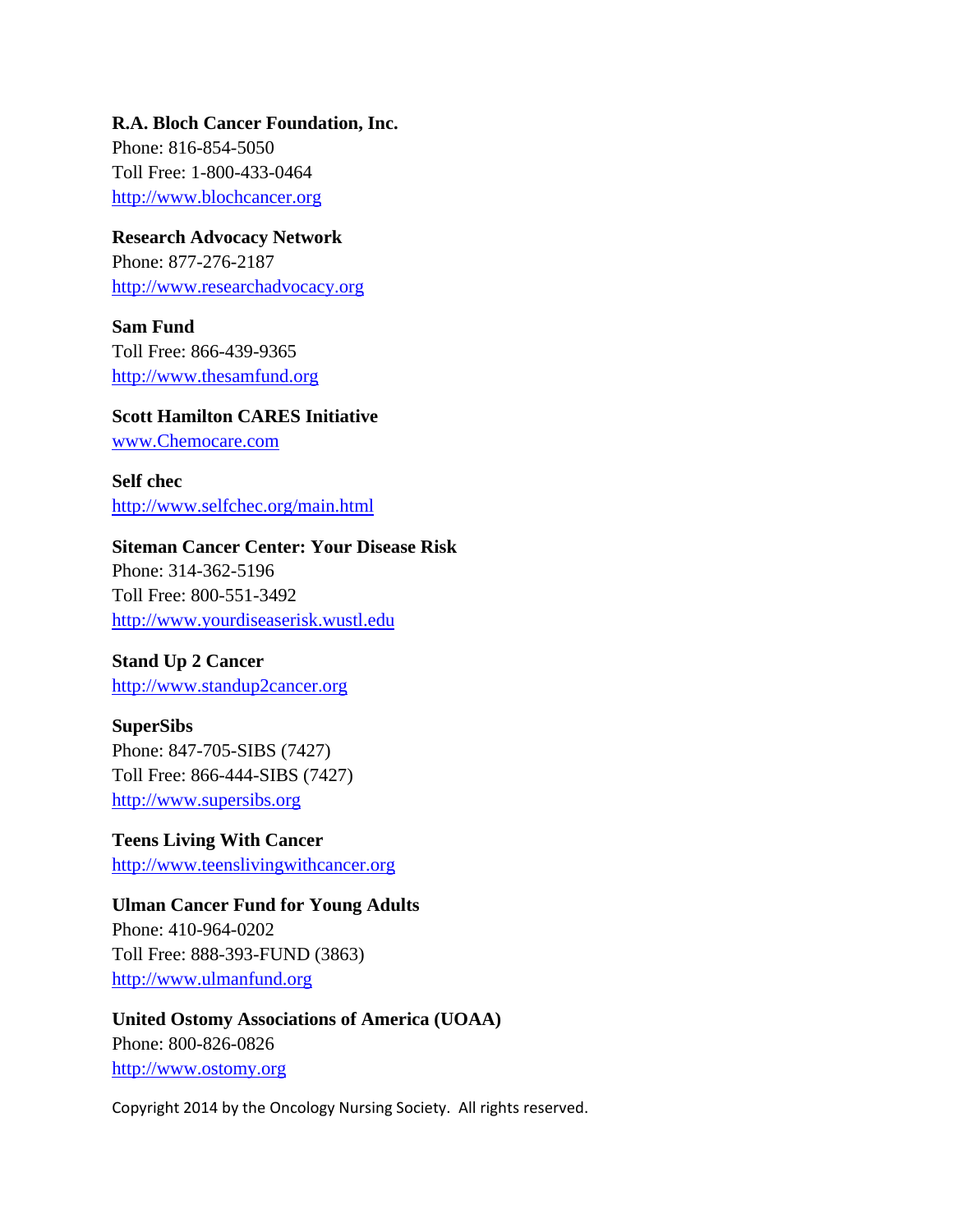**University of Texas MD Anderson Cancer Center Anderson Network, A Program of Volunteer Services** Toll Free: 800-345-6324 <http://www.mdanderson.org/andersonnetwork>

**U.S. Department of Health and Human Services Office of Minority Health** Phone: 800-444-6472 [http://minorityhealth.hhs.gov](http://minorityhealth.hhs.gov/)

**V Foundation for Cancer Research** Phone: 919-380-9505 Toll Free: 1-800-454-6698 [http://www.jimmyv.org](http://www.jimmyv.org/)

**Vital Options and** *The Group Room* **Cancer Radio Show** Phone: 818-508-5657 Toll Free: 800-GRP-ROOM (800-477-7666) [http://www.vitaloptions.org](http://www.vitaloptions.org/)

# **COMPLEMENTARY AND ALTERNATIVE MEDICINE RESOURCES**

#### **American Cancer Society (ACS)**

Toll-free: 800-ACS-2345 (800-227-2345)

Web site: [http://www.cancer.org](http://www.cancer.org/)

#### **American Botanical Council (ABC)**

Telephone: 512-926-4900

Web site: [http://abc.herbalgram.org](http://abc.herbalgram.org/)

#### **Emergency Use Investigational New Drug Program for Oncology Drugs**

Toll-free: 888-463-6332

#### **FDA Center for Food Safety and Applied Nutrition (CFSAN)**

Toll-free: 800-FDA-1088

Web site: [http://vm.cfsan.fda.gov](http://vm.cfsan.fda.gov/)

Web site (dietary supplement information):<http://www.cfsan.fda.gov/dms/supplmnt.html>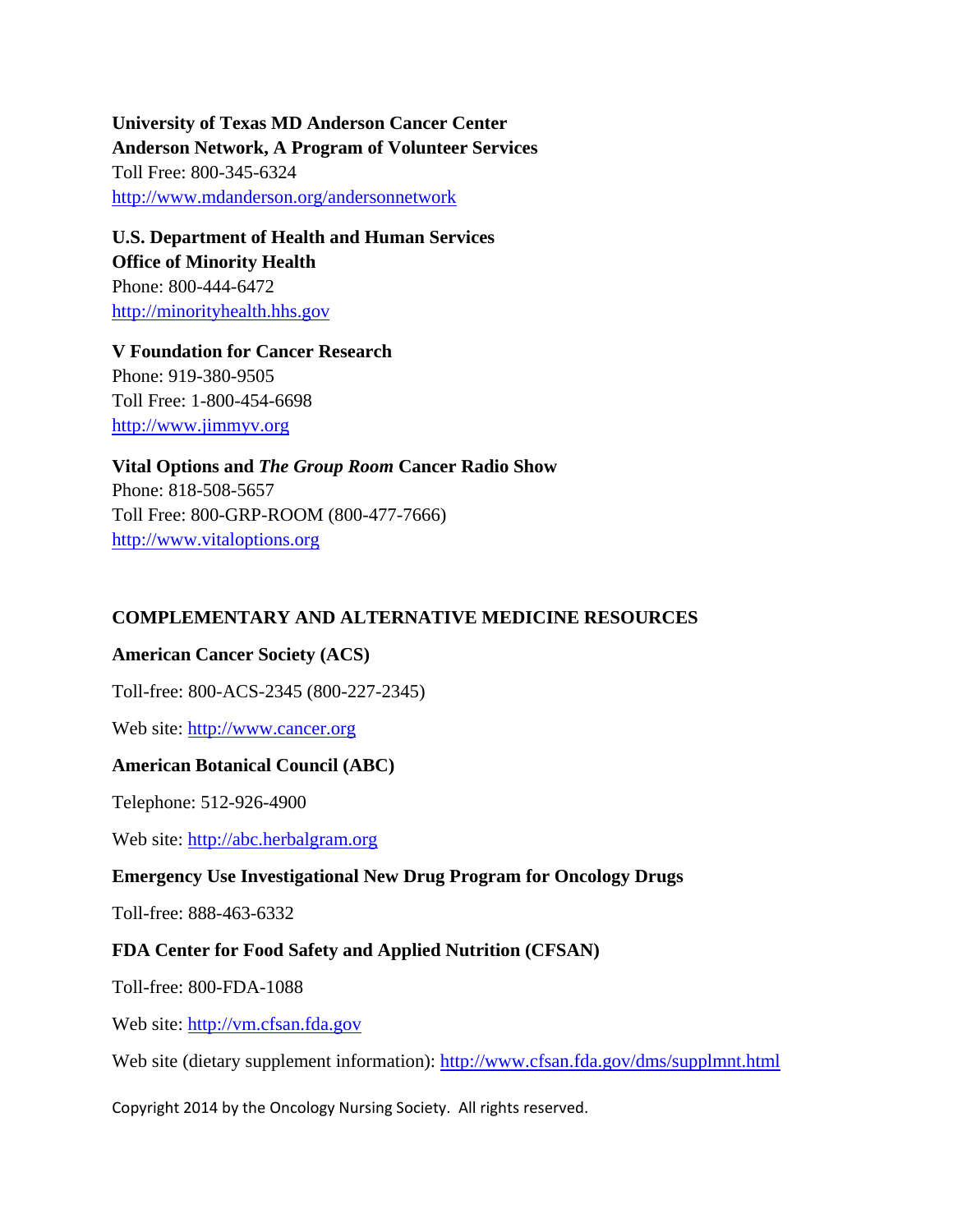### **Memorial Sloan-Kettering Cancer Center**

Telephone: 212-639-2000

Web site:<http://www.mckcc.org/mskcc/html/11570.cfm>

# **National Agricultural Library Food and Nutrition Information Center (FNIC)**

Telephone: 301-504-5414

Web site: [http://fnic.nal.usda.gov](http://fnic.nal.usda.gov/)

# **National Cancer Institute (NCI)**

Toll-free: 800-4-CANCER (800-422-6237)

Web site: [http://www.cancer.gov](http://www.cancer.gov/)

Web site (Spanish version):<http://www.cancer.gov/espanol>

### **NCI Cancer Topics**

Web site:<http://cancer.gov/cancerinformation>

### **NCI Clinical Trials**

Web site:<http://www.cancer.gov/clinicaltrials>

# **NCI Physicians' Data Query (PDQ®) Database**

Web site:<http://www.cancer.gov/cancertopics/pdq>

### **National Institutes of Health (NIH): National Center for Complementary and Alternative Medicine (NCCAM)**

Toll-free: 888-644-6226

Web site: [http://nccam.nih.gov](http://nccam.nih.gov/)

### **NIH Office of Dietary Supplements (ODS)**

Telephone: 301-435-2920

Web site:<http://ods.od.nih.gov/>

### **National Library of Medicine (includes Medline)**

Toll-free: 888-FIND-NLM (888-346-3656)

Web site: [http://www.nlm.nih.gov](http://www.nlm.nih.gov/)

### **PubMed**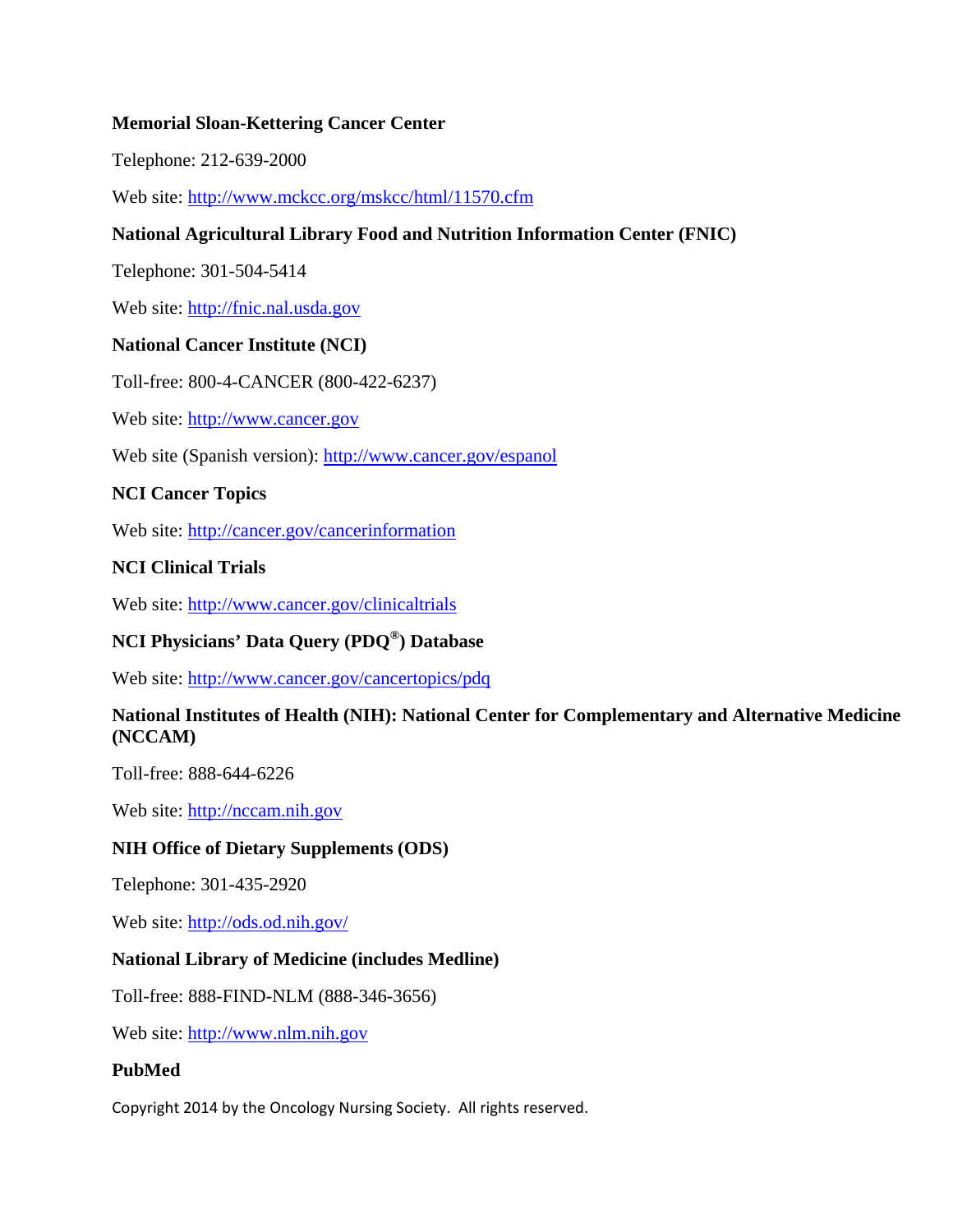Web site:<http://www.ncbi.nlm.nih.gov/PubMed>

### **Quackwatch**

Web site: [http://www.quackwatch.com](http://www.quackwatch.com/)

### **Society for Integrative Oncology**

Web site:<http://www.integrativeonc.org/>

### **The University of Texas M.D. Anderson Cancer Center Complementary and Integrative Medicine Education Resources**

Toll-free: 800-392-1611

Web site:<http://www.mdanderson.org/departments/cimer/index.cfm>

# **SURVIVORSHIP RESOURCES**

**American Society of Clinical Oncologists (ASCO) Cancer Treatment Summaries** <http://www.cancer.net/survivorship/asco-cancer-treatment-summaries>

**Journey Forward** [http://journeyforward.org](http://journeyforward.org/)

**LIVESTRONG Care Plan** [www.livestrongcareplan.org](http://www.livestrongcareplan.org/)

# **TREATMENT SIDE EFFECT RESOURCES**

### **Diabetes**

American Association of Clinical Endocrinologist [www.aace.com/pub/pdf/guidelines/DMGuidelines2007.pdf](http://www.aace.com/pub/pdf/guidelines/DMGuidelines2007.pdf)

American Diabetes Association [www.diabetes.org/diabetes-basics/type-2](http://www.diabetes.org/diabetes-basics/type-2)

# **Dyslipidemia**

National Heart, Lung, and Blood Institute [www.nhlbi.nih.gov/guidelines/cholesterol/atp3\\_rpt.htm](http://www.nhlbi.nih.gov/guidelines/cholesterol/atp3_rpt.htm)

# **Hypertension**